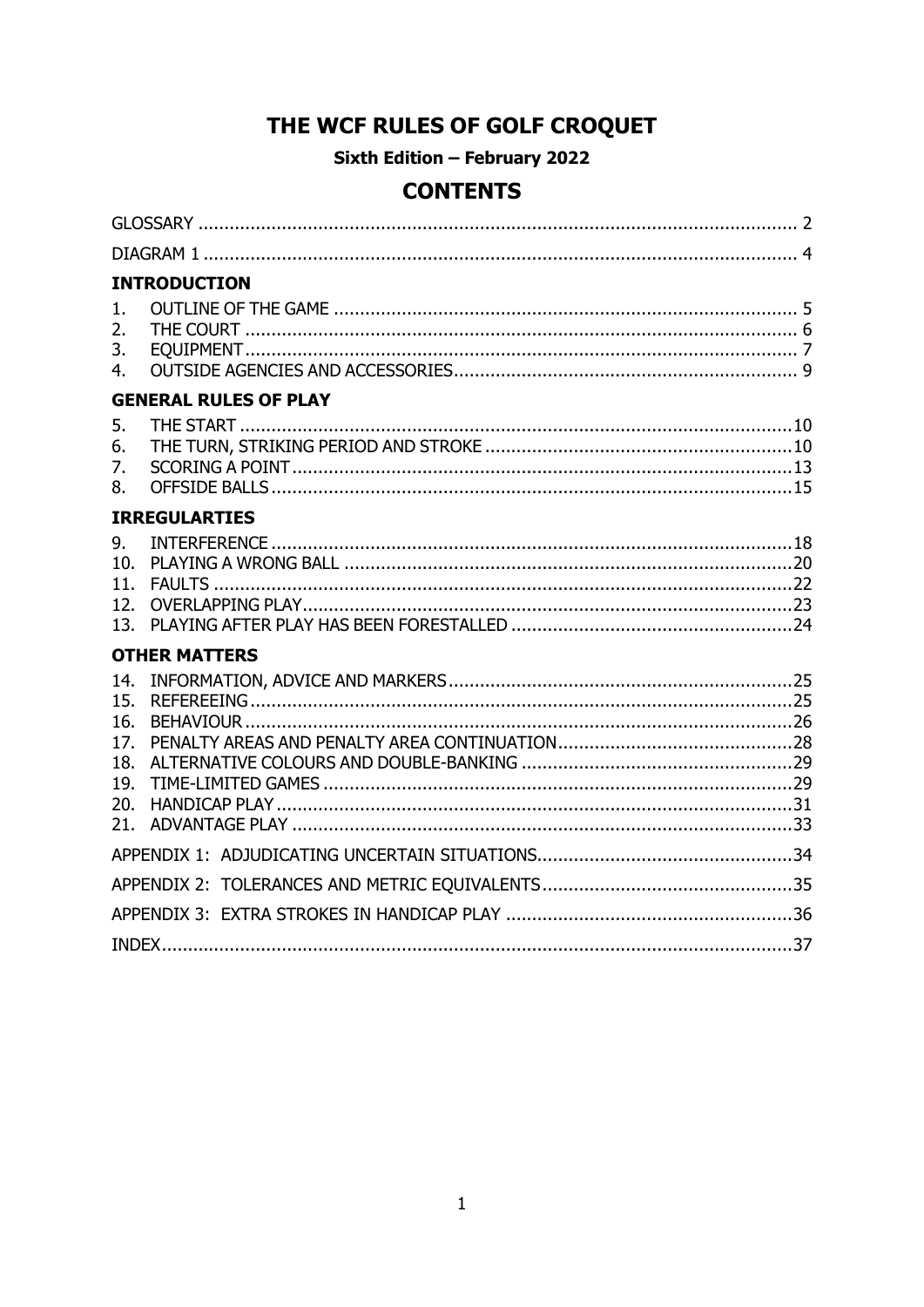## **GLOSSARY**

<span id="page-1-0"></span>The terms set out below are listed alphabetically and are shown in italics when used in the Rules. A description given below may be subject to a more detailed definition given in the relevant rule.

**Annulled** If a stroke is annulled, it is treated as if it had not been played (see Rule 6.3.6).

**Body** References to touching or other contact with a player's body include touching or contact with any item worn or carried by the player, other than a mallet.

**Boundary** The inner edge of any boundary marking (see Rule 2.2.2).

**Error** An *irregularity* that occurs when a player plays a wrong ball (see Rule 10), commits a fault (see Rule 11), is guilty of overlapping play (see Rule 12) or plays after play has been forestalled (see Rule 13).

**Forestall play** A player or referee forestalls play to fulfil their responsibility for the fair and correct application of these Rules by requesting that play is to stop. The request is to be made in a manner that can reasonably be expected to convey the request to those to whom it is addressed.

**Hoop in order** The hoop in order is the next hoop to be run which will result in a point being scored (see Rule 7.4.1).

**Interference** An *irregularity* other than an *error*, which need not involve playing a stroke (see Rule 9).

**Irregularity** An *error* or an *interference* (see Rules 9 to 13).

**Jammed ball** A ball that is found to touch both uprights of a hoop simultaneously on some axis (see Rule 9.5).

**Jaws** The jaws of a hoop comprise the space enclosed by and including the inner surfaces of the uprights, the surface created by raising a straight edge touching both hoop uprights from the ground to the crown of the hoop on the playing side of the hoop and the equivalent surface on the non-playing side of the hoop (see Rule 7.1 and Diagram 2).

**Loose impediment** A small, removable object on the court surface. Examples include worm casts, leaves, nuts, twigs, refuse or similar material.

**Match** A contest between two sides, consisting of one or more games.

**Offside ball** A ball that may be subject to an *offside direction*.

**Offside direction** A direction by an *offside opponent* that an *offside ball* is to be next played from either *penalty area* as the *offside opponent* decides (see Rule 8.4).

**Offside opponent** The side opposing an *offside owner*.

**Offside owner** The side that owns an *offside ball*.

**Outside agency** An agency that may not lawfully affect play (see Rule 4.1).

**Partner ball** The ball of the *striker's* side that is not the *striker's ball*.

**Penalty area** A semi-circular area on the court, with a radius of one vard (see Rule 17.1.1).

**Penalty area continuation** A method of continuing a game (see Rule 17.2).

**Previous stroke** The stroke before the last stroke played.

**Receiver** A player entitled to play an extra stroke in a handicap game (see Rule 20).

**Replaced** Unless the relevant rule directs otherwise, a ball directed to be "replaced" is replaced in the position it occupied before it moved, whether as the result of a stroke or for another reason.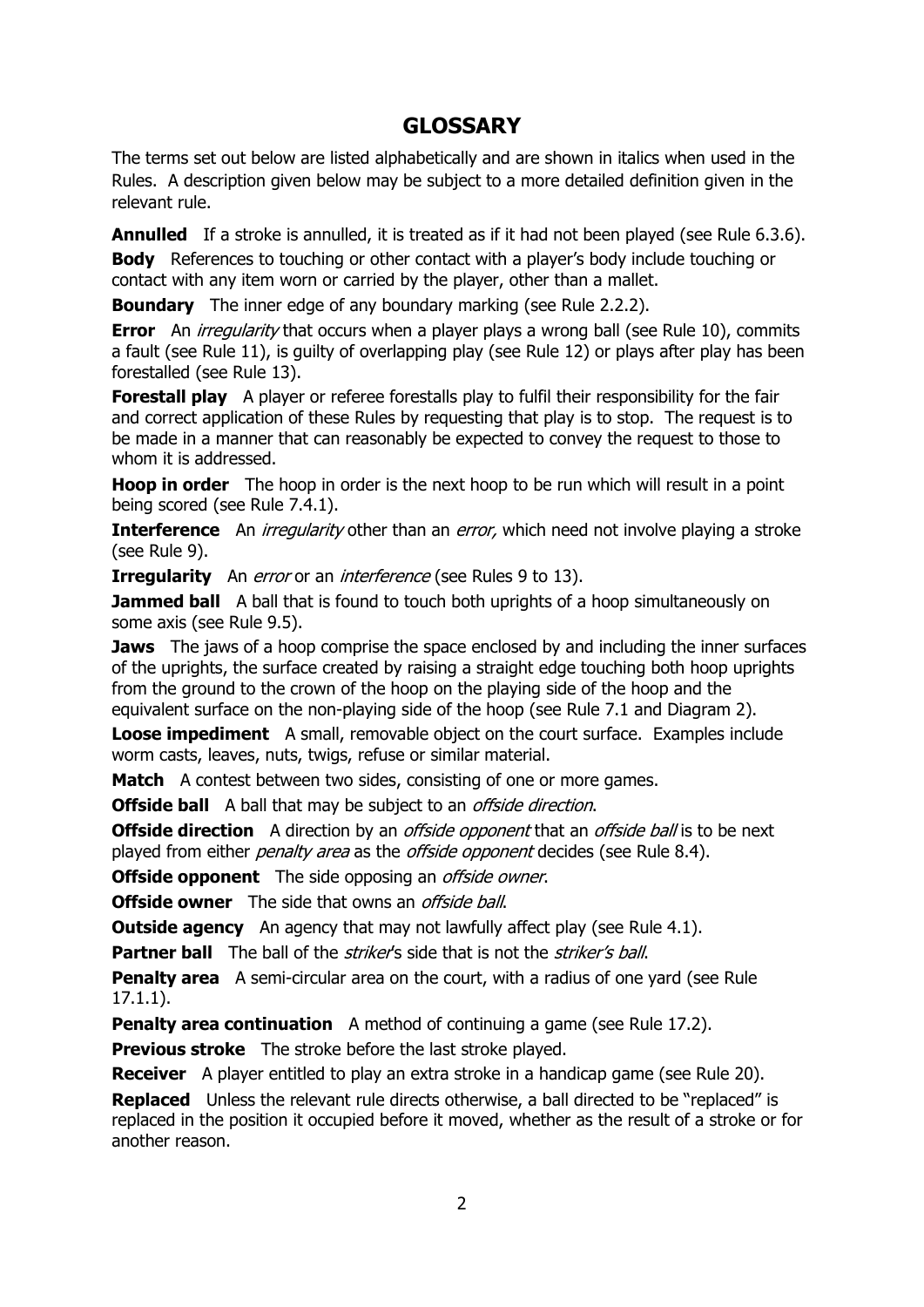**Start area** Any position on the court within one yard of corner IV or within an adjacent area determined by the organising body.

**Striker** The owner of the *striker's ball*.

**Striker's ball** Normally, the ball that follows next in colour sequence after the ball played in the last stroke (but see Rules 1.2 and 6.3.4).

**Striking period** A period of time which starts when a player has taken a stance with apparent intent to play a stroke and ends when the player quits the stance under control or, if sooner, when the turn ends (but see Rule 6.2.2).

**Touching the boundary** A ball *replaced* on the court so that one point on its circumference would touch a straight edge raised vertically from the *boundary* (see Rule 6.6.1).

**Weather** Wind, rain or any other form of precipitation.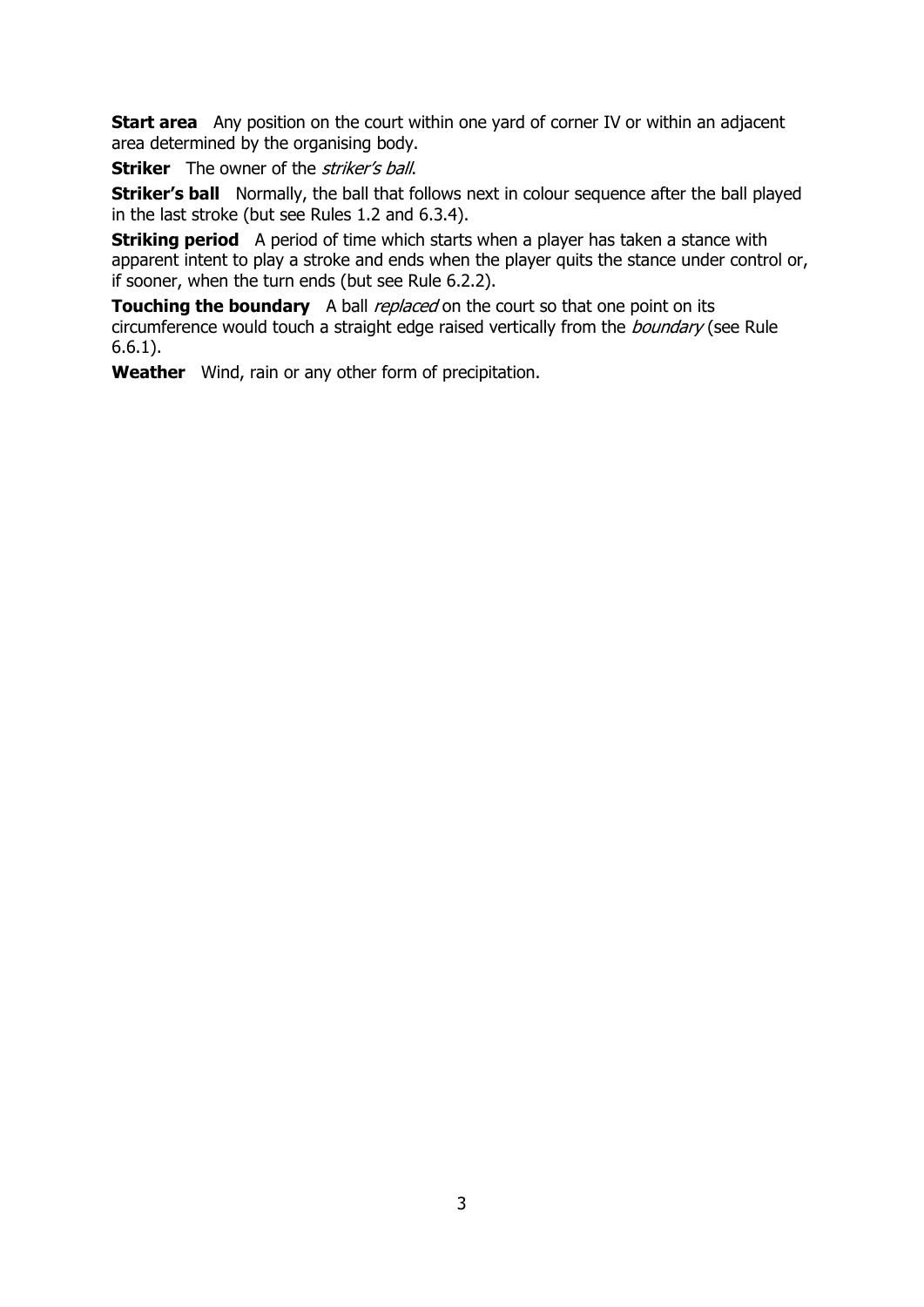## **DIAGRAM 1**

### Diagram 1 The Standard Court.

<span id="page-3-0"></span>

The corners are depicted by Roman numerals.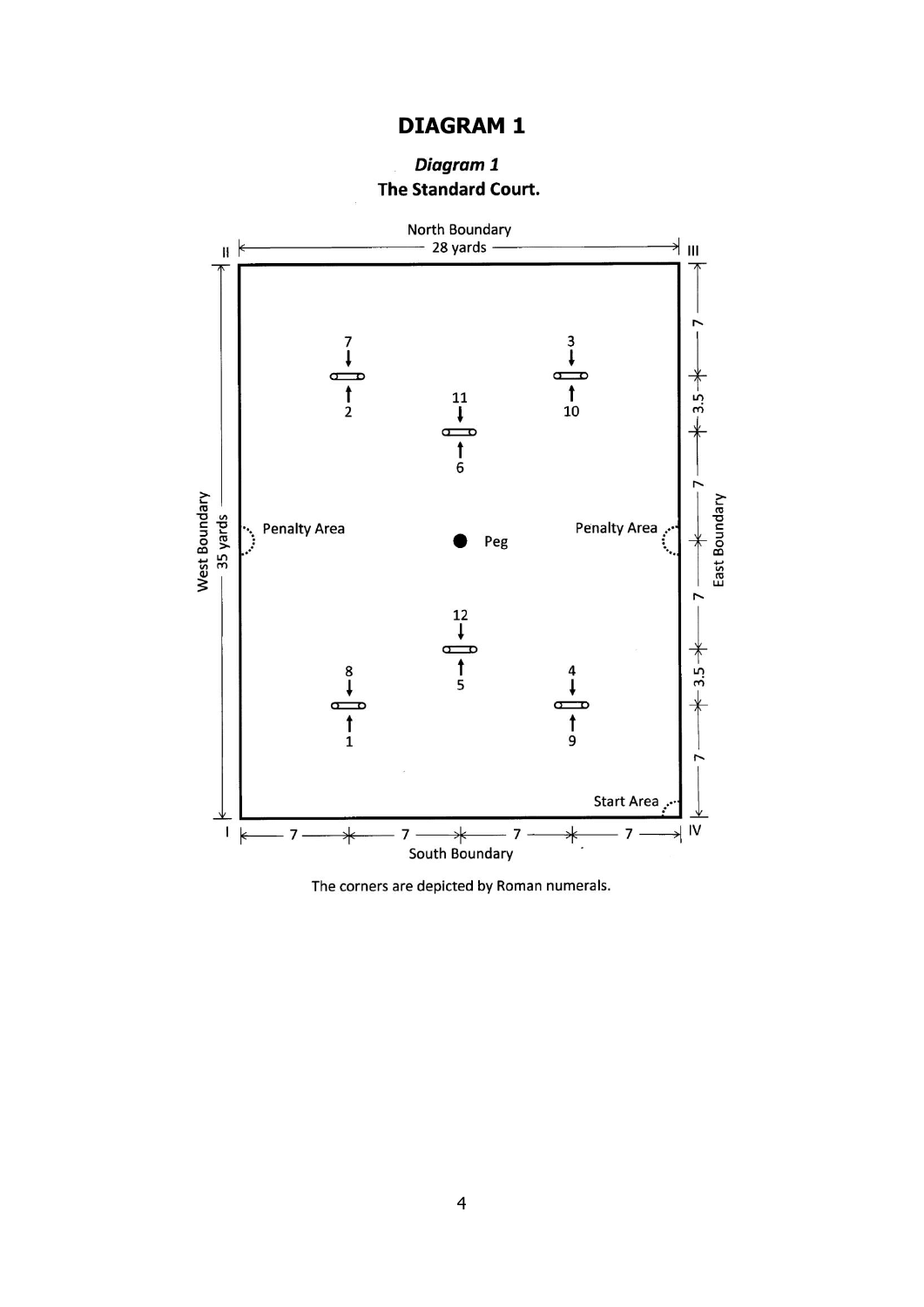## **PART 1**

## **INTRODUCTION**

### <span id="page-4-0"></span>**1. OUTLINE OF THE GAME**

### **1.1 HOW THE GAME IS PLAYED**

- 1.1.1 The game is played by striking a ball with a mallet. There are two opposing sides which play in alternate turns, each turn containing one stroke (subject to exceptions set out in these Rules).
- 1.1.2 The game may be played as either singles with one player on each side, or doubles with two. In doubles, each player of a side plays only one ball throughout the game.
- 1.1.3 One side plays with the blue and black balls and the opposing side with the red and yellow balls.

[Use of alternative colours: see Rule 18.1]

### **1.2 COLOUR SEQUENCE, STRIKER'S BALL AND STRIKER**

- 1.2.1 The balls are to be played in the colour sequence blue, red, black and yellow.
- 1.2.2 Unless otherwise directed or permitted by these Rules, at the end of each turn, after whichever ball was played in the last stroke, the next ball in colour sequence becomes the *striker's ball* for the next stroke and its owner becomes the *striker*. [Alternative colours: see Rule 18.1. Handicap play: see Rule 20.5.2]

### **1.3 OBJECT OF THE GAME**

- 1.3.1 The object of the game is for each side to score points by causing either ball of its side to run hoops in the order set out in Rule 1.4. Each hoop has a number as shown in Diagram 1.
- 1.3.2 A point is scored for the side whose ball first runs the *hoop in order* in accordance with Rule 7. Both sides then contest the next hoop in the specified order.
- 1.3.3 If one or more hoops are contested or run out of order, Rules 7.9 and 15.4 apply.

### **1.4 GAME**

- 1.4.1 A game is a contest for the best of 7, 13 or 19 points and ends at the end of the turn in which one side wins the game by scoring a majority of the points to be played, subject to Rules 1.4.5 and 1.4.6 and any remedies under Rules 8 to 16. [Time-limited games: see Rule 19. Advantage play: see Rule 21]
- 1.4.2 In a 7 point game the first six hoops are contested in the order hoop 1 to hoop 6. If required, the seventh point is scored by contesting hoop 1 again.
- 1.4.3 In a 13 point game the first 12 hoops are contested in the order hoop 1 to hoop 12. If required, the  $13<sup>th</sup>$  point is scored by contesting hoop 3 again.
- 1.4.4 In a 19 point game the first 12 hoops are contested in the order hoop 1 to hoop 12 and the next six hoops in the order hoops 3, 4, 1, 2, 11 and 12 as hoops 13 to 18 respectively. If required, the  $19<sup>th</sup>$  point is scored by contesting hoop 3 again.
- 1.4.5 In tournament and team play, the organising body may specify an alternative method of determining when a game ends.
- 1.4.6 If the sides leave the court or start another game, having agreed which side has won the game, then the game has ended with the agreed result.

### **1.5 MATCH**

- 1.5.1 Subject to Rule 1.5.2, a *match* is a contest for the best of one, three or five games. A *match* ends as soon as one side has won the majority of games to be played in the match.
- 1.5.2 In tournament and team play, a *match* may consist of two games.
- 1.5.3 If a *match* consists of more than one game, Rule 5.3 applies.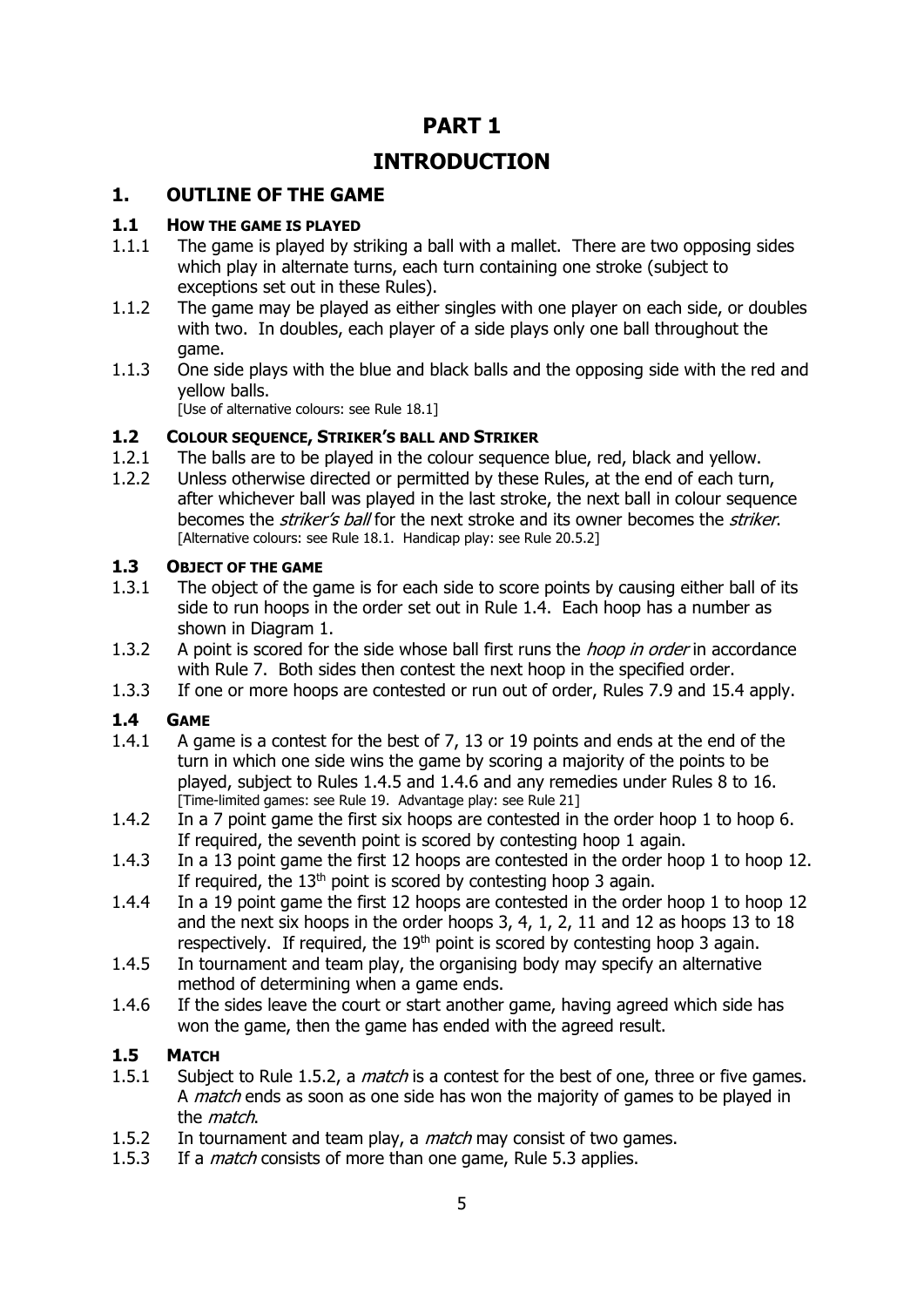### **1.6 UNITS**

All dimensions in these Rules are stated in imperial units, but metric units based on the equivalents stated in Appendix 2 are also permissible. Only one system of units may be used in respect of a court.

### <span id="page-5-0"></span>**2. THE COURT**

### **2.1 THE STANDARD COURT**

- 2.1.1 The standard court is a rectangle measuring 28 by 35 yards. Its corners are known as I, II, III and IV. See Diagram 1.
- 2.1.2 The length and width of the court are each subject to a tolerance of  $+/-$  6 inches.

### **2.2 BOUNDARIES**

- 2.2.1 The *boundaries* are known as the north, south, east and west *boundaries* regardless of the geographical orientation of the court. See Diagram 1.
- 2.2.2 The *boundaries* are to be clearly marked. The inner edge of the marking defines the actual *boundary*.
- 2.2.3 Where more than one *boundary* marking is visible and it is not obvious which one should be used, the most recent defines the actual *boundary* or, if that cannot be determined, the innermost defines the actual *boundary*. If the *boundary* marking is not straight, the actual *boundary* at any point is the straight line which best fits the inner edge of the *boundary* marking in the vicinity of that point.

### **2.3 PEG AND HOOPS**

- 2.3.1 Subject to Rule 2.3.3, the peg is set in the centre of the court.
- 2.3.2 There are six hoops which are set parallel to the north and south *boundaries*. Subject to Rule 2.3.3, the centres of the two inner hoops are 7 yards to the north and south of the peg; the centres of the four outer hoops are 7 yards from the adjacent *boundaries*.
- 2.3.3 The positions of each hoop and the peg are subject to a tolerance of up to 12 inches provided that the lines joining the centres of hoops 1 and 2, 3 and 4, and 5 and 6 remain visually parallel to the east and west *boundaries*, and that the peg lies on the lines joining the centres of hoops 1 and 3, 2 and 4, and 5 and 6.

### **2.4 SMALLER COURTS**

If the available area is too small for a standard court, a smaller court may be laid out by retaining the court proportions of five units long by four units wide but using a unit shorter than the standard 7 yards. In tournament and team play, the organising body may approve other proportions and dimensions.

### **2.5 MISSING OR MISPLACED PEG OR HOOP**

- 2.5.1 If it is discovered that a game is being played with a hoop or the peg missing or significantly misplaced, the item is to be correctly placed and play is to continue in accordance with these Rules. All points already scored in otherwise lawful play are counted.
- 2.5.2 If a ball is located on the court where a hoop or the peg is to be correctly placed, the ball is to be placed as its owner decides so that it is touching the item when it has been correctly placed.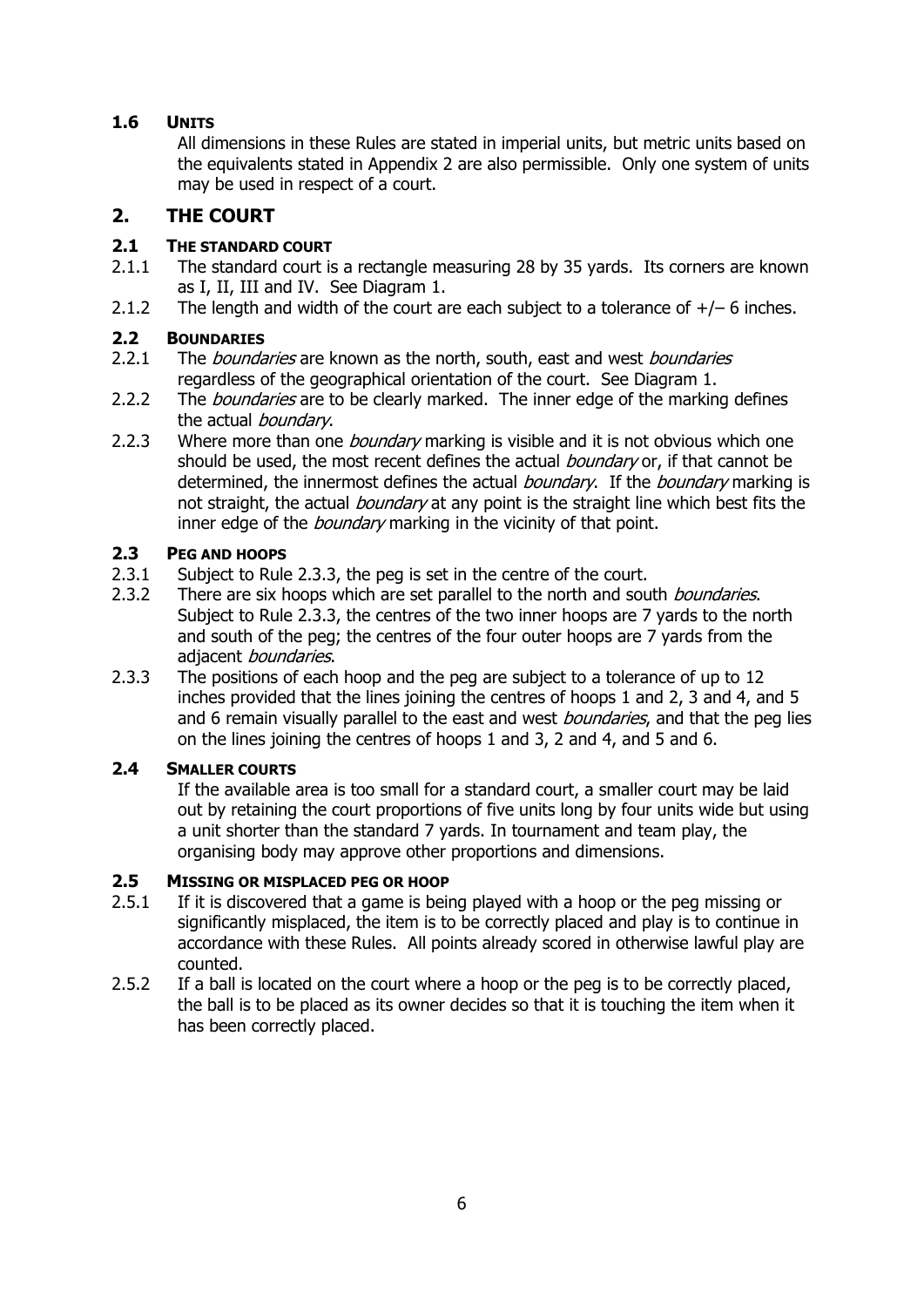### <span id="page-6-0"></span>**3. EQUIPMENT**

### **3.1 PEG**

### 3.1.1 **Specification**

The peg is a rigid cylinder with a height above the ground of 18 inches and a uniform diameter of  $1\frac{1}{2}$  inches. The tolerance for the height is  $+/- 1$  inch. The tolerance for the diameter is  $+/-$  1/4 inch.

#### 3.1.2 **Colouring**

The peg should be painted white to a height of at least 6 inches above the ground and may have blue, red, black and yellow, and/or green, pink, brown and white, bands descending in that order from the top.

### 3.1.3 **Proper state**

- (a) The peg is to be vertical and firmly fixed.
- (b) If the peg is observed to be misaligned or loose at any time, the *striker* may require that it be corrected. Any correction is to be carried out immediately under the supervision of both sides (or a referee, if present), except when a ball is in contact with the peg or would be brought into contact with it by such a correction, in which case the peg is not to be corrected until the ball has been played away from it. Following any such correction, the positions of the balls are to be adjusted if necessary to ensure that the *striker* gains no advantage thereby.

### **3.2 HOOPS**

### 3.2.1 **Specification**

- (a) Each hoop is made of solid metal and consists of two uprights connected by a crown. The crown is to be straight and at right angles to the uprights. A hoop is to be 12 inches in height above the ground measured to the top of the crown. The tolerance for the height is  $+ 1/2$  inch / - 1 inch.
- (b) The uprights and the crown are to have a uniform diameter above the ground of between  $\frac{5}{6}$  inch and  $\frac{3}{4}$  inch, with a tolerance of  $\frac{1}{16}$  inch, although minor deviations at the top and bottom of the uprights are permitted. Alternatively, the crown of the hoop may be of square cross-section with sides of between  $\frac{5}{6}$  inch and  $\frac{3}{4}$  inch, with a tolerance of  $\frac{1}{16}$  inch and with rounded edges.
- (c) The inner surfaces of the uprights are to be approximately parallel and not less than 3 11/16 inches or more than 4 inches apart. However, in tournament and team play, the organising body may specify a narrower internal width as either the distance between the uprights or the gap between a ball and the inner surface of one upright when the ball is placed on the ground halfway through the hoop and touching the other upright. Each hoop on a court is to have the same width within a tolerance of 1/32 inch.

### 3.2.2 **Colouring**

The hoops may be left unpainted or coloured white and, in addition, the crown of the first hoop may be coloured blue and that of the final hoop may be coloured red. It is also permissible for the hoops to be coloured as required for Association Croquet.

### 3.2.3 **Proper state**

(a) Each hoop is to be vertical and firmly fixed.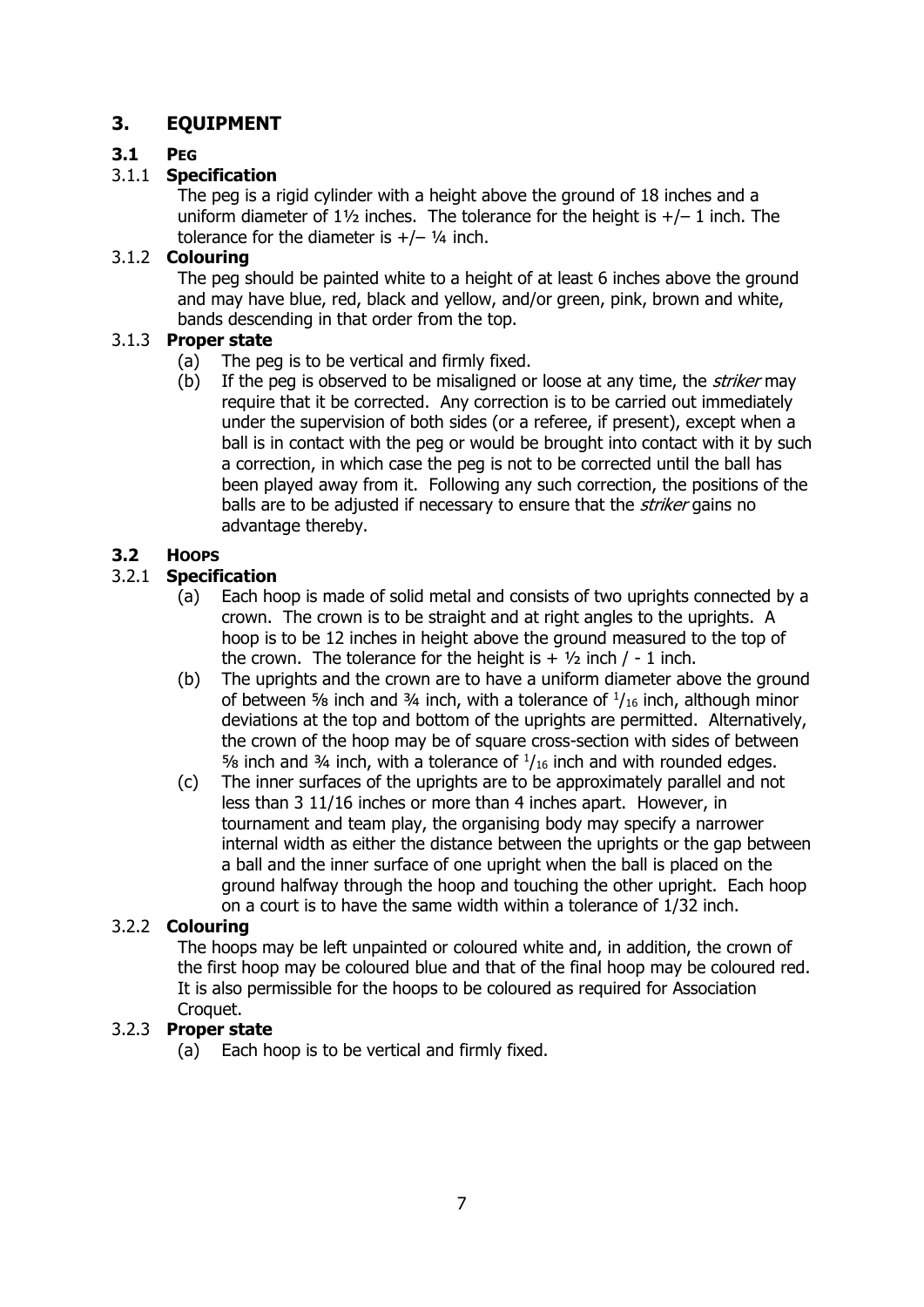- (b) If a hoop is observed to be misaligned or loose at any time, the *striker* may require that it be corrected. Any correction is to be carried out immediately under the supervision of both sides (or a referee, if present), except when a ball is in contact with the hoop or would be brought into contact with it by such a correction, in which case the hoop is not to be corrected until the ball has been played away from it. Following any such correction, the positions of the balls are to be adjusted if necessary to ensure that the *striker* gains no advantage thereby.
- (c) The width and height of a hoop may be checked at the request of either side before the start of a game and, unless Rule 9.5 applies, at the joint request of both sides during a game.

#### **3.3 BALLS**

#### 3.3.1 **Specification**

A ball is to be  $3\frac{5}{8}$  inches in diameter with a tolerance of  $+/-1/32$  inch and is to weigh 16 ounces with a tolerance of  $+/-$  1/4 ounce.

#### 3.3.2 **Additional requirements**

In tournament and team play, the organising body may specify additional requirements.

#### **3.4 MALLETS**

#### 3.4.1 **Structure**

A mallet consists of a head with a shaft firmly connected to its mid-point and at right angles to it for at least the bottom 12 inches, so that they function as one unit during play. Alternative but equivalent arrangements are also permitted provided that the playing characteristics of the mallet do not depend on which end-face of the head is used to strike a ball.

#### 3.4.2 **Grip**

A grip of any material may be attached to the shaft, but neither it nor the shaft shall be moulded with an impression of any part of the player's hands.

#### 3.4.3 **Head**

- (a) The head is to be rigid and may be made of any suitable materials. It is to have essentially identical playing characteristics regardless of which end is used to strike the ball. Its end-faces are to be parallel, essentially identical and flat, though fine grooves are permitted.
- (b) The edges of each end-face should be of a shape and material unlikely to damage the balls and, however shaped or bevelled, the edges are not part of the end-face.

#### 3.4.4 **Aiming devices**

No mirrors, pointers or other devices intended to assist the aiming or playing of a stroke may be attached to any part of the mallet. However, the shaft need not be straight and the head may bear sighting lines.

#### 3.4.5 **Disabled players**

A disabled player may use a mallet with an appropriately modified shaft or artificial aids provided that no advantage is gained thereby compared to a player without that disability using a conventional mallet.

#### 3.4.6 **Exchange**

(a) A mallet may not be exchanged for another during a game unless it is no longer available or its use is significantly affected by accidental damage or a mechanical or structural defect that occurred or was discovered during the game. A damaged mallet may be used only if the player gains no advantage thereby. If the head is detachable from the shaft, neither may be exchanged except as provided for in this rule.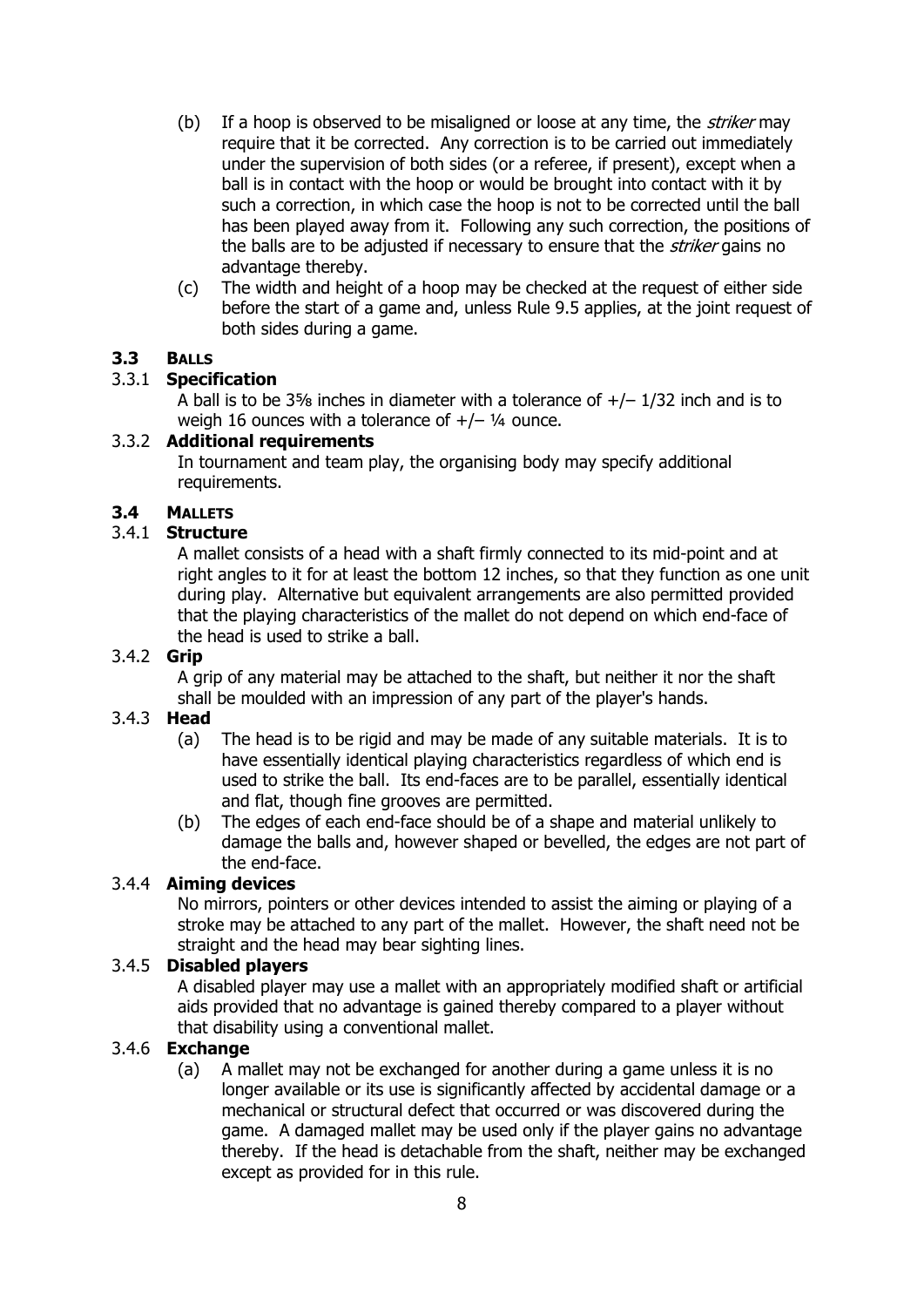(b) The playing characteristics of a mallet may never be changed during a game, except to restore its initial state following a change to it. Changing the grip to enable the player to cope with different *weather* conditions does not constitute changing the playing characteristics. If a mallet is exchanged for another under Rule 3.4.6(a) the playing characteristics of the replacement need not be the same as those of the original.

### <span id="page-8-0"></span>**4. OUTSIDE AGENCIES AND ACCESSORIES**

#### **4.1 OUTSIDE AGENCIES**

- 4.1.1 An *outside agency* is any agency that may not lawfully affect play. Examples include animals, spectators, a referee other than the players, the players or equipment of another game, accessories and other stray objects. However, the following are not outside agencies:
	- (a) a *loose impediment;*
	- (b) weather or the consequences of weather, and
	- (c) a scoring clip attached to a hoop even if it belongs to another game.
- 4.1.2 In certain circumstances:
	- (a) a ball of the game may be an *outside agency* (see Rule 6.4); and
	- (b) a player's *body* or mallet may be treated as an *outside agency* (see Rule 9.1).

### **4.2 ACCESSORIES**

#### 4.2.1 **Purpose**

- (a) Accessories, including those described in Rules 4.2.2 to 4.2.6 below, may be supplied for guidance, convenience and decoration.
- (b) Any accessory, including a scoring clip attached to a hoop, may be removed temporarily by either side if it might affect the playing or outcome of the next stroke.

### 4.2.2 **Alternative colours post**

A post displaying alternative colour sequences may be located just off the court.

### 4.2.3 **Ball restraints**

- (a) A check fence or other suitable equipment high enough to arrest the progress of balls may be placed around the *boundary*.
- (b) If immovable, a check fence should be set back sufficiently from the boundary to allow a player to swing a mallet freely at a ball on the *boundary*.

### 4.2.4 **Corner flags**

- (a) Corner flags coloured blue, red, black and yellow may be placed in corners I, II, III and IV, respectively.
- (b) Corner flags are to be mounted on posts about 12 inches high, either up to 12 inches outside the court or on the *boundary* but are not to intrude into the court.

### 4.2.5 **Halfway markers**

White pegs, sufficiently prominent to be seen across the court, may be placed on the *boundary* to mark the ends of the halfway lines but are not to intrude into the court.

### 4.2.6 **Scoring clips**

- (a) Two sets of scoring clips may be provided. One set is to be blue or black and the other red or yellow (or other colours if alternative balls are used).
- (b) A scoring clip forms part of the player's  $body$  when attached to it.
- (c) A scoring clip is not an *outside agency* when attached to a hoop or to a player's body but is an outside agency when falling to or lying on the court surface.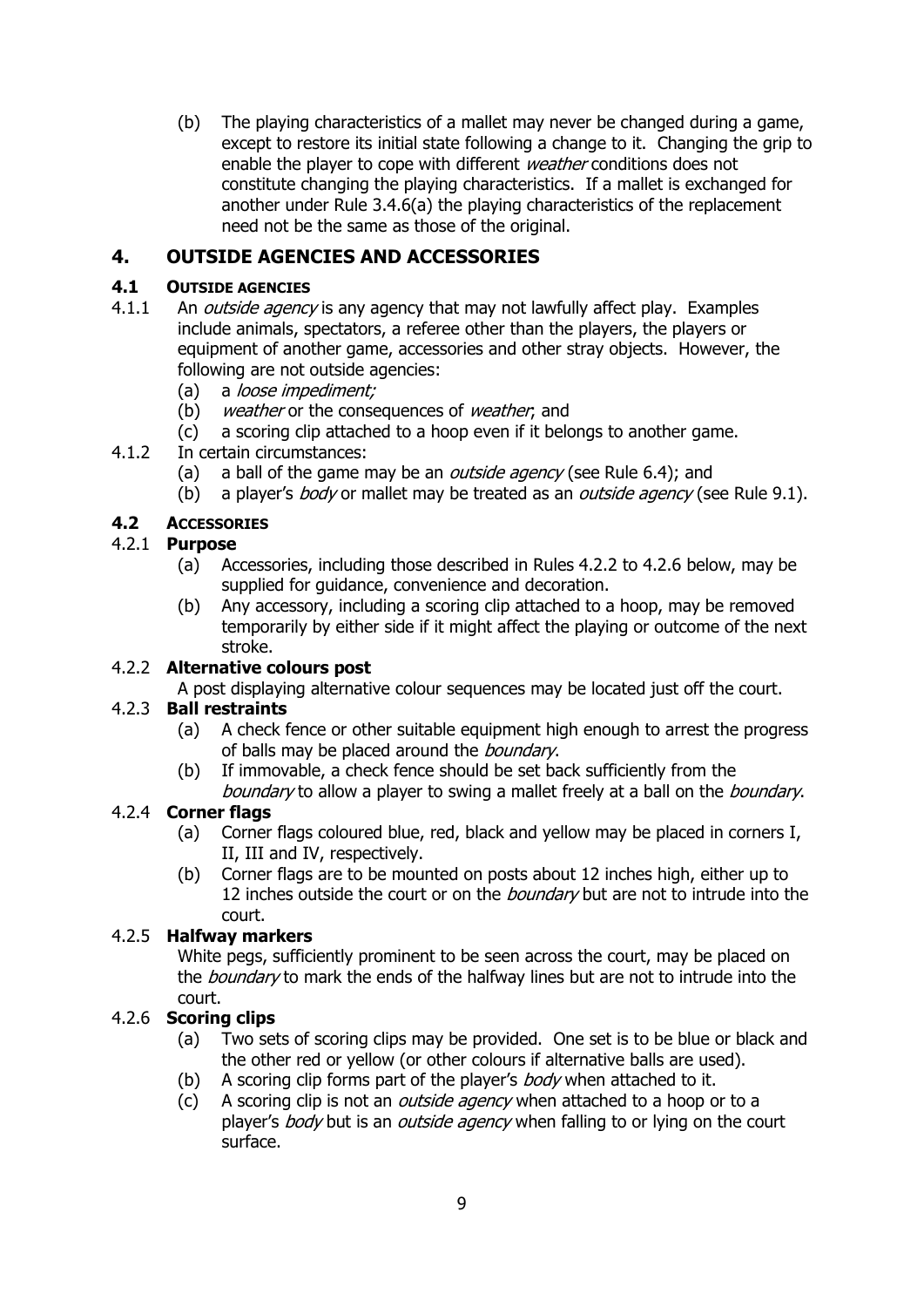## **PART 2**

## **GENERAL RULES OF PLAY**

### <span id="page-9-0"></span>**5. THE START**

### **5.1 ORDER OF PLAY**

- 5.1.1 Subject to Rule 5.3.2, the sides are to decide the order of play by tossing a coin or by an equivalent procedure. The winning side decides whether to play first or second.
- 5.1.2 The side to play first becomes the *striker'*s side and plays the first stroke of the game with the blue ball or the equivalent alternative colour.

### **5.2 HOW AND WHEN A GAME STARTS**

- 5.2.1 Each ball is initially played from the *start area*.
- 5.2.2 A game starts when the first stroke of the game is played.

### **5.3 MATCHES OF MORE THAN ONE GAME**

- 5.3.1 Subject to Rule 10.1.2, the sides retain the same balls throughout the *match* and, in doubles, each player retains the same ball.
- 5.3.2 Subject to Rule 5.3.3, the losing side of one game starts the next game with either ball of its side.
- 5.3.3 In tournament and team play, if a *match* consists of two games, the organising body may direct that the side that did not decide the order of play in the first game is to decide the order of play in the second game.

### **5.4 IRREGULARITIES IN THE FIRST FOUR TURNS OF A GAME**

If a ball played from the *start area* under Rule 5.2.1 is *replaced* following an irregularity, it becomes an *outside agency* under Rule 6.4.2(e). It may be played from anywhere within the *start area* when it is next played.

### <span id="page-9-1"></span>**6. THE TURN, STRIKING PERIOD AND STROKE**

### **6.1 TURN**

- 6.1.1 A turn is a period of time in which a stroke is to be:
	- (a) played; or
	- (b) played and, if necessary, replayed; or
	- (c) declared to be played.
- 6.1.2 The first turn of a game starts when the game starts (see Rule 5.2.2). All subsequent turns begin when the preceding turn ends.
- 6.1.3 Subject to Rule 6.1.4, a turn ends when all balls moved by a stroke have stopped or have left the court, or when a stroke is declared to have been played. [Time-limited games: see Rule 19.1.2]
- 6.1.4 If a player is required to replay a stroke or, being so entitled, decides to do so, the turn ends when all balls moved by the replayed stroke have stopped or have left the court, or when the replayed stroke is declared to have been played. [Time-limited games: see Rule 19.1.2]

### **6.2 STRIKING PERIOD**

6.2.1 Subject to Rule 6.2.2, the *striking period* is a period of time which starts when a player has taken a stance with apparent intent to play a stroke and ends when the player quits the stance under control or, if sooner, when the turn ends.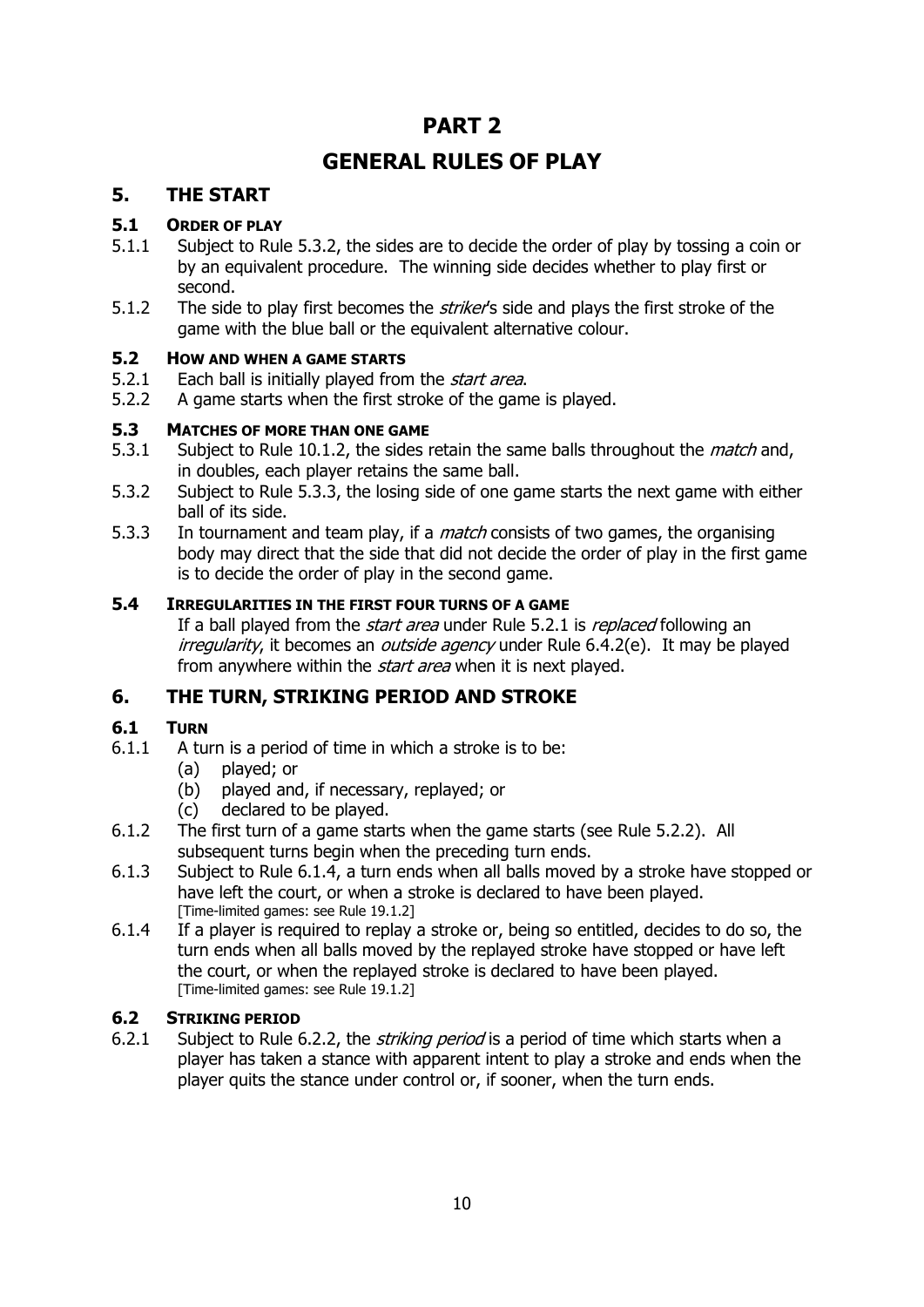6.2.2 If the player, having taken such a stance, quits it under control by clearly stepping away from the stance before playing a stroke or committing a fault, the *striking* period is cancelled and will not start again until the player takes a new stance with apparent intent to play a stroke.

### **6.3 STROKE**

- 6.3.1 A stroke is an action or a declaration by a player. Subject to Rule 6.3.2, a stroke is played and a ball is said to be played in a stroke when:
	- (a) the player's mallet, during the *striking period*, contacts the ball the player intended to play during the *striking period*, whether deliberately or accidentally; or
	- (b) the player commits a fault (see Rule 11); or
	- (c) the player declares the stroke to have been played, in which case the stroke is deemed to have been played with the ball the player nominates.
- 6.3.2 A stroke is not played if:
	- (a) a player, without committing a fault, misses or fails to reach the ball that the player intended to strike; or
	- (b) the ball belongs to another game unless this is not discovered until after the opposing side has played a stroke, in which case the stroke with the ball from the other game is to be treated as if it had been played with a ball of the game that did not belong to the side that played it (see Rules 10.4 and 10.6).
- 6.3.3 If, during the *striking period*, a player accidentally contacts a ball with a mallet while intending to strike another ball, the player has committed a fault under Rule 11.2.8 and is deemed to have played a stroke with the ball that the player intended to strike (see Rule 6.3.1(b)).
- 6.3.4 A stroke should be played by the *striker* striking the *striker's ball*. If the *striker* strikes another ball or a player other than the *striker* plays a stroke, Rule 10 applies.
- 6.3.5 Subject to Rules 8 to 16, a ball may move as the result of a stroke and cause another ball to move by either direct or indirect impacts between them or other balls, or by forces transmitted through a hoop or the peg.
- 6.3.6 If one or more strokes are *annulled* (see Rules 10.3.3, 13 and 16.4.4(a)), they are treated as if they had not been played and any *irregularity* committed as a result of such a stroke is ignored. The game is restored to its state before the earliest such stroke by replacing the balls in the positions they then occupied and cancelling any points scored for either side as a result of any such stroke. Any *irregularity* committed as a result of the stroke before the earliest such stroke is remedied and play continues in accordance with these Rules.
	- [Time-limited games: see Rule 19.3.1. Handicap play: see Rules 20.5.3, 20.6.2 and 20.7.2]
- 6.3.7 If a side is directed to lose its next stroke under Rules 12.1.2(b), 15.5, 16.4.2 or 16.4.4(b), play is to continue as if the side had made a declaration under Rule 6.3.1(c) in respect of that stroke and nominated the next ball in colour sequence.

### **6.4 BALL AS AN OUTSIDE AGENCY**

- 6.4.1 A ball is an *outside agency* until the start of the *striking period* of the stroke in which it is first played into the court and may become an *outside agency* temporarily during the game.
- 6.4.2 A ball becomes an *outside agency* when:
	- (a) it leaves the court, which occurs as soon as any part of it would touch a straight edge raised vertically from the *boundary*; or
	- (b) it is directed to be played from a *penalty area* under Rules 8.4 or 17.2; or
	- (c) it is subject to *interference* (see Rule 9.2.1(a)); or
	- (d) it is temporarily moved from its lawful position; or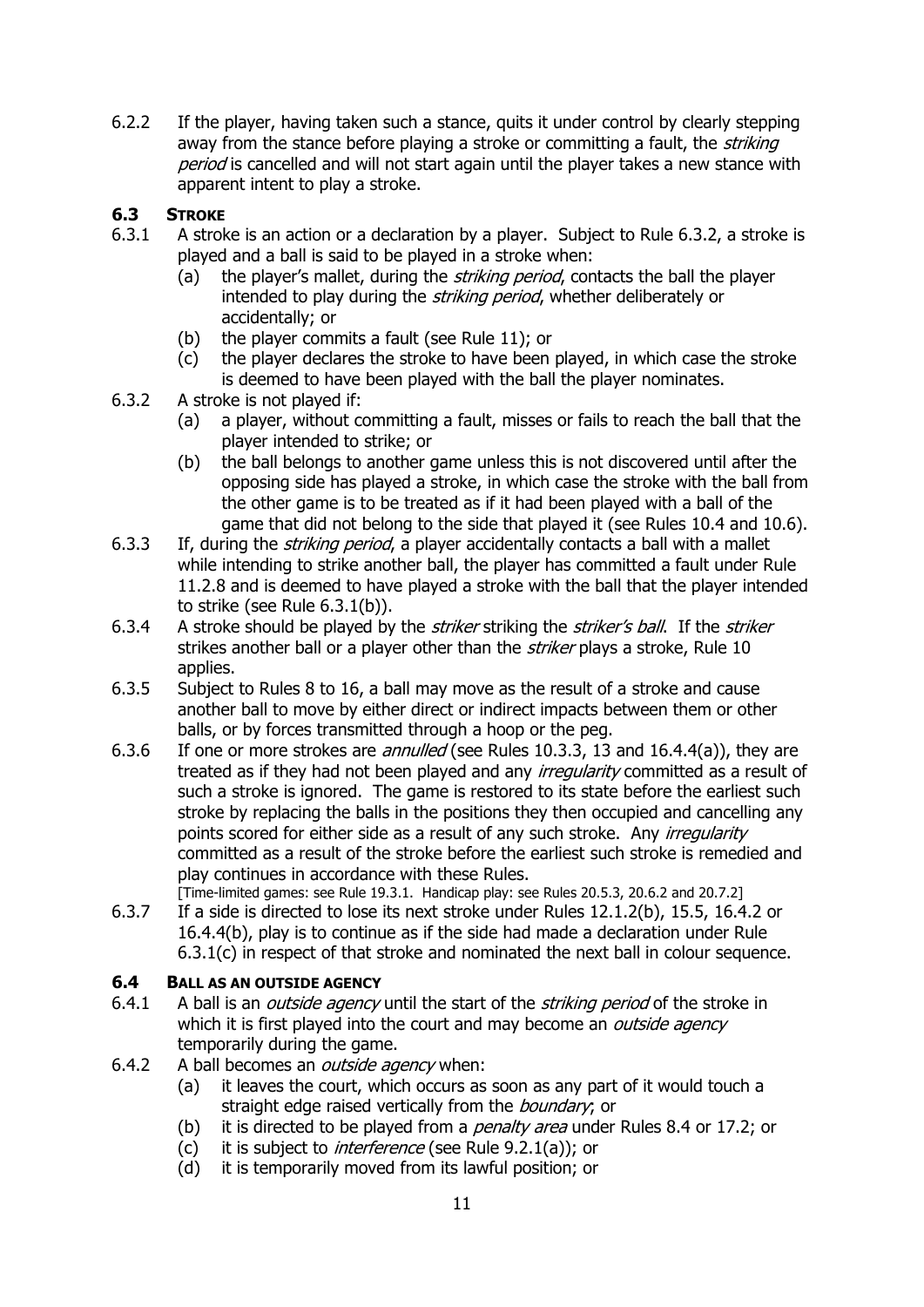- (e) it is *replaced* following an *irregularity* committed as a result of a stroke, having been an *outside agency* before the start of the *striking period* of that stroke; or
- (f) it is swapped under Rule 10.5.6 with a ball that is an *outside agency*.
- 6.4.3 A ball ceases to be an *outside agency*:
	- (a) subject to Rule 6.7, at the start of the *striking period* of the stroke in which it is next played; or,
	- (b) when an *interference* is remedied under Rule 9.2 or the ball is *replaced* after having been temporarily moved and its replacement position is not touching the boundary; or
	- (c) when it is swapped under Rule 10.5.6 with a ball that is not an *outside* agency.
- 6.4.4 If a determination of whether a ball has left the court concludes that, within the limits of observation, it is on the borderline between having left the court and having not done so, the decision is that it has left the court.

### **6.5 POSITIONS OF BALLS**

- 6.5.1 At the end of a turn, play continues with the balls in the positions that they then occupy, except for any ball whose position is otherwise specified by these Rules.
- 6.5.2 The position occupied by a ball at the end of a turn is that in which it appears to have stopped for a period of at least five seconds, as agreed by both sides. However, if the sides do not agree, Rule 15.2.2 applies.
- 6.5.3 If a ball that was stationary moves before the next stroke is played, it is to be replaced before the next stroke is played.
- 6.5.4 Subject to Rule 6.5.5, both sides are responsible for ensuring that all balls are correctly positioned before a stroke is played. However, subject to Rules 8.4.4 and 13, there is no remedy if a ball, including a ball that is an *outside agency*, is played from an incorrect position.

[Double-banking: see Rule 18.2.3]

- 6.5.5 A ball that is an *outside agency* need not be correctly positioned before a stroke is played if:
	- (a) it will be not played in the next stroke; and
	- (b) both sides reasonably believe it would not be affected by the next stroke if it were in its lawful position.
- 6.5.6 If a ball that is an *outside agency* is left on the court and is affected by subsequent play, it is to be placed in its lawful position before it is next played.
- 6.5.7 If a ball that is not an *outside agency* is discovered to be incorrectly positioned but has not been affected by subsequent play, it is to be correctly positioned before the next stroke is played. There is no remedy if such a ball is affected by subsequent play.

### **6**.**6 REPLACING A BALL THAT HAS LEFT THE COURT**

6.6.1 Subject to Rules 6.6.4 and 9.4, a ball that has left the court is to be replaced on the court before it is next played so that it is *touching the boundary* at the point where it left the court as agreed by both sides. However, if the sides do not agree where it left the court, the player who caused the ball to leave the court (or a referee, if present) is to decide.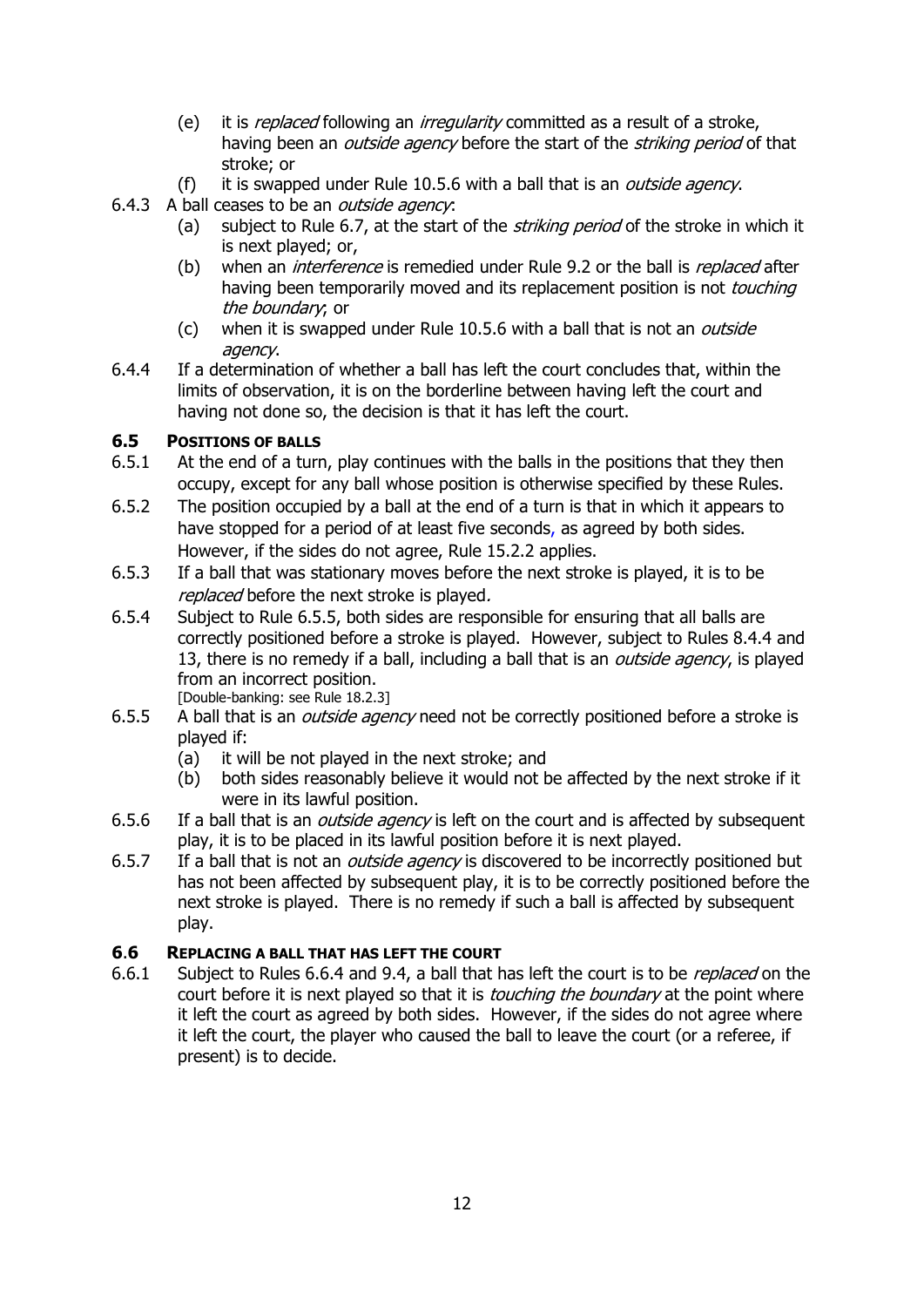- 6.6.2 A ball that has left the court may have its replacement position marked at any time before it is next played by:
	- (a) being *replaced* under Rule 6.6.1; or
	- (b) being placed outside the *boundary* close to its replacement position; or
	- (c) the use of a ball marker (see Rule 14.6.3).

It is the responsibility of the side that wishes to have a replacement position marked to do so. If the sides do not agree about the method of marking, a ball marker is to be used.

- 6.6.3 If a ball *replaced* under Rule 6.6.1 or placed near a *boundary* under Rule 6.6.2(b) will impede the playing of another ball, it may be temporarily removed after its position has been marked.
- 6.6.4 If a ball cannot be *replaced* under Rule 6.6.1 because of the presence of another ball on the court, it is to be *replaced* after the other ball has been played. However, if the ball to be *replaced* will be played before the other ball, it is to be replaced as its owner decides so that it is *touching the boundary* and in contact with the other ball on either side.

#### **6.7 PLAYING A BALL TOUCHING THE BOUNDARY**

A ball *touching the boundary* is to be played into the court when next played in a stroke. If a ball *touching the boundary* is not played into the court when next played in a stroke, it remains an *outside agency*. Any balls moved by a stroke that is not played into the court are *replaced* and any points scored are cancelled.

### <span id="page-12-0"></span>**7. SCORING A POINT**

#### **7.1 HOW A POINT IS SCORED**

- 7.1.1 In order to score a point for the side that owns it, a ball must move as the result of a stroke, either directly or indirectly (see Rule 6.3.5), and pass through the *hoop in* order.
- 7.1.2 The process by which a ball passes through a hoop is known as running a hoop (see Rules 7.2 and 7.3 and Diagram 2).



Direction of Running Hoop

- (i) Ball has not started to run the hoop
- (ii) Ball has started to run the hoop
- (iii) Ball has not completed running the hoop
- (iv) Ball has completed running the hoop

#### **7.2 WHEN A BALL STARTS TO RUN A HOOP**

7.2.1 Subject to Rule 7.2.2 and the special situations set out in Rules 7.5.4 and 7.5.5, a ball starts to run a hoop when it first protrudes out of the *jaws* of the hoop on the non-playing side when travelling from the playing side to the non-playing side (see Diagram 2(ii)).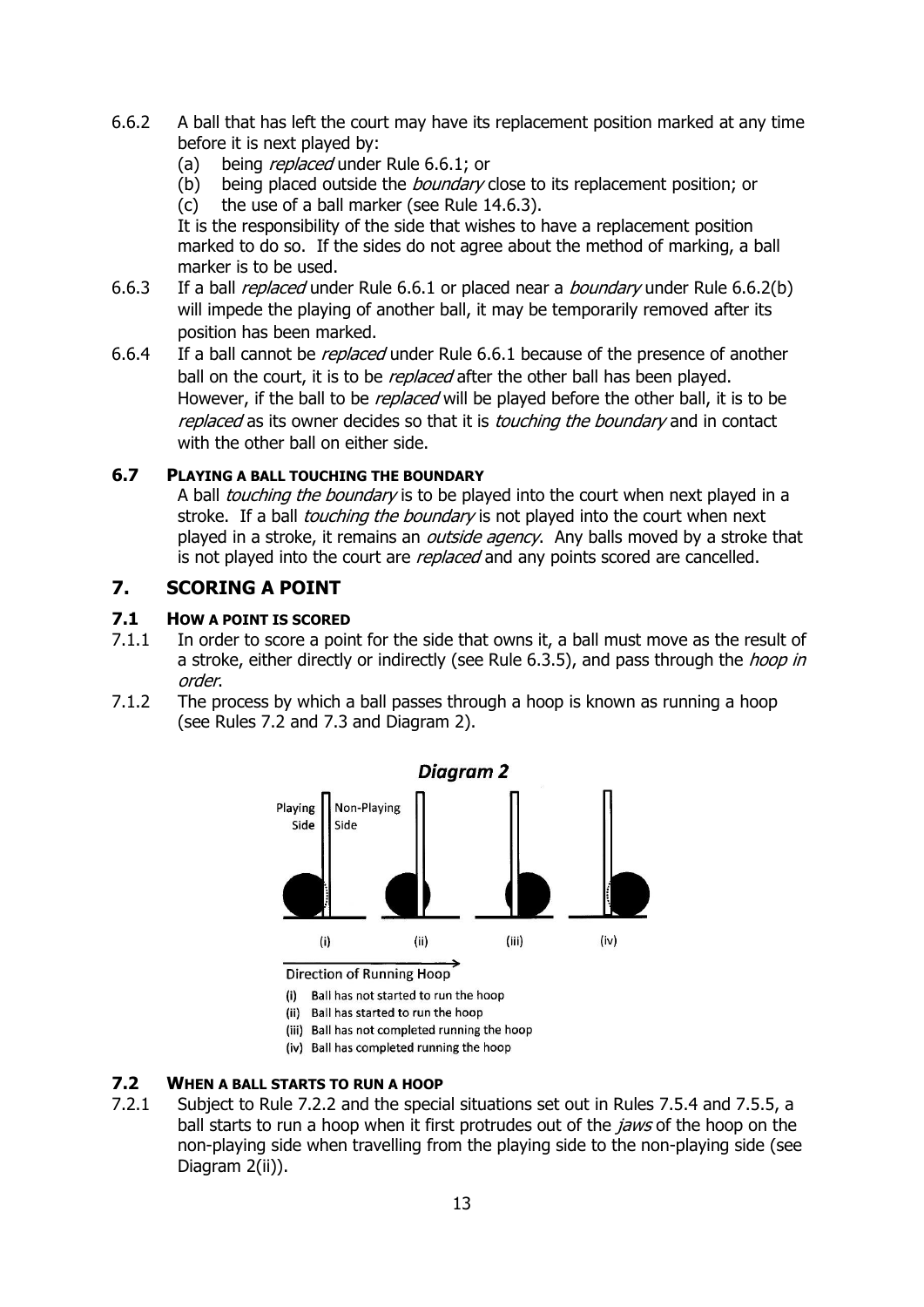- 7.2.2 If the ball subsequently moves back through the hoop during the turn and either:
	- (a) stops in the *jaws* where it does not protrude out of the *jaws* on the nonplaying side (see Diagram 2(i)); or
	- (b) exits the hoop entirely on the playing side
	- then it has not started to run the hoop.
- 7.2.3 If a ball first enters the *hoop in order* from the non-playing side, Rule 7.5.4 applies. Either side may request that the position of such a ball be tested in accordance with Rule 7.6 to determine if it is in a position to run the hoop and score the point. In a marginal situation, Rule 7.7.1 applies.

#### **7.3 WHEN A BALL COMPLETES RUNNING A HOOP**

- 7.3.1 Subject to Rule 7.3.2, a ball completes running a hoop when it ceases to protrude out of the *jaws* of the hoop on the playing side when travelling from the playing side to the non-playing side (see Diagram 2(iv)).
- 7.3.2 If the ball subsequently moves back through the hoop during the turn, and either:
	- (a) stops in the *jaws* where it protrudes out of the *jaws* on the playing side (see Diagram 2(iii)); or
	- (b) exits the hoop entirely on the playing side
	- then it has not completed running the hoop.
- 7.3.3 Either side may request that the position of a ball be tested in accordance with Rule 7.6 to determine if it has completed running the *hoop in order*. In a marginal situation, Rule 7.7.2 applies.
- 7.3.4 A ball may complete running a hoop in the turn in which it started to run the hoop. Alternatively, it may complete running the hoop in a subsequent turn.

#### **7.4 WHEN A POINT IS SCORED**

- 7.4.1 Subject to Rule 7.4.2, a ball scores a point in a turn during which it completes running the *hoop in order*, and the next hoop becomes the *hoop in order*, when the whole of the ball no longer protrudes out of the *jaws* of the hoop on the playing side, provided that it stops at the end of the turn (see Rule 6.5.2) in a position in which no part of the ball protrudes out of the *jaws* of the hoop on the playing side.
- 7.4.2 A point may be cancelled or not counted in certain circumstances (see Rules 6.3.6, 6.7, 7.5.1, 7.9.2, 8.4.4, 9.6, 10.3, 10.4, 10.5.5(b), 11.4.3, 12.2, 13 and 15.4.1). [Handicap play: see Rules 20.5.3 and 20.7.2]

#### **7.5 SPECIAL SITUATIONS**

- 7.5.1 If more than one ball runs the *hoop in order* as the result of a single stroke, only the ball that was nearer the hoop before the stroke was played scores the point.
- 7.5.2 More than one point may be scored in a turn by either the same or different balls provided that, at the time when each hoop is run, it is the *hoop in order* in accordance with Rule 7.4.
- 7.5.3 If a ball enters the *hoop in order* from the playing side and stops in the hoop and is replaced in the hoop following an *irregularity* in a later turn, the ball may complete running the hoop from that position and score the point.
- 7.5.4 If a ball first enters the *hoop in order* from the non-playing side, it cannot score the point for itself in the same stroke. In order to score the point in a subsequent stroke, it must either:
	- (a) stop in the *jaws* where it does not protrude out of the *jaws* on the nonplaying side; or
	- (b) exit the hoop entirely on the playing side.
- 7.5.5 A stationary ball cannot score or lose a point or become able or unable to score a point solely by the *hoop in order* being moved or straightened (see Rule 3.2.3(b)).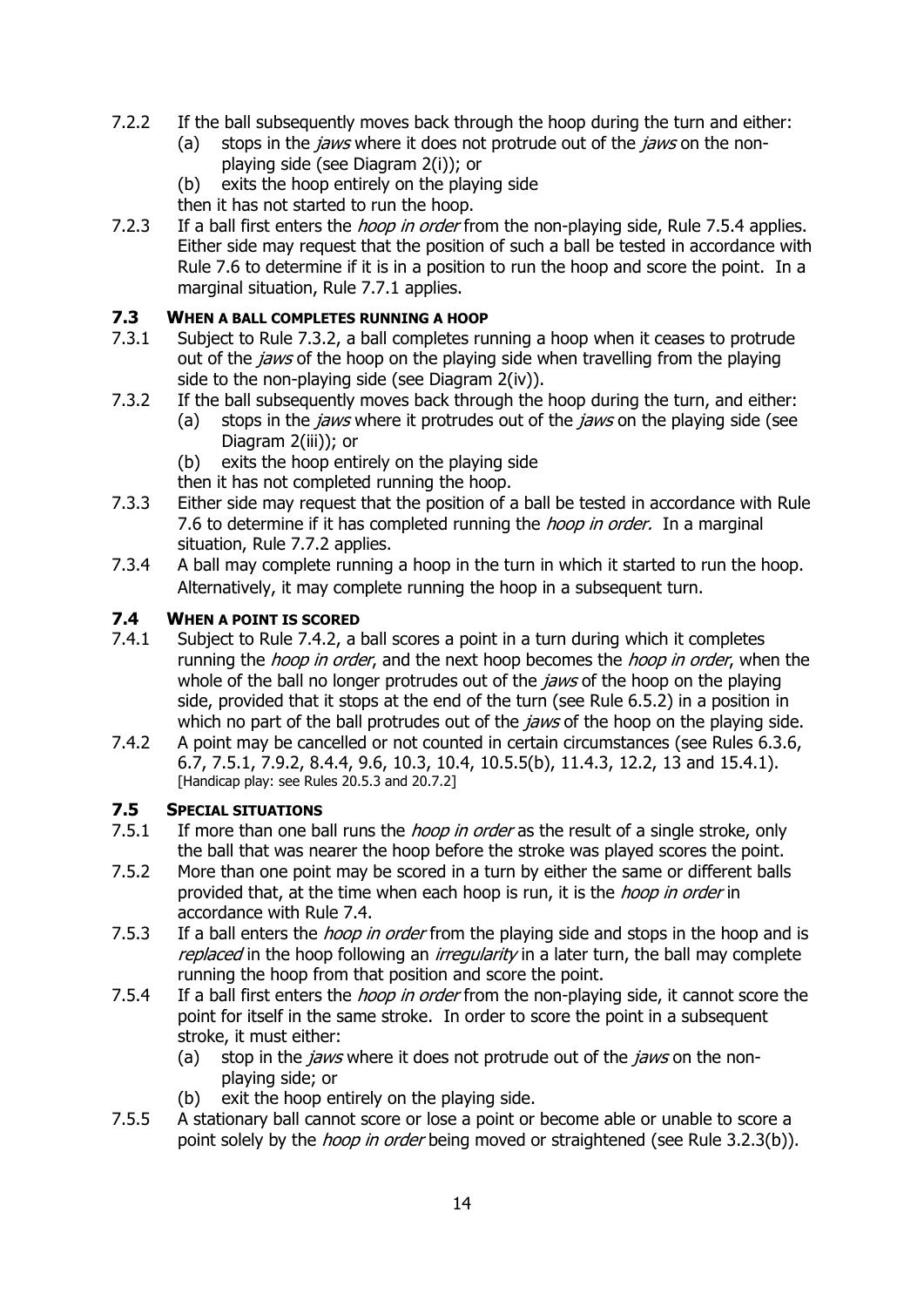#### **7.6 CONSULTING THE OPPOSING SIDE OR A REFEREE**

A player is to consult the opposing side (or a referee, if present) before testing, except by an ocular test assisted by nothing more than spectacles or contact lenses, whether a ball is in a position to score a point or has scored a point.

#### **7.7 ADJUDICATING CLOSE POSITIONS**

- 7.7.1 If a determination of whether a ball that has entered the *hoop in order* from the non-playing side is in a position to run the hoop and score the point in accordance with Rule 7.2 concludes that, within the limits of observation, the ball is on the borderline between protruding out of the *jaws* of the hoop on the non-playing side and not doing so, the decision is that the ball may run the hoop and score the point from that position.
- 7.7.2 If a determination of whether a ball has completed running the *hoop in order* in accordance with Rule 7.3 concludes that, within the limits of observation, the ball is on the borderline between protruding out of the *jaws* of the hoop on the playing side and not doing so, the decision is that the ball has completed running the hoop and scored the point.

#### **7.8 KEEPING THE SCORE**

Both sides are responsible for keeping the correct score. After each point is scored, the side that caused the point to be scored (or a referee, if present) should announce the score or, if in use, attach a scoring clip to the hoop or ensure that a scoreboard is updated.

#### **7.9 HOOP CONTESTED OR RUN OUT OF ORDER**

- 7.9.1 A hoop is run out of order when a player, with the intention of scoring a point, causes a ball to run a hoop that is not the *hoop in order*. No point is scored for a hoop that is run out of order except when the sides have left the court, or started another game, having agreed which side has won the last game.
- 7.9.2 If it is discovered by a player that both sides have contested a hoop out of order in their respective last strokes, the player is to *forestall play* before the player plays a further stroke. In addition, if one or more hoops have been run out of order, the last hoop scored correctly and the score at that stage are to be confirmed and any misplaced scoring clips are to be removed. The balls are left where they stopped and play continues in colour sequence.
- 7.9.3 If a referee, whether active or inactive, believes that both sides have contested a hoop out of order in their respective last strokes or that a hoop has been run out of order, Rule 15.4 applies.

[Time-limited games: see Rule 19.3.1; Handicap play: see Rule 20.9]

### <span id="page-14-0"></span>**8. OFFSIDE BALLS**

#### **8.1 HALFWAY LINES**

- 8.1.1 The line between each hoop and the next *hoop in order* (see Rule 1.4) is called a halfway line.
- 8.1.2 The halfway lines are shown in Diagram 3 and are defined as follows:
	- BG the line through the centres of 5 and 6
	- AF the line halfway between BG and the line through the centres of 1 and 2
	- CH the line halfway between BG and the line through the centres of 3 and 4
	- DE the line through the peg perpendicular to the East and West *boundaries*.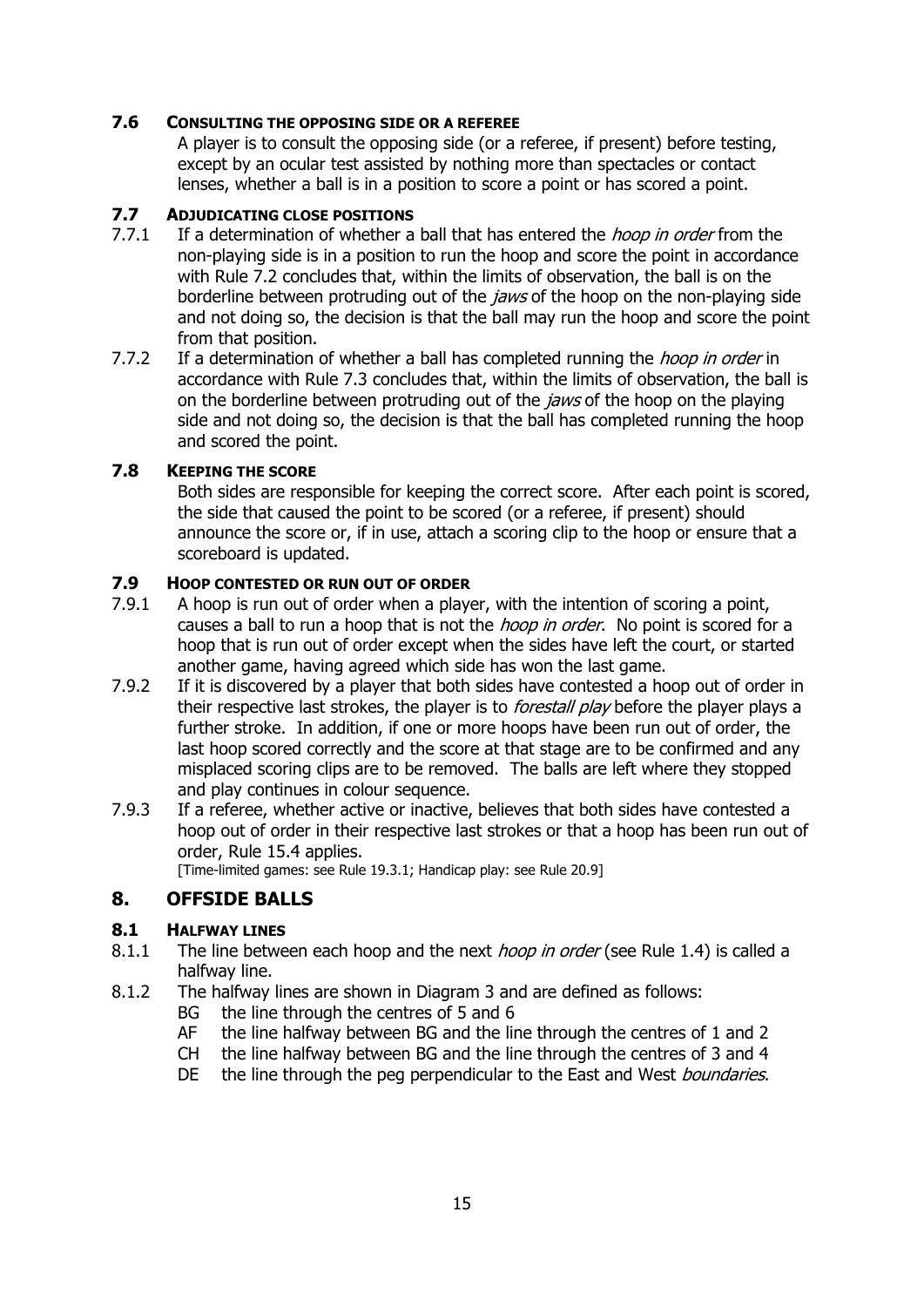

8.1.3 The halfway lines apply as follows:

| Hoop in order                            | Halfway line |
|------------------------------------------|--------------|
| 7 or 17                                  | AF           |
| 3, 9 or 15                               | BG           |
| 5 or 11                                  | CH.          |
| 7 <sup>th</sup> hoop in a 7 point game   | <b>DE</b>    |
| 13 <sup>th</sup> hoop in a 13 point game | DF           |
| 19th hoop in a 19 point game             | DF           |
| All others                               | DE           |

### **8.2 WHEN A BALL IS AN OFFSIDE BALL**

- 8.2.1 Subject to Rules 8.2.3 and 8.3, a ball becomes an *offside ball* if all of it is clearly beyond the halfway line for the *hoop in order* at the end of a turn in which a point is scored. If a ball has left the court but has not yet been replaced under Rule 6.6, its position for this purpose is the point where it left the court.
- 8.2.2 A ball ceases to be an *offside ball*:
	- (a) when it is subject to an *offside direction*; or,
	- (b) if no *offside direction* is given, when an *offside opponent* plays a stroke.
- 8.2.3 If a stationary ball is subject to *interference* by the opposing side or an *outside* agency when there is reasonable doubt about its position relative to the halfway line for the next *hoop in order*, it is *replaced* under Rule 9.2.2 but it is not to be treated as an *offside ball* in relation to that hoop if a point is scored before it is next played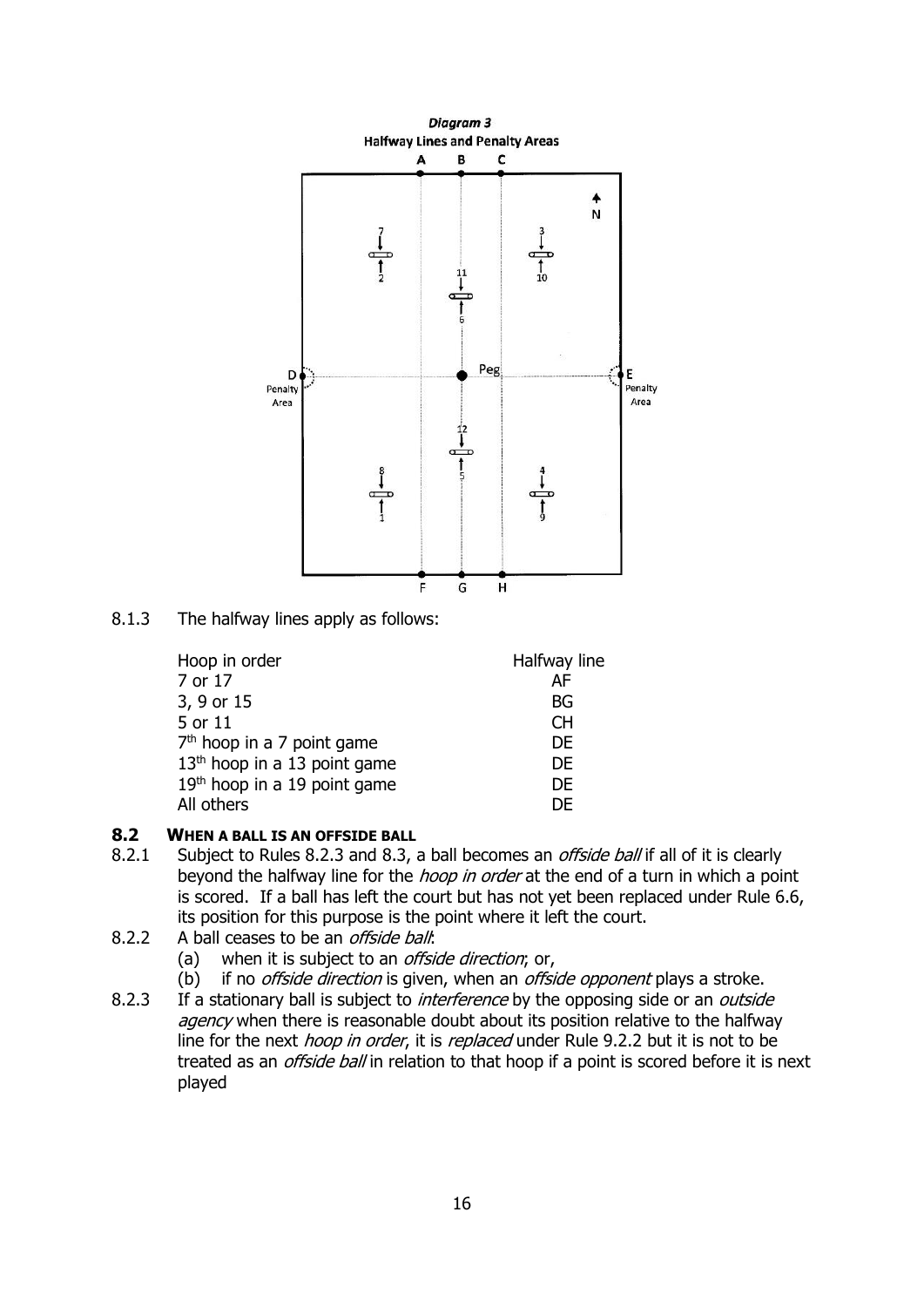### **8.3 EXEMPTIONS**

- 8.3.1 A ball is not an *offside ball* if it is already subject to an *offside direction* or, subject to Rule 8.3.2, if it reached its final position by:
	- (a) the stroke just played; or
	- (b) a stroke played by the opposing side; or
	- (c) subject to Rule 8.3.3, contact with an opponent ball at any time in the last turn in which the ball moved or was played.
- 8.3.2 The exemptions in Rule 8.3.1 do not apply to a ball whose owner has:
	- (a) declared a stroke to have been played with it since it reached its final position; or
	- (b) committed a fault in the last stroke in which the ball moved or was played.
- 8.3.3 The exemption in Rule 8.3.1(c) does not apply if:
	- (a) the only contact with an opponent ball was one from which the ball started in contact; and
	- (b) the opponent ball did not move or shake when the ball moved or was played.

### **8.4 OFFSIDE DIRECTION**

- 8.4.1 An *offside opponent* may give an *offside direction* until it plays a stroke.
- 8.4.2 Before an *offside owner* plays a stroke, it may ask the *offside opponent* to decide if it wishes to give an *offside direction*. The *offside opponent* is to announce its decision promptly (see Rule 16.2.8) and may not change that decision.
- 8.4.3 A ball subject to an *offside direction* immediately becomes an *outside agency* (see Rule 6.4.2(b)) and cannot become an *offside ball* again until after it is next played. However, a ball that ceases to be an *offside ball* under Rule 8.2.2(b) may become an *offside ball* again if another point is scored before it is next played.
- 8.4.4 If, before an *offside opponent* plays a stroke, an *offside owner* plays a stroke with an *offside ball* either:
	- (a) before the *offside opponent* has given an *offside direction*; or
	- (b) after failing to act on an *offside direction* which was given in a manner that could reasonably be expected to convey the *offside direction* to those to whom it was addressed,

the *offside opponent* may give or repeat an *offside direction* after all balls moved by the stroke are *replaced* and any points scored by the stroke are cancelled.

8.4.5 An *offside owner* required to replay a stroke under Rule 8.4.4 may not give an offside direction until another point is scored.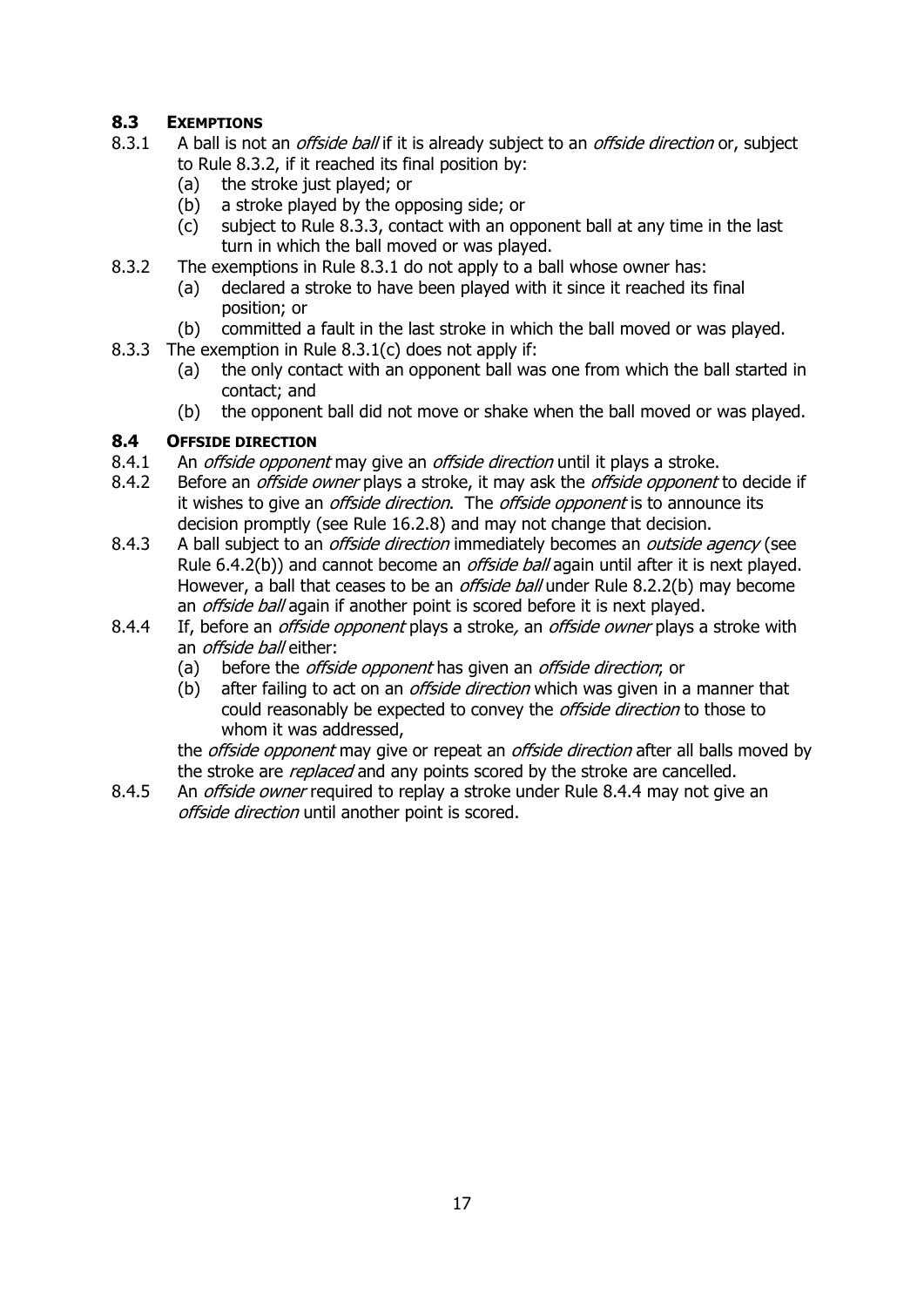# **PART 3 IRREGULARITIES**

### <span id="page-17-0"></span>**9. INTERFERENCE**

#### **9.1 INTERFERENCE WITH A BALL BY A PLAYER**

- 9.1.1 Except during the *striking period* when playing or intending to play a stroke, a player *interferes* with a ball when it is moved, shaken or touched either:
	- (a) by the player's mallet or *body*; or
	- (b) as a result of contact between the player's mallet or  $body$  with a hoop, the peg, another ball or an *outside agency*.
- 9.1.2 Deliberate *interference* with a ball by a player at any time is a contravention of Rule 16.1 (see Rule 16.2.7(a)) unless the ball is an *outside agency* or the player:
	- (a) lifts the ball in order to prevent it being hit by an *outside agency*; or
	- (b) marks or cleans the ball with the permission of the opposing side or a referee (if present); or
	- (c) stops a ball that is clearly about to leave the court shortly before it does so in order to save time, provided that the position of the ball, when replaced under Rule 6.6.1, will have no tactical significance; or
	- (d) moves or touches the ball otherwise in accordance with these Rules.
- 9.1.3 Interference with a ball by a player is treated as *interference* with a ball by an outside agency (see Rule 9.2).

#### **9.2 INTERFERENCE WITH A BALL BY AN OUTSIDE AGENCY**

### 9.2.1 **Effect of interference**

- (a) A ball that is subject to *interference* by an *outside agency* becomes an *outside* agency itself (see Rule 6.4.2(c); also Rule 6.4.3 for when it ceases to be an outside agency).
- (b) No point may be scored by any ball while it is an *outside agency*.

### 9.2.2 **Interference with a stationary ball**

A stationary ball moved by an *outside agency* is to be *replaced* before the next stroke is played.

### 9.2.3 **Interference with a moving ball by a stationary outside agency**

If a moving ball hits an *outside agency* that was stationary from the start of the striking period to when the collision occurred, the stroke is not replayed and the opposing side is to decide whether:

- (a) to leave the ball where it stopped; or
- (b) to place it where the opposing side (or a referee, if present) judges that it would have stopped if there had been no *interference*.

### 9.2.4 **Other interference with a moving ball**

Where Rule 9.2.3 does not apply, if a moving ball is subject to *interference* by an outside agency when, in the opinion of both sides (or a referee, if present), the main intended outcome of the stroke was still in doubt, the ball is to be *replaced* and the stroke is to be replayed. Otherwise, the ball is to be placed where both sides (or a referee, if present) judge that it would have stopped if there had been no interference.

### 9.2.5 **Interference and error in the same stroke**

If a ball is caused to move by a stroke in which an *error* is committed and is subject to *interference* by an *outside agency* while still moving, the *error* is dealt with first. If all balls affected by the *error* are *replaced*, the *interference* is ignored. Otherwise, Rule 9.2.3 or 9.2.4 applies, as appropriate, but no replay is permitted under Rule 9.2.4.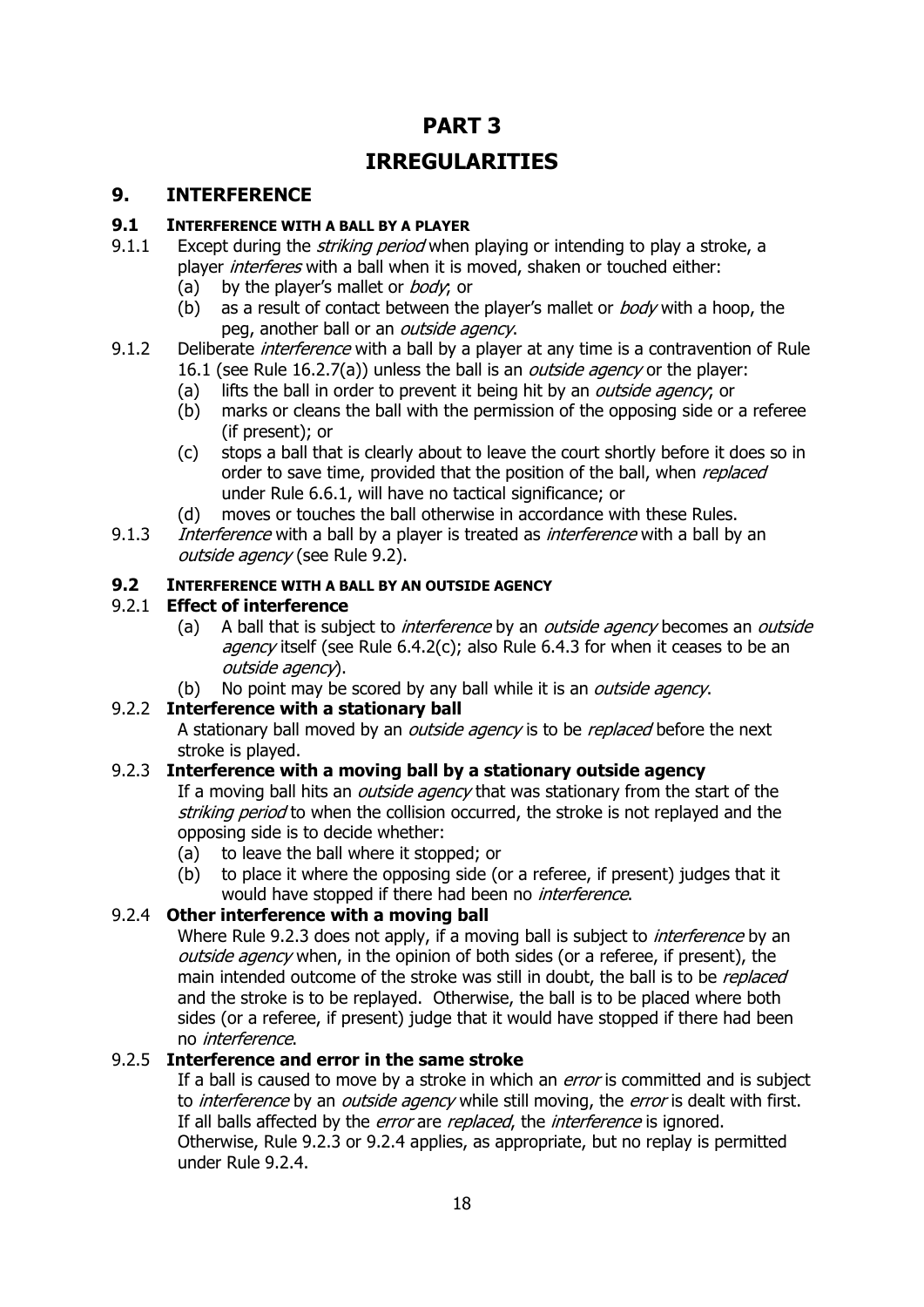### **9.3 INTERFERENCE BY THE COURT SURFACE**

- 9.3.1 Before a stroke is played, the player is entitled to relief from unevenness on the court surface in accordance with Rules 9.3.2 to 9.3.4 if, in the opinion of both sides (or a referee, if present), the unevenness is likely to affect the outcome of the stroke.
- 9.3.2 Damage to the court surface in the *jaws* or in the immediate vicinity of a hoop is to be repaired and no other relief is permitted.
- 9.3.3 Other damage to the court surface, which is not a widespread feature of that particular court nor a result of a ball being hit into the court surface, is to be repaired if possible and, otherwise, is to be treated as an immovable *outside* agency (see Rule 9.3.4).
- 9.3.4 If unevenness on the court surface is caused by an immovable *outside agency* (such as a sprinkler head or a protruding tree root), any ball that is likely to be affected by the stroke may be moved by the minimum necessary, as agreed by the opposing side (or a referee, if present), to avoid the unevenness and give the player no advantage. A ball so moved but not affected by the stroke is to be replaced before the next stroke is played.

#### **9.4 INTERFERENCE WITH THE PLAYING OF A STROKE**

- 9.4.1 Before a stroke is played, an accessory or movable *outside agency* that may interfere with the playing or outcome of the stroke may be removed by either side. No other relief is permitted.
- 9.4.2 A player is entitled to relief before playing a stroke if a fixed obstacle outside the court *interferes* with the swing of the player's mallet or if uneven ground outside the court prevents the player from adopting a level stance. In such circumstances, subject to Rule 9.4.3, the player may move the ball that the player intends to strike ("the relevant ball") to a point on the line connecting the position where the ball lies and the intended target. However, the movement may be only the minimum necessary, as agreed by the opposing side (or a referee, if present), to avoid the fixed obstacle or uneven ground.
- 9.4.3 Where Rule 9.4.2 applies, one or both of the following may be applicable.
	- (a) If the player intends to cause the relevant ball to hit forcefully another ball that lies within 6 yards of the original position of the relevant ball, then, subject to the consent of the owner of the other ball, that other ball and any other ball that might be affected by the stroke are to be moved so that their positions relative to the relevant ball remain the same.
	- (b) If a ball lies within 1 yard of the original position of the relevant ball and is likely to *interfere* with its passage, such a ball is to be moved so that its position relative to the relevant ball remains the same.

Any ball so moved but not affected by the stroke is to be replaced before the next stroke is played.

#### **9.5 INTERFERENCE BY DEFECTIVE EQUIPMENT**

- 9.5.1 If a player suspects that the outcome of the stroke that the player has just played was affected by a ball being a *jammed ball*, the player may have the hoop and ball checked and, if necessary, adjusted or exchanged.
- 9.5.2 References in Rules 9.5.3 and 9.5.4 to balls being *replaced* or left where they stopped include a ball exchanged for a *jammed ball* that does not comply with Rule 3.3.1.
- 9.5.3 Subject to Rules 9.5.4 to 9.5.6, if a ball is a *jammed ball*, the player may replay the stroke after all balls moved by the stroke are *replaced*. If the stroke is not replayed, the balls are left where they stopped.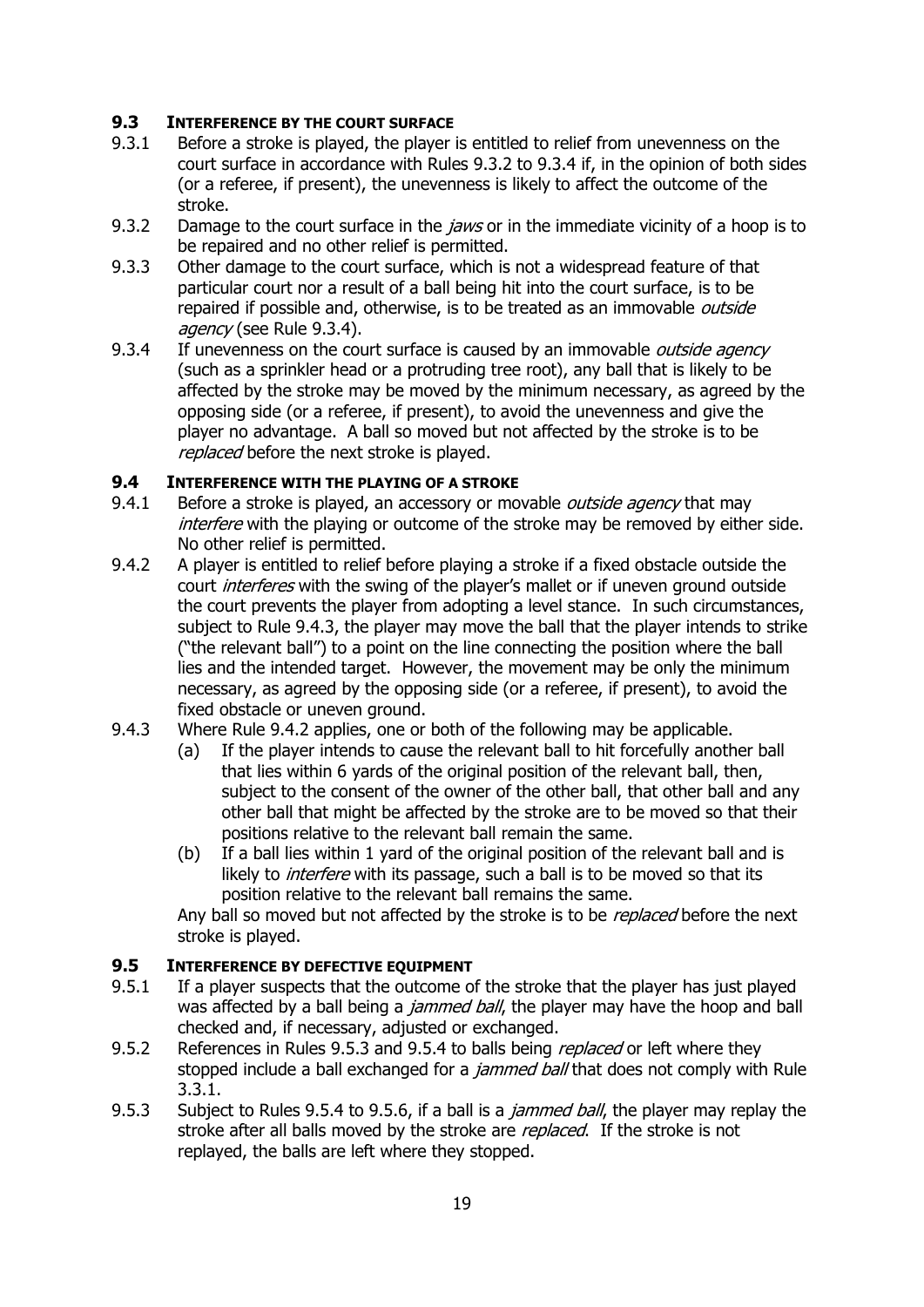- 9.5.4 If a *jammed ball* stops in a hoop off the ground above another ball, all balls moved by the stroke are *replaced*. The hoop and ball are to be checked and, if necessary, adjusted or exchanged. Subject to Rules 9.5.5 and 9.5.6, the stroke is to be replayed.
- 9.5.5 A replay is only permitted if the player was attempting to cause the *jammed ball* to pass through the hoop, in either direction.
- 9.5.6 A replay is not permitted if the player committed a fault in playing the stroke, unless it is agreed by both sides (or a referee, if present) that the fault was committed solely because the equipment was defective.

#### **9.6 INTERFERENCE BY INCORRECT INFORMATION**

- 9.6.1 The interference occurs if a player successfully claims to have played a stroke ("the affected stroke") when acting on incorrect information supplied by the opposing side in a way that the player would not otherwise have played.
- 9.6.2 If the interference is discovered before the player plays the same ball again, the player may decide to replay the affected stroke after the balls are *replaced* in the positions they occupied before that stroke and any points scored by that stroke and any later strokes are cancelled. Otherwise, the affected stroke and any later strokes are treated as lawful.

[Time-limited games: see Rule 19.3.1, Handicap play: see Rule 20.10]

#### **9.7 INTERFERENCE WITH A BALL BY A LOOSE IMPEDIMENT**

- 9.7.1 A loose impediment may be removed from the court surface at any time.
- 9.7.2 If a moving ball is affected by a *loose impediment*, there is no relief.

#### **9.8 INTERFERENCE WITH A BALL BY WEATHER**

- 9.8.1 If a stationary ball is moved by *weather*, it is to be *replaced* before the next stroke is played.
- 9.8.2 If a moving ball is affected by *weather*, there is no relief.

### <span id="page-19-0"></span>**10. PLAYING A WRONG BALL**

#### **10.1 GENERAL**

- 10.1.1 Subject to Rule 10.1.2, a wrong ball is played when any of Rules 10.3 to 10.5 apply.
- 10.1.2 If it is discovered after a stroke has been played in the fifth turn of a game that, in all the first four turns of a game, the balls were played in compliance with the colour sequence stated in Rule 1.2 but by the opponents of the balls' owners, the ownership of the balls during the remainder of the *match* is treated as indicated by the first four turns.

#### **10.2 FORESTALLING PLAY**

- 10.2.1 If a player (or a referee, if present) believes that a wrong ball is about to be played, the player (or referee) is to *forestall play* and require that the correct ball is played.
- 10.2.2 If a player (or a referee, if present) believes that a wrong ball may have been played in the last stroke, the player (or referee) is to *forestall play* (see Rule 16.2.9). If a wrong ball has been played in the last stroke, play is to continue by applying the first of Rules 10.3 to 10.5 that applies. Otherwise, play continues in colour sequence, all earlier strokes are treated as lawful and all points scored are counted for the owners of the balls that scored the points.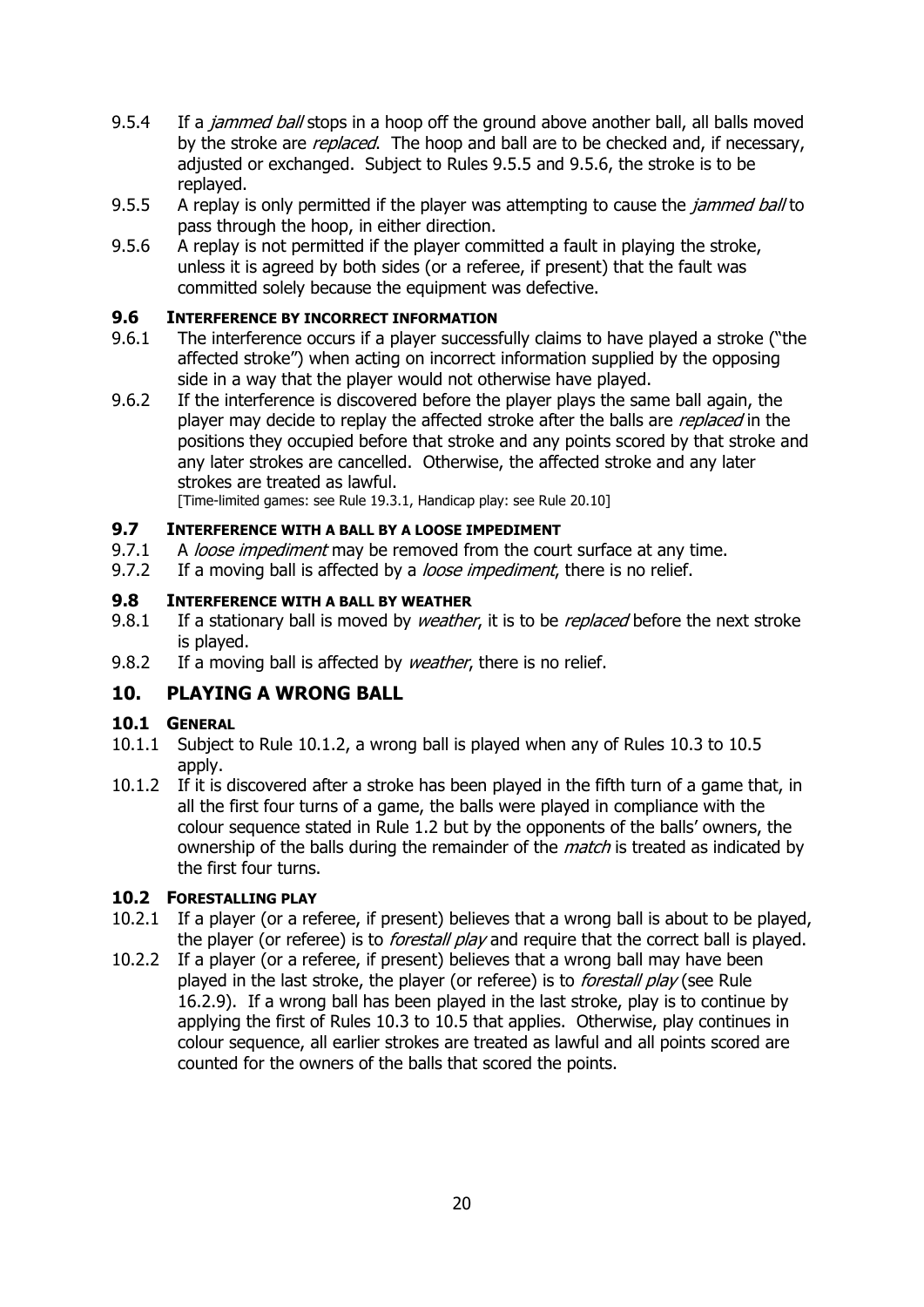#### **10.3 PLAYING WHEN NOT ENTITLED**

- 10.3.1 A side is not entitled to play a stroke if the Rules state that the opposing side is entitled to play a stroke.
- 10.3.2 A side that has just played a stroke is not entitled to play the next stroke unless it is a stroke played or replayed in accordance with Rules 6 to 17. [Handicap play: see Rule 20.5.1 for a further exception.]
- 10.3.3 If a side played a stroke when not entitled to do so, a wrong ball has been played and the stroke is *annulled*.

#### **10.4 PREVIOUS STROKE PLAYED WITH OPPONENT BALL**

If the *previous stroke* was played with a ball that did not belong to the side that played it and the last stroke was played by the other side, a wrong ball has been played in both strokes and any points scored by those strokes are cancelled. Play continues by a *penalty area continuation*.

#### **10.5 WRONG BALL PLAYED BY STRIKER'S SIDE**

#### 10.5.1 **When played**

A wrong ball has been played by the *striker's* side in the last stroke if the *striker* played a ball other than the *striker's ball* or, in doubles, if the *striker'*s partner played any ball.

#### 10.5.2 **Striker's side played the partner ball**

If the *striker's* side played the *partner ball*, the non-offending side is to decide whether to apply Replace and Replay (see Rule 10.5.5) or Ball Swap (see Rule 10.5.6). The non-offending side is to announce its decision promptly (see Rule 16.2.8) and may not change that decision.

#### 10.5.3 **Striker's side played an opponent ball**

If the *striker's* side played an opponent ball, Replace and Replay applies (see Rule 10.5.5).

#### 10.5.4 **Striker's partner played the striker's ball**

If the *striker's* partner played the *striker's ball*, Replace and Replay applies (see Rule 10.5.5).

#### 10.5.5 **Replace and Replay**

If Replace and Replay applies:

- (a) all balls moved by the last stroke are replaced;
- (b) any points scored by the last stroke are cancelled;
- (c) the *striker* then plays the ball that should have been played in the last stroke.

### 10.5.6 **Ball Swap**

If Ball Swap applies:

- (a) all balls moved by the last stroke are left where they stopped, except that the positions of the ball played in the last stroke and the ball that should have been played in the last stroke are swapped;
- (b) a swapped ball takes the actual or potential offside status of the ball with which it is swapped;
- (c) any points scored by the last stroke are counted for the owner(s) of the balls that scored the points;
- (d) the non-offending side then plays the ball next in colour sequence after the ball that should have been played in the last stroke.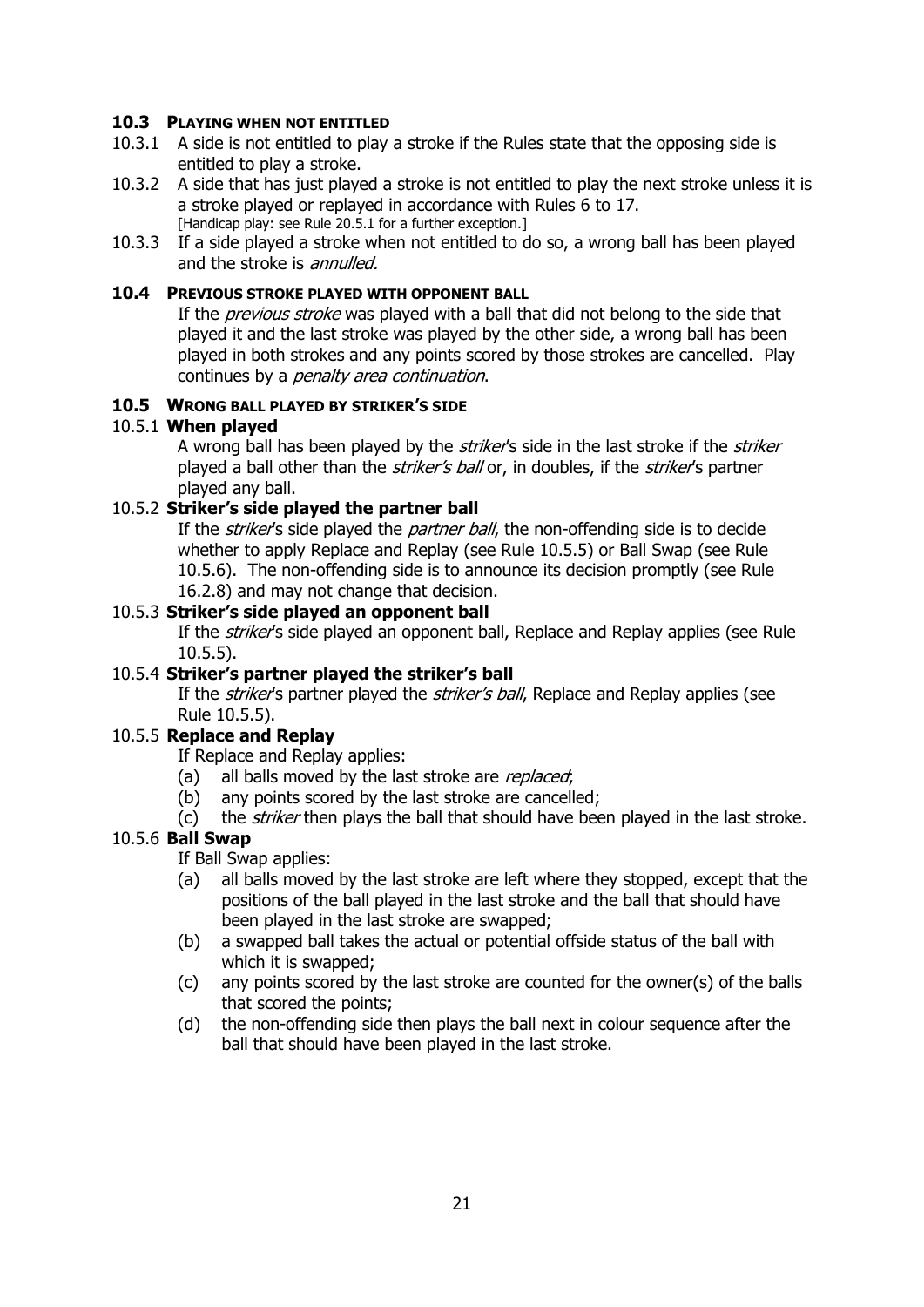#### **10.6 STATUS OF EARLIER STROKES AND POINTS**

- 10.6.1 When play is *forestalled* after a wrong ball has been played in the last stroke, all earlier strokes are treated as lawful if they occurred before the stroke specified below.
	- (a) If Rule 10.3 applies, the last stroke not *annulled*, unless Rule 10.4 applies to that stroke.
	- (b) If Rule 10.4 applies, the *previous stroke.*
	- (c) If Rule 10.5.1 applies, the last stroke.
- 10.6.2 Subject to Rule 7.9, all points scored in those strokes are counted for the owners of the balls that scored the points.

#### **10.7 WRONG BALL AND FAULT IN THE SAME STROKE**

- 10.7.1 If Rule 10.3 applies, a fault in an *annulled* stroke is ignored (see Rule 6.3.6).
- 10.7.2 If Rule 10.4 applies, a fault in the last stroke is ignored because play is to continue with a *penalty area continuation*. A fault in any earlier stroke is ignored under Rule 11.4.1.
- 10.7.3 If Rule 10.5.1 applies, a fault in the last stroke is subject to Rule 11 and the wrong ball is ignored. Play continues by the non-offending side playing the ball next in colour sequence after the ball that should have been played in the last stroke. A fault in any earlier stroke is ignored under Rule 11.4.1.

### <span id="page-21-0"></span>**11. FAULTS**

#### **11.1 DEFINITION**

A fault is an act prohibited by Rule 11.2 that is committed by a player playing, or intending to play, a stroke during the *striking period*. Committing a fault also constitutes playing a stroke with the ball that the player intended to strike (see Rule 6.3.3).

### **11.2 TYPES OF FAULT**

Subject to Rule 11.3, a fault is committed by a player who, during the *striking* period:

- 11.2.1 touches the mallet head with a hand (but see Rule 11.3.2); or
- 11.2.2 strikes a ball by kicking, hitting, dropping or throwing the mallet; or
- 11.2.3 strikes a ball with any part of the mallet other than an end-face of the head, either deliberately in any stroke or accidentally in a stroke that requires special care because of the proximity of a hoop or the peg or another ball; or
- 11.2.4 strikes a ball with the mallet more than once, or allows a ball to retouch the mallet; or
- 11.2.5 maintains contact between the mallet and a ball; or
- 11.2.6 causes a ball, while still in contact with the mallet, to touch a hoop, the peg or, unless the balls were in contact before the stroke, another ball; or
- 11.2.7 strikes a ball when it lies in contact with a hoop upright or the peg other than away therefrom; or
- 11.2.8 touches any ball, other than the ball that the player intended to strike, with the mallet, or touches any ball with the player's body, or
- 11.2.9 moves or shakes a stationary ball by hitting a hoop or the peg with the mallet or the player's *body*; or
- 11.2.10 causes damage to the court surface inside the *boundary* with the mallet that, before the court surface is repaired, is capable of significantly affecting a subsequent stroke played over the damaged area.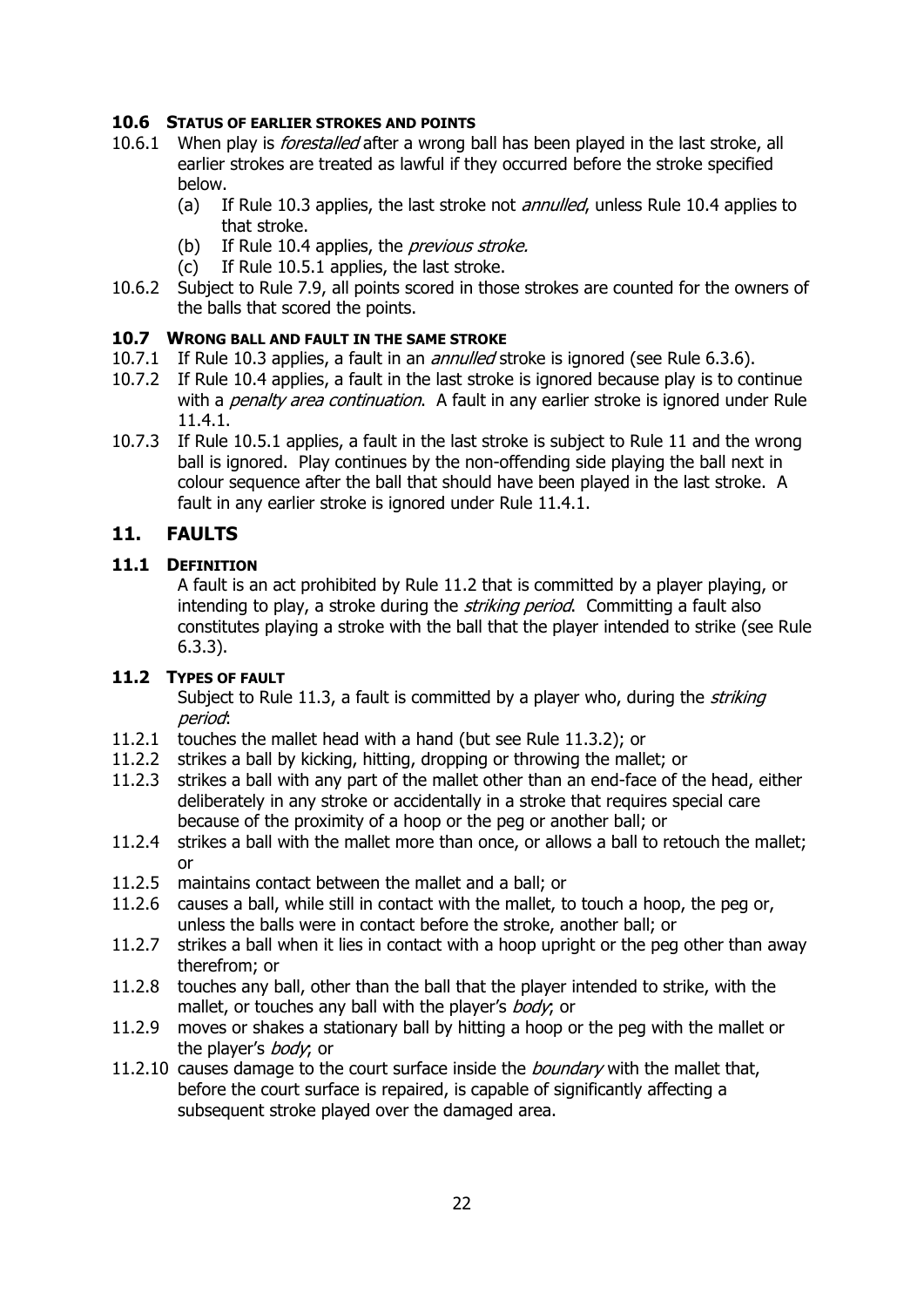#### **11.3 DECLARATION OF FAULTS**

- 11.3.1 A fault is to be declared if the player (or a referee or other observer asked to watch the stroke) believes that it is more likely than not that the relevant event occurred.
- 11.3.2 A fault under Rule 11.2.1 is committed only if the mallet head is touched during the final forward swing of the mallet.
- 11.3.3 When the mallet strikes a ball that is in contact with another ball before the stroke is played, the following faults may be declared only if the observer, assisted by nothing more than spectacles, contact lenses or a hearing aid:
	- (a) under Rule 11.2.4, sees a separation between mallet and ball followed by a second contact between mallet and ball; or
	- (b) under Rule 11.2.5, sees or hears a contact between mallet and ball that is materially longer than that which necessarily occurs in a stroke of the same type.
- 11.3.4 In other cases, the commission of a fault may be deduced from other observations, including sound and the movement of balls.

### **11.4 ACTION AFTER A FAULT**

- 11.4.1 Subject to Rule 6.3.6, if a fault is committed but play is not *forestalled* because of the fault before a stroke, whether lawful or unlawful, has been played by either side, there is no remedy for the fault and play is to continue as if the fault had not been committed.
- 11.4.2 Otherwise, the non-offending side is to decide whether the balls are left where they stopped or are *replaced*. The non-offending side is to announce its decision promptly (see Rule 16.2.8) and may not change that decision. [Handicap play: see Rule 20.8]
- 11.4.3 If the balls are left where they stopped, only a point scored for the non-offending side is counted. If the balls are *replaced*, no point is scored for any ball.
- 11.4.4 Subject to Rule 10.7, play continues by the non-offending side playing the ball next in colour sequence.

#### **11.5 MORE THAN ONE FAULT IN A STROKE**

If a player commits more than one fault in a stroke, there is no additional penalty.

### <span id="page-22-0"></span>**12. OVERLAPPING PLAY**

#### **12.1 BOTH SIDES PLAY OVERLAPPING STROKES**

- 12.1.1 If two or more balls are caused to be in motion at the same time as the result of strokes played by both sides, the stroke played by the *striker'*s side is lawful, subject to Rules 10 and 11, and the stroke played by the non-striking side is unlawful.
- 12.1.2 If the *striker* played a lawful stroke:
	- (a) all balls moved only by the unlawful stroke are replaced; and
	- (b) the non-striking side is to lose its next stroke (see Rule 6.3.7).
- 12.1.3 If Rule 12.1.2 applies and the unlawful stroke affected the outcome of the *striker's* stroke, this is to be treated as *interference* with a ball by an *outside agency* (see Rule 9.2).
- 12.1.4 If the *striker's* side played an unlawful stroke, play is to continue with a *penalty* area continuation.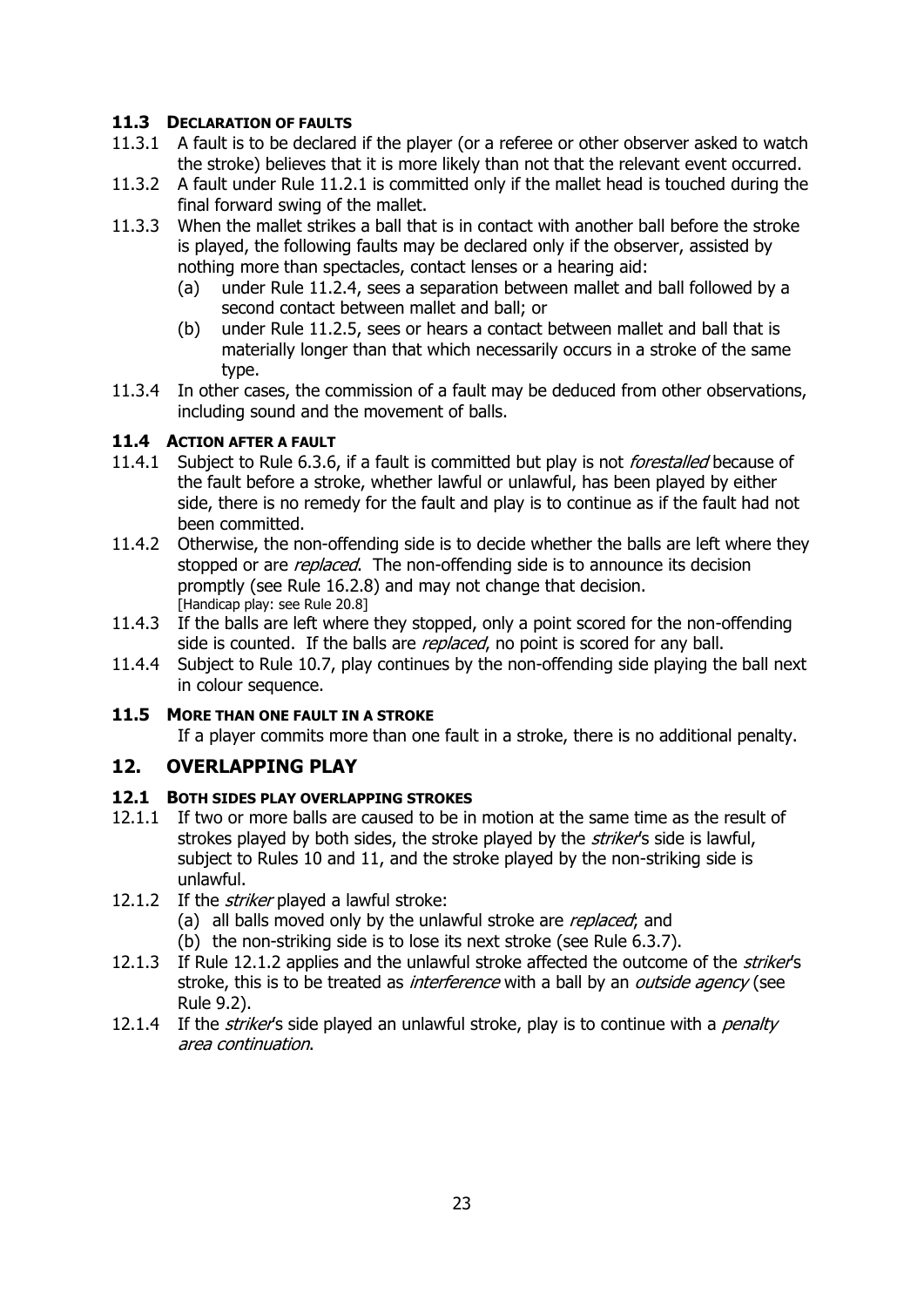#### **12.2 ONE SIDE PLAYS OVERLAPPING STROKES**

In doubles, if two or more balls are caused to be in motion at the same time as the result of strokes played by both players of the same side, no points are scored for any ball and the non-offending side is to decide whether all balls moved by the strokes are left where they stopped or are *replaced*. Play continues by the nonoffending side playing either of its balls.

### <span id="page-23-0"></span>**13. PLAYING AFTER PLAY HAS BEEN FORESTALLED**

If a player plays a stroke after either side (or a referee, if present) has justifiably forestalled play and before the issue has been settled, the stroke is annulled. The issue is to be settled and the player entitled to play is then to play.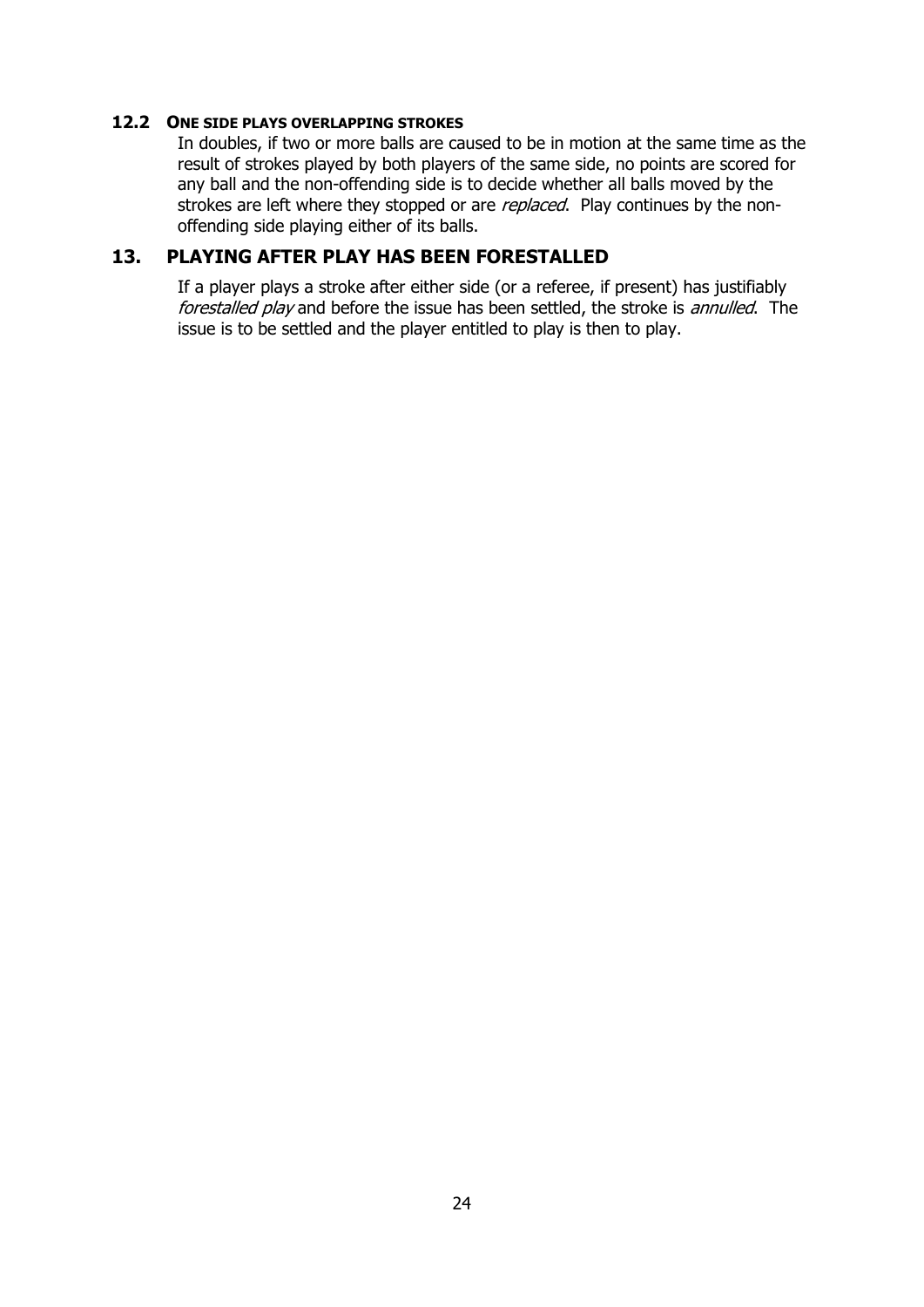## **PART 4**

## **OTHER MATTERS**

### <span id="page-24-0"></span>**14. INFORMATION, ADVICE AND MARKERS**

#### **14.1 INFORMATION REQUESTED BY THE OPPOSING SIDE**

If asked and able to do so, a player is to inform the opposing side promptly about the Rules relating to anything relating to the state of the game, such as the score, which hoop is next in order, which ball was played last, the colour of any ball on the court or how any ball over the halfway line reached its position. [Time-limited games: see Rule 19.2, Handicap play: see Rule 20.11]

#### **14.2 NO REFERENCE TO WRITTEN INFORMATION**

During a game, players are not permitted to refer to information in the form of printed, handwritten, electronic or other prepared material except for the purpose of clarifying the Rules or any regulations or event conditions that apply to a circumstance that has arisen or may be about to arise.

#### **14.3 NO TACTICAL ADVICE TO THE OPPOSING SIDE**

A side should not give tactical advice to the opposing side. However, the opposing side may act on such advice.

#### **14.4 NO TACTICAL ADVICE FROM OUTSIDE THE GAME**

Tactical advice should not be given to either side by anyone from outside the game. However, a side may act on such advice unless, in a team event, it was given by a member or official of its team.

#### **14.5 ADVICE IN DOUBLES**

In doubles, partners may advise each other and a partner may assist in the preparation for playing a stroke, including indicating to the player the direction in which the mallet should be swung. However, when the stroke is played, the partner is to stand well away from the player or any position which might assist the player in gauging the strength or direction of the stroke.

### **14.6 MARKERS**

- 14.6.1 Subject to Rules 14.6.2 and 14.6.3, no mark or marker may be made or placed inside or outside the court.
- 14.6.2 Before a stroke is played, the player's mallet and, in doubles, the player's partner and the partner's mallet may be used as markers to assist the player in gauging the strength or direction of the stroke.
- 14.6.3 Ball markers may be used to mark the position of a ball that is to be temporarily moved or may have to be replaced.

### <span id="page-24-1"></span>**15. REFEREEING**

#### **15.1 REFEREES INVOLVED IN A GAME**

- 15.1.1 Both sides are responsible for the fair and correct application of these Rules.
- 15.1.2 References in these Rules to "a referee (if present)" refer to referees appointed in accordance with the WCF Refereeing Regulations. These include:
	- (a) a Referee in Charge of a game (including a Supervising Referee);
	- (b) a Referee on Request who is an Active Referee for the game; and

(c) an Inactive Referee who intervenes in accordance with those regulations. The presence of a referee does not remove a player's responsibilities under Rule 15.1.1.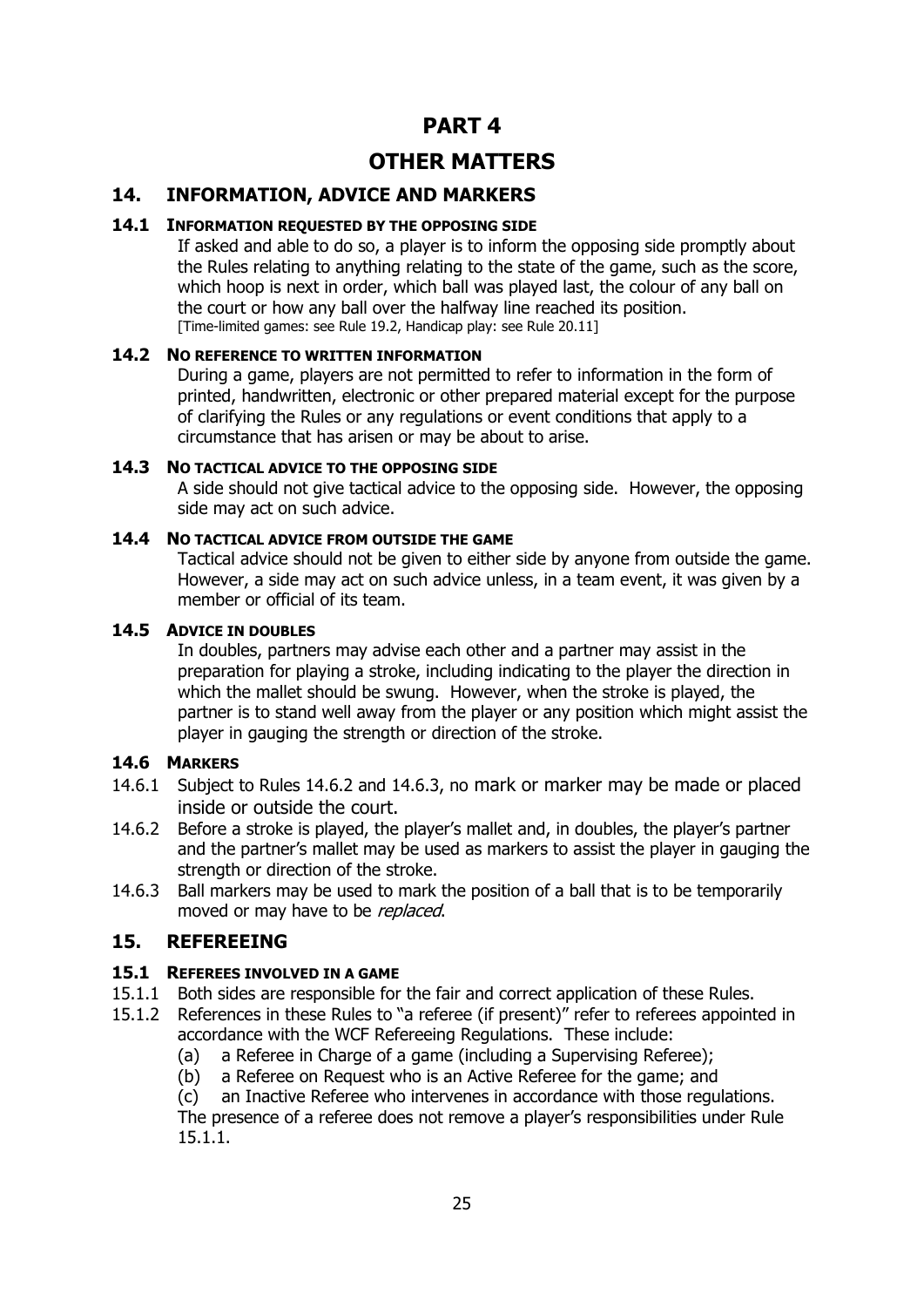#### **15.2 OBSERVING STROKES AND DIFFERENCES OF OPINION**

- 15.2.1 Where a stroke is to be played that may result in the commission of a fault or a ball leaving the court in a critical position, the player should first ask the opposing side (or a referee, if present) to watch the stroke. If the player does not ask, the opposing side may *forestall play* and require that the stroke be watched.
- 15.2.2 In the absence of a referee, or if Rule 15.2.1 does not apply, if there is a difference of opinion on a matter of fact, the opinion of the player with the best view is to be preferred, but if all views are equal, the opinion of the player who played the stroke is to be preferred.

#### **15.3 IMPASSES**

- 15.3.1 An impasse exists when neither side appears willing to play a stroke that might significantly alter the existing tactical situation.
- 15.3.2 An impasse may be declared by:
	- (a) both sides acting together; or
	- (b) a Referee in Charge of the game; or
	- (c) a referee called by the *striker*.

A referee may declare an impasse only after warning both sides that an impasse may be declared and that a decision will be made after each side has played two further turns.

15.3.3 If an impasse is so declared, play is to continue by a *penalty area continuation*.

#### **15.4 HOOP CONTESTED OR RUN OUT OF ORDER**

- 15.4.1 Subject to Rule 7.9.2, if a referee, whether active or inactive, observes that both sides have contested a hoop out of order in their respective last strokes, the referee is to *forestall play* and direct that play is to continue with a *penalty area* continuation. In addition, if one or more hoops have been run out of order, the last hoop scored correctly and the score at that stage are to be confirmed and any misplaced scoring clips are to be removed.
- 15.4.2 If a referee, whether active or inactive, observes that a hoop has been run out of order but that the side that did not run it did not contest the hoop in its last stroke, the referee should *forestall play* under Rule 15.4.1 only if that side then contests another hoop out of order in its next stroke.

#### **15.5 OVERRIDING RULE**

If a situation does not appear to be adequately dealt with by these Rules, or the interpretation appears to be uncertain in relation to a situation, the issue is to be decided by both sides (or a referee, if present) in a manner which best meets the justice of the case.

### <span id="page-25-0"></span>**16. BEHAVIOUR**

#### **16.1 GENERAL**

16.1 Players are responsible for maintaining good standards of behaviour towards other players, officials, equipment, courts and spectators.

#### **16.2 UNACCEPTABLE BEHAVIOUR**

A player contravenes Rule 16.1 by behaving unacceptably. Examples of unacceptable behaviour for which players may be penalised include, but are not limited to, cases where a player:

- 16.2.1 leaves the vicinity of the court during a game without permission from the opposing side or, in tournament and team play, from a referee (if present) or from the event manager.
- 16.2.2 contravenes any part of Rule 14.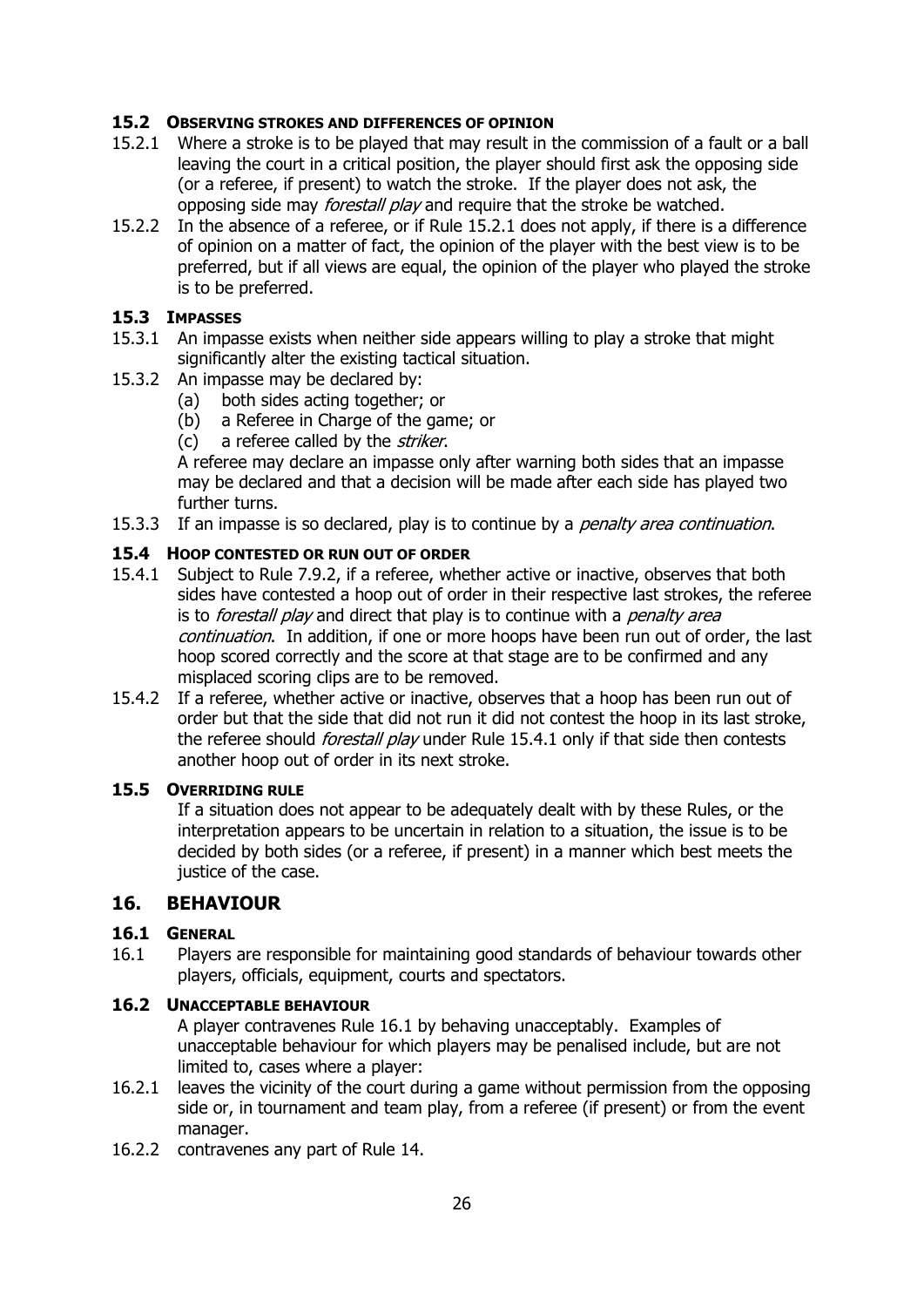- 16.2.3 physically abuses the player's mallet or other equipment or deliberately or repeatedly damages the court surface.
- 16.2.4 disturbs other players during the game by talking, making noises, standing in front of or moving in sight of a player who is about to play a stroke, except as permitted or required by the Rules.
- 16.2.5 argues aggressively or continuously with, or is aggressive towards, another player.
- 16.2.6 fails to accept a decision of a referee on a matter of fact or shows lack of respect for a referee.
- 16.2.7 deliberately or repeatedly:
	- (a) *interferes* with a ball; or
	- (b) plays a wrong ball or tries to cause the opposing side to play a wrong ball; or
	- (c) commits a fault or tries to cause the opposing side to commit a fault; or
	- (d) plays a stroke with the wrong mallet; or
	- (e) fails to warn others in the vicinity before playing a forceful stroke if a ball may travel towards them.
- 16.2.8 fails to reply promptly to a request (see Rules 8.4.2 and 14.1), fails to announce a decision promptly (see Rules 10.5.2 and 11.4.2), wastes time or fails to play a stroke with reasonable dispatch (see Rule 16.3). [Handicap play: see Rule 20.6.3]
- 16.2.9 deliberately fails to *forestall play* under Rules 10.2.1 or 10.2.2 and then plays a stroke.
- 16.2.10 touches a hoop or the peg either between strokes when a ball lies in contact with it or while another player is playing a stroke.
- 16.2.11 except with the permission of the opposing side (or a referee, if present), attempts to perform a physical test to determine whether a point has been scored or may be scored or whether a ball has left the court.
- 16.2.12 attempts to conceal or repair damage to the court surface that may indicate that a fault has been committed under Rule 11.2.10 before it is ruled on by the opposing side (or a referee, if present).
- 16.2.13 acts in a manner that may bring the sport into disrepute.

#### **16.3 PLAYING WITH REASONABLE DISPATCH**

- 16.3.1 In tournament or team play, a *match* may be made subject to a requirement that each player is to play a stroke or declare that a stroke has been played within one minute of the end of the last turn, except when play is delayed while a ball is retrieved or a referee is called, or another example of justifiable delay exists.
- 16.3.2 If a requirement under Rule 16.3.1 is to apply throughout a *match* at the direction of the organising body, both sides are to be informed before the *match* starts that such a requirement applies.
- 16.3.3 In exceptional circumstances, a Referee in Charge of a game or a referee called under Rule 16.5.2 may impose a requirement under Rule 16.3.1 after the *match* has started.

[Time-limited games: see Rule 19.3.2]

16.3.4 If a *match* is subject to a requirement under Rule 16.3.1, the existence of the requirement does not permit players to wait for one minute before playing.

#### **16.4 PENALTIES WHEN A REFEREE IS IN CHARGE**

- 16.4.1 If, in the opinion of the Referee in Charge of a game, a player has contravened Rule 16.1, the referee is to:
	- (a) *forestall play* and draw attention to the contravention; and
	- (b) warn the player not to contravene Rule 16.1 in any way again.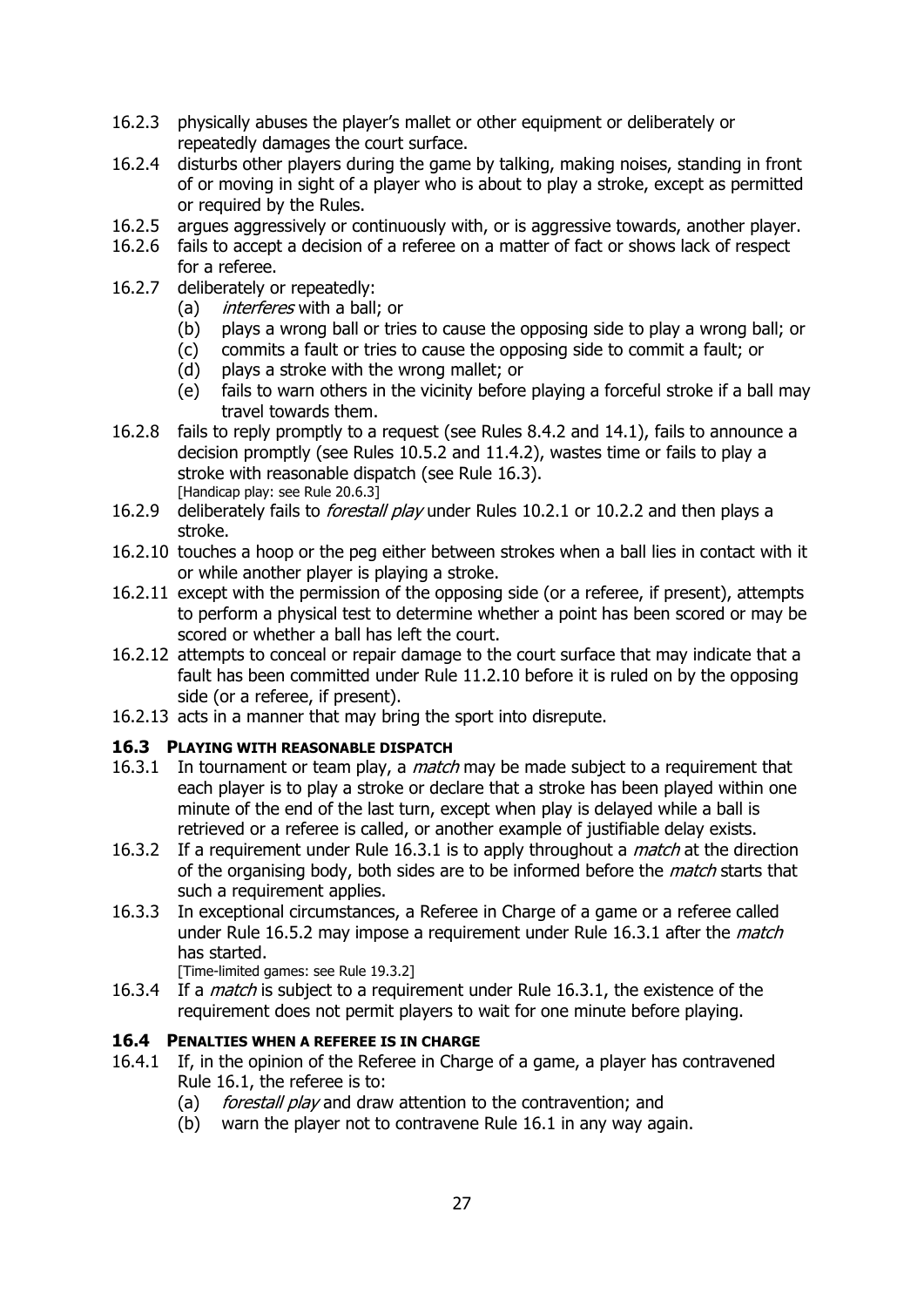- 16.4.2 If, in the opinion of the referee, a side contravenes Rule 16.1 for a second time in the same *match*, the referee is to *forestall play* and rule that the offending side is to lose its next stroke (see Rule 6.3.7).
- 16.4.3 If, in the opinion of the referee, a side contravenes Rule 16.1 for a third time in the same *match*, the referee is to *forestall play* and award the match to the opposing side. In this case the score in the game in progress is recorded as the winning total (4, 7 or 10) to the winning side and the score already recorded by the losing side. If the game forms part of a *match* of more than one game, any subsequent games in the *match* are recorded as won by the maximum margin.
- 16.4.4 If the referee decides that a contravention of Rule 16.1 is sufficiently serious, even if it is the first contravention in a *match*, the referee may *forestall play* and:
	- (a) rule that the last stroke is *annulled*; or
	- (b) rule that the offending side is to lose its next stroke (see Rule 6.3.7); or
	- (c) award the game in progress or the *match* to the opposing side; or
	- (d) award the game in progress or the *match* to the opposing side and recommend to the Tournament Referee that the side in breach of Rule 16.1 be disqualified. If the *match* is not awarded to the opposing side, it is to be suspended until the Tournament Referee has decided the matter.

### **16.5 PENALTIES WHEN A REFEREE IS NOT IN CHARGE**

- 16.5.1 Where there is no Referee in Charge of a game, both sides are responsible for monitoring behaviour during the game. If, in the opinion of the opposing side, a player has contravened Rule 16.1, the opposing side is to:
	- (a) *forestall play* and draw attention to the contravention; and
	- (b) warn the player not to contravene Rule 16.1 in any way again.

The contravention is to be treated as a first contravention of Rule 16.1 for the purpose of Rule 16.4.2, unless Rule 16.5.2 applies and the referee referred to therein decides that Rule 16.1 was not contravened.

- 16.5.2 If the sides are unable to agree that the player has contravened Rule 16.1, the game is to be suspended until a referee has been called and has ruled on the situation. The referee is to decide whether Rule 16.1 has been contravened and, if so, has all the powers of a Referee in Charge of the game (see Rule 16.4).
- 16.5.3 The Tournament Referee may intervene in a *match* at any time and has all the powers of a Referee in Charge (see Rule 16.4) and, in addition, may disqualify a player for a serious breach of Rule 16.1 without requiring a recommendation from another referee.

### <span id="page-27-0"></span>**17. PENALTY AREAS AND PENALTY AREA CONTINUATION**

### **17.1 PENALTY AREAS**

- 17.1.1 The two semi-circular areas on the court with a radius of one yard and centred on the points marked D and E on Diagram 3 (see Rule 8.1.2) are each known as a penalty area. A ball directed to be played from a penalty area may be played from anywhere within it.
- 17.1.2 If a ball played from a *penalty area* under Rule 8.4 or 17.2 is *replaced* following an irregularity, it becomes an *outside agency* under Rule 6.4.2(e) and may be played from anywhere within the *penalty area* when it is next played.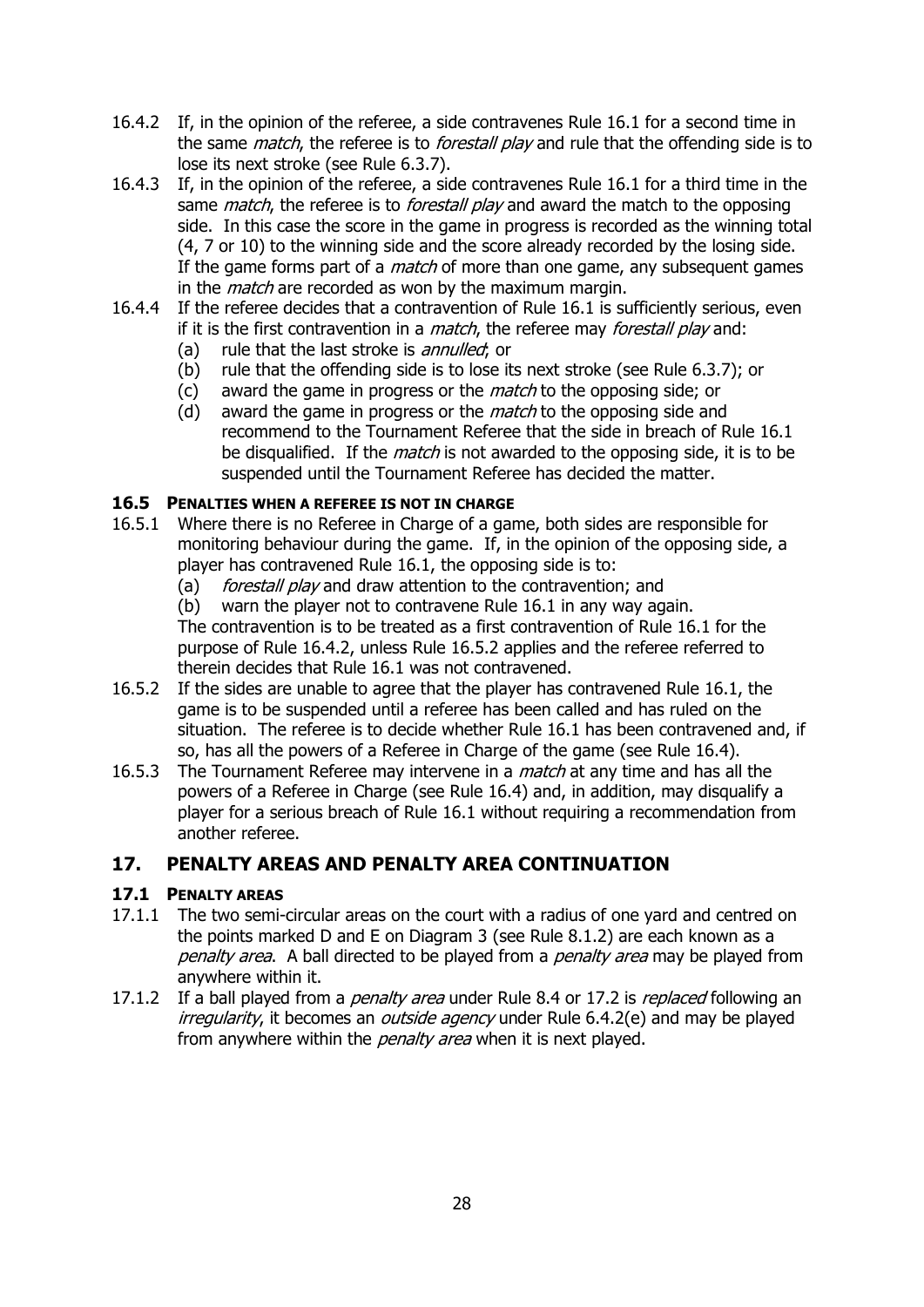### **17.2 PENALTY AREA CONTINUATION**

If play is to continue by a *penalty area continuation* (see Rules 10.4, 12.1.4, 15.3.3 and 15.4.1), all four balls are to be next played from the same penalty area. The sides are to decide the order of play by tossing a coin or by an equivalent procedure. The losing side is to decide from which *penalty area* the balls are to be played. Play continues by the winning side playing a stroke with either of its balls from the chosen *penalty area*.

### <span id="page-28-0"></span>**18. ALTERNATIVE COLOURS AND DOUBLE-BANKING**

### **18.1 ALTERNATIVE COLOURS**

- 18.1.1 A game may be played with balls other than the traditional colours referred to in Rules 1.1 and 1.2.
- 18.1.2 If the standard alternative colours are used, one side plays with the green and brown balls and the opposing side with the pink and white balls. The balls are to be played in the colour sequence green, pink, brown and white.
- 18.1.3 If another set of colours is to be used, the colours to be played by each side and the colour sequence are to be agreed before play starts.

### **18.2 DOUBLE-BANKING**

- 18.2.1 Two or more games may be played simultaneously on the same court, normally using the traditional colours for one game and alternative colours or striped balls for the other game(s). This is known as double-banking and the games are described as double-banked.
- 18.2.2 When games are double-banked, all players are to be aware of the other game(s) and are to try to avoid *interference* with the other game(s). For that purpose, with the permission of both sides of the relevant game, one or more balls of another game may be temporarily moved after their positions have been marked. Rule 9.2 applies if a ball *interferes* with a ball of another game. [Time-limited games: see Rule 19.4.5]
- 18.2.3 A ball that is temporarily moved under Rule 18.2.2 becomes an *outside agency* (see Rule 6.4.2(d); also Rule 6.4.3 for when it ceases to be an *outside agency*).
- 18.2.4 If the same hoop is about to be contested in more than one game, the game involving the ball first played into the vicinity of that hoop should normally be given priority.

### <span id="page-28-1"></span>**19. TIME-LIMITED GAMES**

### **19.1 PROCEDURE WHEN TIME EXPIRES**

- 19.1.1 When a time limit has been imposed on a game, both sides should arrange for an independent person or, failing that, one of themselves to be responsible for announcing that time has expired in a manner that can reasonably be expected to convey the announcement to those to whom it is addressed.
- 19.1.2 The final turn of the game, or the final turn before the start of any extension period or other form of resolution, is the turn that includes the last stroke played (see Rule 6.3.1) before time expires. Subject to Rule 19.3.1, if the last stroke is to be replayed but time expires before it can be replayed, the stroke is to be replayed as part of the final turn.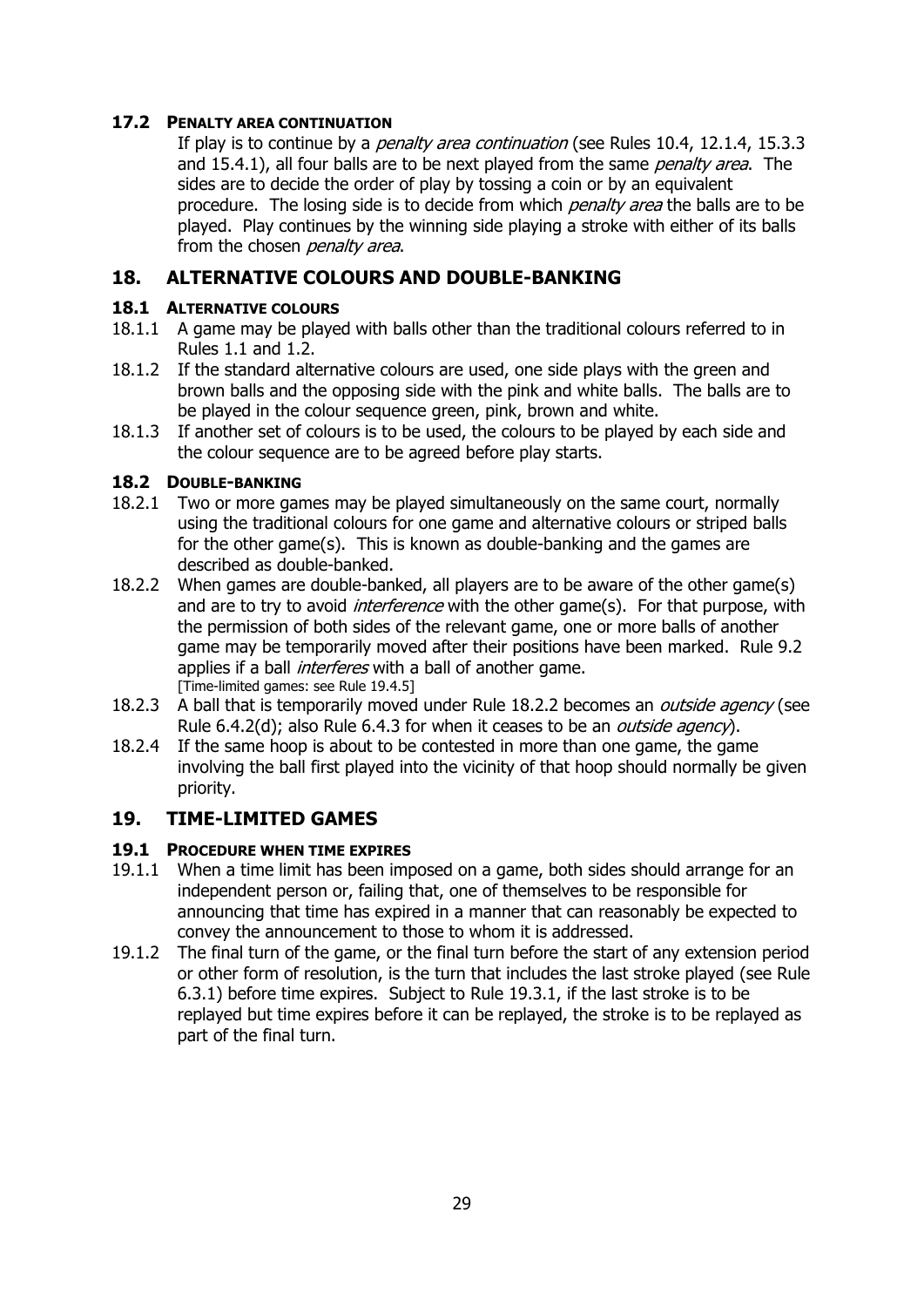- 19.1.3 After time has expired, play either stops at the end of the final turn or continues to accommodate an extension period or other form of resolution as notified to both sides by the organising body or, if no such notification has been given, as agreed between the sides. Such notification or agreement should normally be given or reached before the start of the game. In the absence of any notification or agreement to the contrary, an extension period is to apply which consists of two further turns for each ball.
- 19.1.4 If play stops at the end of the final turn, the winner is the side for which the greater number of points has been scored. If the scores are equal then, subject to Rule 19.1.6, play is to continue and the winner is the side for which the next point is scored.

[Handicap play: see Rule 20.12.1]

19.1.5 At the end of any extension period or other form of resolution, if the game has not already been won in accordance with Rule 1.4.1, the winner is the side for which the greater number of points has been scored. If the scores are equal then, subject to Rule 19.1.6, play is to continue and the winner is the side for which the next point is scored.

[Handicap play: see Rule 20.12.2]

19.1.6 The organising body may direct that play is not to continue after the end of the final turn or, if there is one, after the end of an extension period or other form of resolution even if the scores are equal. In this case, the game ends and the result is to be reported as a tie.

#### **19.2 INFORMATION REQUESTED BY THE OPPOSING SIDE**

A request made under Rule 14.1 may include asking how much time remains in a game.

#### **19.3 RESTORATION OR ADDITION OF TIME**

- 19.3.1 Time is restored if an *interference* under Rule 9 is rectified, but in no other circumstances.
- 19.3.2 In exceptional circumstances, a Referee in Charge of a game or a referee called under Rule 16.5.2 may increase the time remaining to compensate for time lost through breaches of Rule 16.2.8.

#### **19.4 SUSPENSION OF TIME**

Unless otherwise specified in the tournament regulations or event conditions, time is suspended in tournament and team play only if play ceases for any of the following reasons:

- 19.4.1 a refereeing event such as resetting equipment or repairing court damage, but not when a referee is called to watch a stroke.
- 19.4.2 searching for or replacing a lost ball.
- 19.4.3 a player being called away on official tournament duties or becoming unable to play because of illness or injury.
- 19.4.4 the game being adjourned.
- 19.4.5 play being held up in a double-banked game by another game on the same court.
- 19.4.6 any other event or situation, including weather, that leads to a delay of at least five minutes.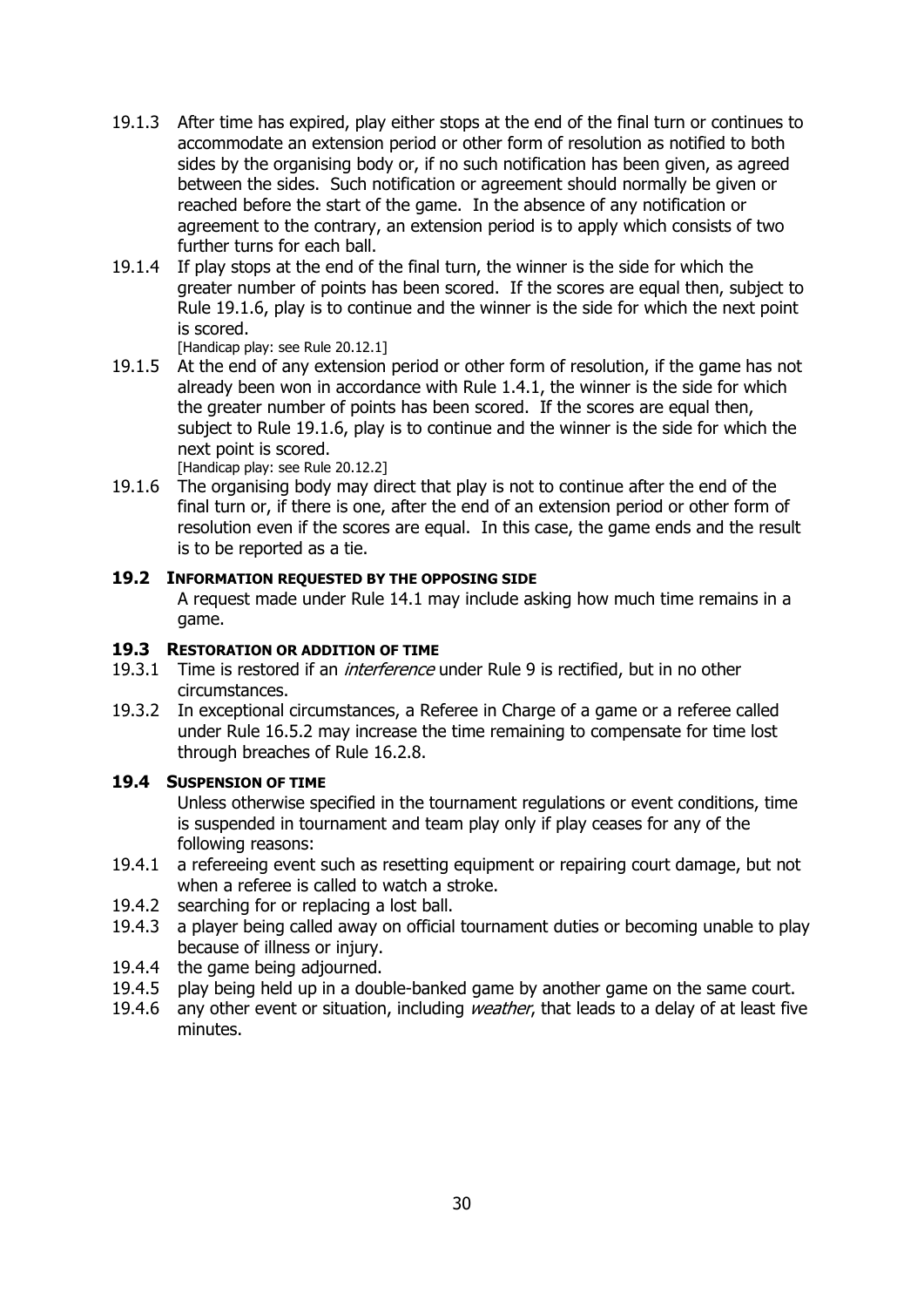### <span id="page-30-0"></span>**20. HANDICAP PLAY**

#### **20.1 GENERAL**

- 20.1.1 A handicap game is played to allow players of different playing abilities to compete with more equal chances of winning by allowing extra strokes to be played.
- 20.1.2 Each player is allotted a handicap according to ability. The handicap range may extend from 20 (for the weakest players) to minus 6 (for the strongest players) although the extremes of this range need not be used.
- 20.1.3 Rules 1 to 19 above apply to handicap games except as indicated in this rule.

### **20.2 SINGLES**

- 20.2.1 In singles, extra strokes are received by the higher-handicapped player from the lower-handicapped player.
- 20.2.2 In a 13 point game, the number of extra strokes received is calculated by subtracting the lower handicap from the higher handicap. This is the "handicap difference".
- 20.2.3 The handicap difference is adjusted downwards in a 7 point game and upwards in a 19 point game. The number of extra strokes received in 7, 13 and 19 point games is shown in Appendix 3, Table 1.

### **20.3 DOUBLES**

- 20.3.1 In doubles, extra strokes are received by the two highest-handicapped players who may be on the same side or on opposing sides.
- 20.3.2 The player with the lowest handicap of the four players and the player with the higher handicap on the opposing side are identified.
	- (a) If two players on the same side have the same handicap and both will receive extra strokes, the players are to announce before the game starts which of them will receive extra strokes based on the lowest handicap.
	- (b) If two players share the lowest handicap, either may be identified as the player with the lowest handicap because it will not affect the allocation of extra strokes.
- 20.3.3 In a 13 point game, the number of extra strokes received by the higher handicapped player is calculated by subtracting the lower handicap from the higher handicap and halving the difference. This is the "half handicap difference" and, subject to Rule 20.3.6, if it is not an integer, it is to be rounded upwards.
- 20.3.4 The half handicap difference is adjusted downwards in a 7 point game and upwards in a 19 point game. The number of extra strokes received in 7, 13 and 19 point games is shown in Appendix 3, Table 2.
- 20.3.5 The same calculation is performed for the two remaining players to determine the number of extra strokes received by the player with the higher handicap.
- 20.3.6 If both players of a side will receive one or more extra strokes based on a half handicap difference that is not an integer before rounding upwards, 0.5 is to be deducted from the half handicap difference of one player of the side. The players are to announce before the game starts which of them will be affected by the deduction.

### **20.4 POINT SCORED BY AN EXTRA STROKE**

A receiver may not score a point for the receiver's side by an extra stroke but may score a point for the opposing side.

### **20.5 WHEN AN EXTRA STROKE MAY BE PLAYED**

20.5.1 Subject to Rules 20.6.5 and 20.7.1, a receiver may play an extra stroke at any stage of the game in a new turn that follows the end of a turn in which the receiver played or replayed a stroke. If a *receiver* may play more than one extra stroke, the receiver may play them in succession.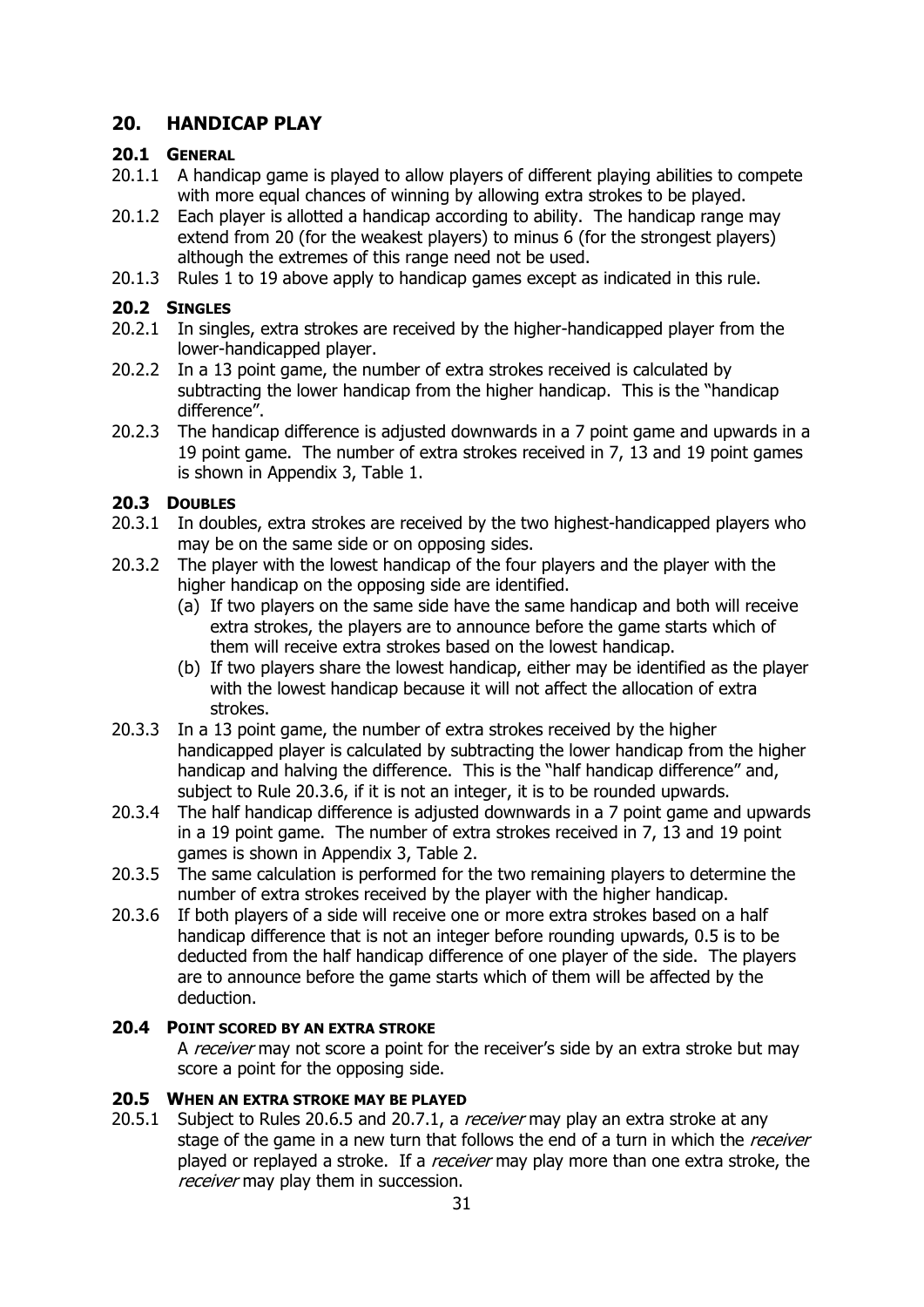- 20.5.2 The extra stroke is to be played with the ball played in the last stroke. If the receiver plays a wrong ball in the extra stroke, Replace and Replay applies (see Rule 10.5.5).
- 20.5.3 If it is discovered that a player has played one or more extra strokes to which the player was not entitled and play is *forestalled* before the opposing side has played a stroke, whether lawful or unlawful, any such extra stroke is *annulled*. Otherwise, there is no remedy and any such extra stroke is treated as lawful.

#### **20.6 COMMUNICATION WITH THE OPPOSING SIDE**

- 20.6.1 A receiver considering whether to play an extra stroke is to warn the opposing side of the receiver's possible intention in a manner that can reasonably be expected to convey the warning to those to whom it is addressed. The warning is to be given either before or after the *receiver* has played the stroke that will precede the extra stroke but, in any event, is to be given before the opposing side plays a stroke.
- 20.6.2 If the opposing side ignores a warning given under Rule 20.6.1 and plays a stroke, the stroke is *annulled*.
- 20.6.3 The opposing side may ask a *receiver* who has just played a stroke if the *receiver* is considering whether to play an extra stroke. If so asked, the receiver is to reply promptly (see Rule 16.2.8).
- 20.6.4 A receiver who indicates an intention to play an extra stroke may revoke that decision at any time before playing the extra stroke.
- 20.6.5 A receiver who has indicated that an extra stroke will not be played, which includes revoking a decision to play an extra stroke under Rule 20.6.4, may not change that decision.

#### **20.7 AFTER A WRONG BALL**

- 20.7.1 An extra stroke may be played after playing a wrong ball only if the last stroke is first replayed after Replace and Replay has been applied (see Rule 10.5.5).
- 20.7.2 If it is discovered that one or more extra strokes have been played unlawfully and play is forestalled before the opposing side has played a stroke, whether lawful or unlawful, any such extra stroke is *annulled*. Otherwise, there is no remedy and any such extra stroke is treated as lawful.

#### **20.8 AFTER A FAULT**

If a receiver has committed a fault in the last stroke, the receiver may delay a decision about playing an extra stroke until after the non-offending side has made its choice under Rule 11.4.2.

#### **20.9 HOOP CONTESTED OUT OF ORDER**

If Rules 7.9 or 15.4 apply, any extra strokes played while contesting a hoop out of order are restored.

#### **20.10 INTERFERENCE BY INCORRECT INFORMATION**

- 20.10.1 In Rule 9.6, playing an extra stroke does not constitute playing a ball again.
- 20.10.2 If a replay occurs under Rule 9.6, any extra strokes played after the affected stroke are restored.

#### **20.11 INFORMATION REQUESTED BY THE OPPOSING SIDE**

A request made under Rule 14.1 may include asking how many extra strokes remain.

#### **20.12 TIME-LIMITED GAMES**

20.12.1 If play continues after time has expired because the scores are equal and no extension period or other form of resolution applies (see Rule 19.1.4), any extra strokes may then be played.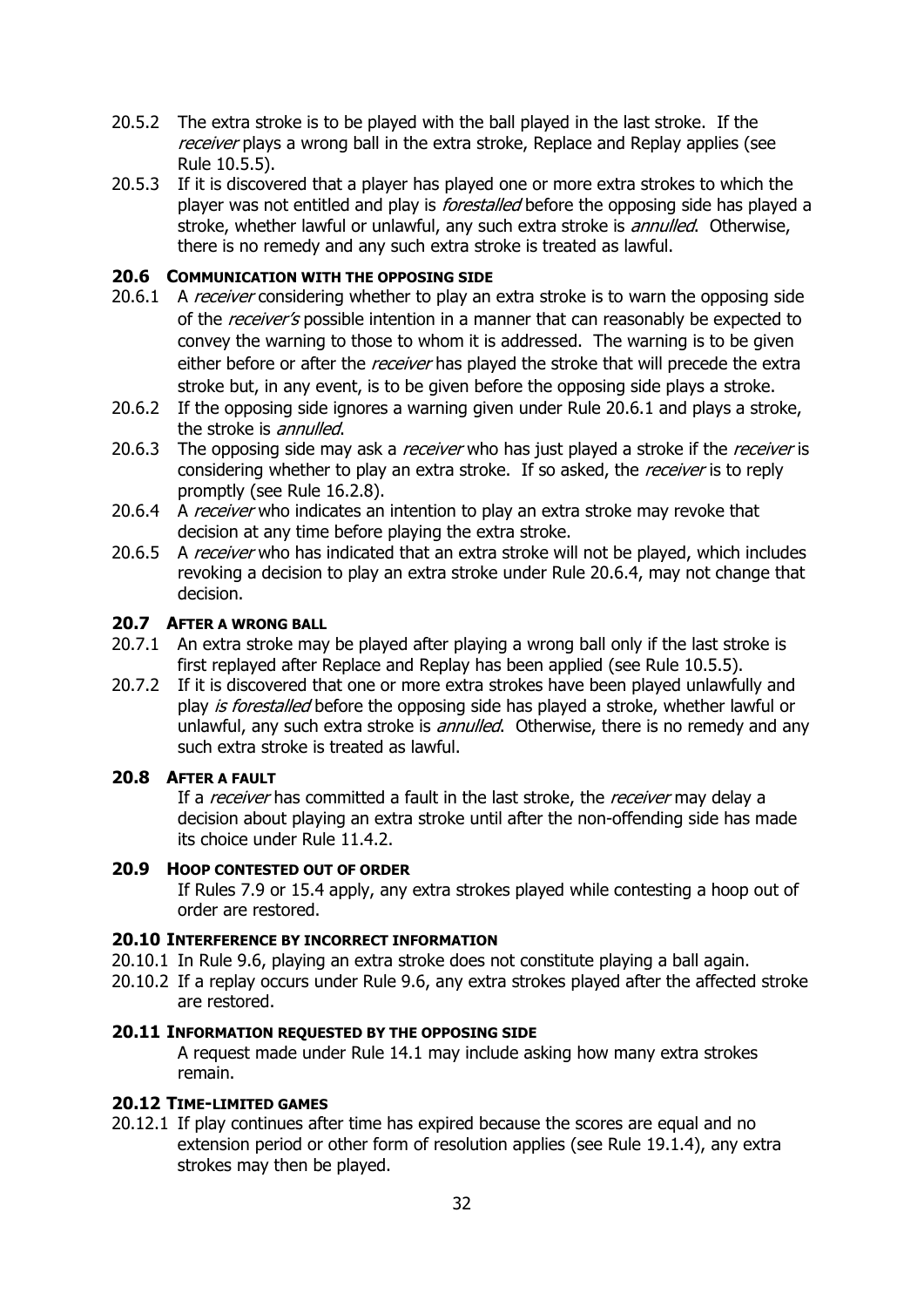- 20.12.2 In tournament and team play, unless the organising body has specified otherwise, no extra stroke is to be played during an extension period or other form of resolution. If play continues after the end of an extension period or other form of resolution because the scores are equal (see Rule 19.1.5), any extra strokes may then be played.
- 20.12.3 If a *receiver* played the last stroke before time expired (see Rule 19.1.2), the receiver may play an extra stroke only if permitted by Rules 20.12.1 or 20.12.2, even if they announced the intention to play an extra stroke before time expired.

#### **20.13 ADMINISTRATION**

The administration of the handicap system in the domain of a WCF Member is the responsibility of the WCF Member.

#### <span id="page-32-0"></span>**21. ADVANTAGE PLAY**

#### **21.1 GENERAL**

An advantage game is played to allow sides of different playing abilities to compete with more equal chances of winning by altering the starting score for each side. Each side seeks to achieve the same target score (see Rule 21.3) after taking account of its starting score. Rules 1 to 18 apply subject to Rule 21.6.

#### **21.2 ADVANTAGE HANDICAP**

- 21.2.1 A player's playing ability is indicated by the player's advantage handicap. This is equal to the player's Rule 20 handicap or, if the player does not have a Rule 20 handicap, is derived from the player's published WCF Dynamic Grade ("published DGrade") using the conversion table at [https://worldcroquet.org/advantagegc.](https://worldcroquet.org/advantagegc)
- 21.2.2 If a player does not have a Rule 20 handicap or a published DGrade, the organising body may award the player a temporary advantage handicap.

#### **21.3 TARGET SCORE**

The target score is 4, 7 or 10 points as notified to both sides by the organising body or, if no such notification has been given, as agreed between the sides. Such notification or agreement should normally be given or reached before the start of the game. In the absence of any notification or agreement to the contrary, the target score is 7 points.

#### **21.4 STARTING SCORES**

The starting scores that apply to combinations of advantage handicaps for each target score are set out in the relevant starting score table at [https://worldcroquet.org/advantagegc.](https://worldcroquet.org/advantagegc)

#### **21.5 DOUBLES**

In doubles, the advantage handicap of each side is the average of the advantage handicaps of its players and, if it is not an integer, it is to be rounded upwards.

#### **21.6 GAME**

- 21.6.1 Rules 1.4.1 to 1.4.5 do not apply. An advantage game ends at the end of the turn in which one side scores the winning point, subject to any remedies under Rules 8 to 16.
- 21.6.2 If it is necessary to contest more than 12 hoops, further hoops are contested in the order 3, 4, 1, 2, 11, 12, 3, 4 until the game ends.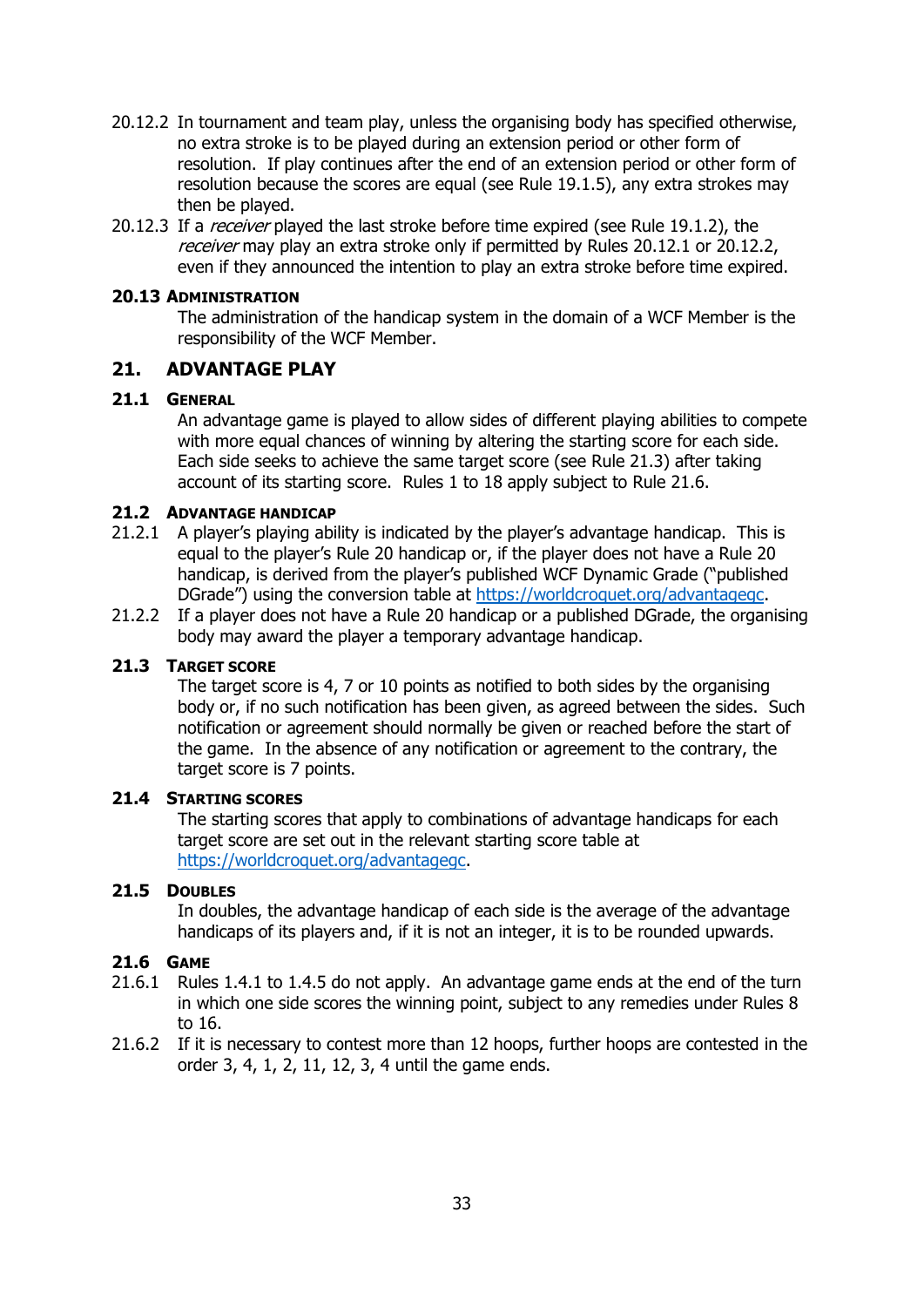## **APPENDIX 1**

## **ADJUDICATING UNCERTAIN SITUATIONS**

### **SUMMARY OF THE RULINGS**

<span id="page-33-0"></span>

| <b>Rule</b> | <b>Situation</b>                                                                                                                                             | <b>Ruling</b>                                                                                                                                                                               |
|-------------|--------------------------------------------------------------------------------------------------------------------------------------------------------------|---------------------------------------------------------------------------------------------------------------------------------------------------------------------------------------------|
| 6.4.4       | When there is doubt about whether a<br>ball has left the court.                                                                                              | The ball has left the court.                                                                                                                                                                |
| 6.6.1       | When there is doubt about where a ball<br>left the court.                                                                                                    | Where both sides agree that it left the<br>court or, in the absence of<br>agreement, where the player who<br>caused the ball to leave the court (or<br>a referee, if present) is to decide. |
| 7.7.1       | When it is uncertain whether a ball at<br>rest within the <i>jaws</i> of the <i>hoop in</i><br>order is in a position to run the hoop to<br>score the point. | The ball can run the hoop and score<br>the point from that position.                                                                                                                        |
| 7.7.2       | When it is uncertain whether a ball has<br>completed running the <i>hoop in order</i> .                                                                      | The ball has completed running the<br>hoop.                                                                                                                                                 |
| 11.3.1      | When it is uncertain whether a fault<br>was committed in a stroke.                                                                                           | A fault was committed if an<br>adjudicator or the striker believes it<br>more likely than not that the Rule was<br>infringed.                                                               |
| 15.2.2      | When there is a difference of opinion<br>on a matter of fact.                                                                                                | The opinion of the player with the<br>best view is to be preferred but, if all<br>views are equal, the opinion of the<br>player who played the stroke is to be<br>preferred.                |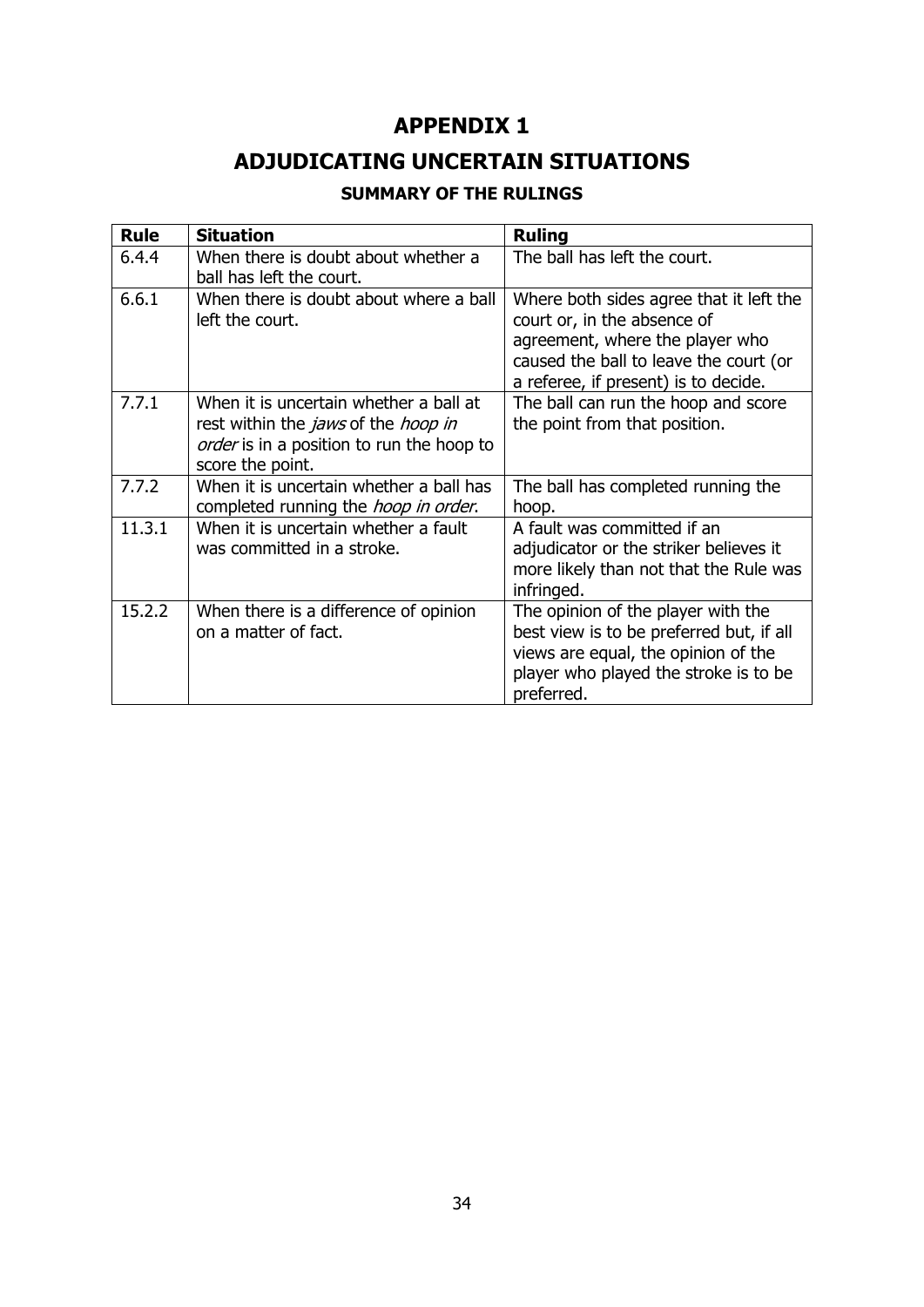## **APPENDIX 2**

# **TOLERANCES AND METRIC EQUIVALENTS**

#### <span id="page-34-0"></span>**TABLE 1: DIMENSIONS SUBJECT TO TOLERANCES**

| Rule  | Subject        | Imperial units                       | Tolerance              | Metric units     | Tolerance        |
|-------|----------------|--------------------------------------|------------------------|------------------|------------------|
| 2.1   | The court      | 35 yards                             | $+/- 6$ inches         | 32.0 m           | $+/- 152$ mm     |
|       |                | 28 yards                             | $+/- 6$ inches         | 25.6 m           | $+/- 152$ mm     |
| 2.3   | Peg and hoops  | 7 yards                              | $+/- 12$ inches        | 6.4 <sub>m</sub> | $+/- 305$ mm     |
|       |                |                                      |                        |                  |                  |
| 3.1.1 | The peg        | 18 inches                            | $+/- 1$ inch           | 450 mm           | $+/- 25$ mm      |
|       |                | 6 inches                             | n/a                    | 152 mm           | n/a              |
|       |                | $1\frac{1}{2}$ inches                | $+/-$ 1/4 inch         | 38 mm            | $+/- 6$ mm       |
| 3.2.1 | <b>Hoops</b>   | 12 inches                            | $+ 1/2/- 1$ inch       | 305 mm           | $+ 12.5/- 25$ mm |
|       |                | 4 inches                             | $+/ \frac{1}{32}$ inch | 102 mm           | $+/- 0.8$ mm     |
|       |                | $3^{11}/_{16}$ inches                | $+/ \frac{1}{32}$ inch | 94 mm            | $+/- 0.8$ mm     |
| 3.3.1 | <b>Balls</b>   | 3 <sup>5</sup> / <sub>8</sub> inches | $+/ \frac{1}{32}$ inch | 92 mm            | $+/- 0.8$ mm     |
|       |                | 16 ounces                            | $+/-$ 1/4 ounce        | 454 grams        | $+/- 7$ grams    |
| 3.4.1 | <b>Mallets</b> | 12 inches                            | n/a                    | 305 mm           | n/a              |

### **TABLE 2: METRIC EQUIVALENTS OF OTHER DIMENSIONS**

| Imperial units    | Metric units     |  |  |
|-------------------|------------------|--|--|
| 6 yards           | 5.5 <sub>m</sub> |  |  |
| 1 yard            | 0.914 m          |  |  |
| $3/4$ inch        | 19 mm            |  |  |
| $5/8$ inch        | 16 mm            |  |  |
| $^{1}/_{16}$ inch | $1.5 \text{ mm}$ |  |  |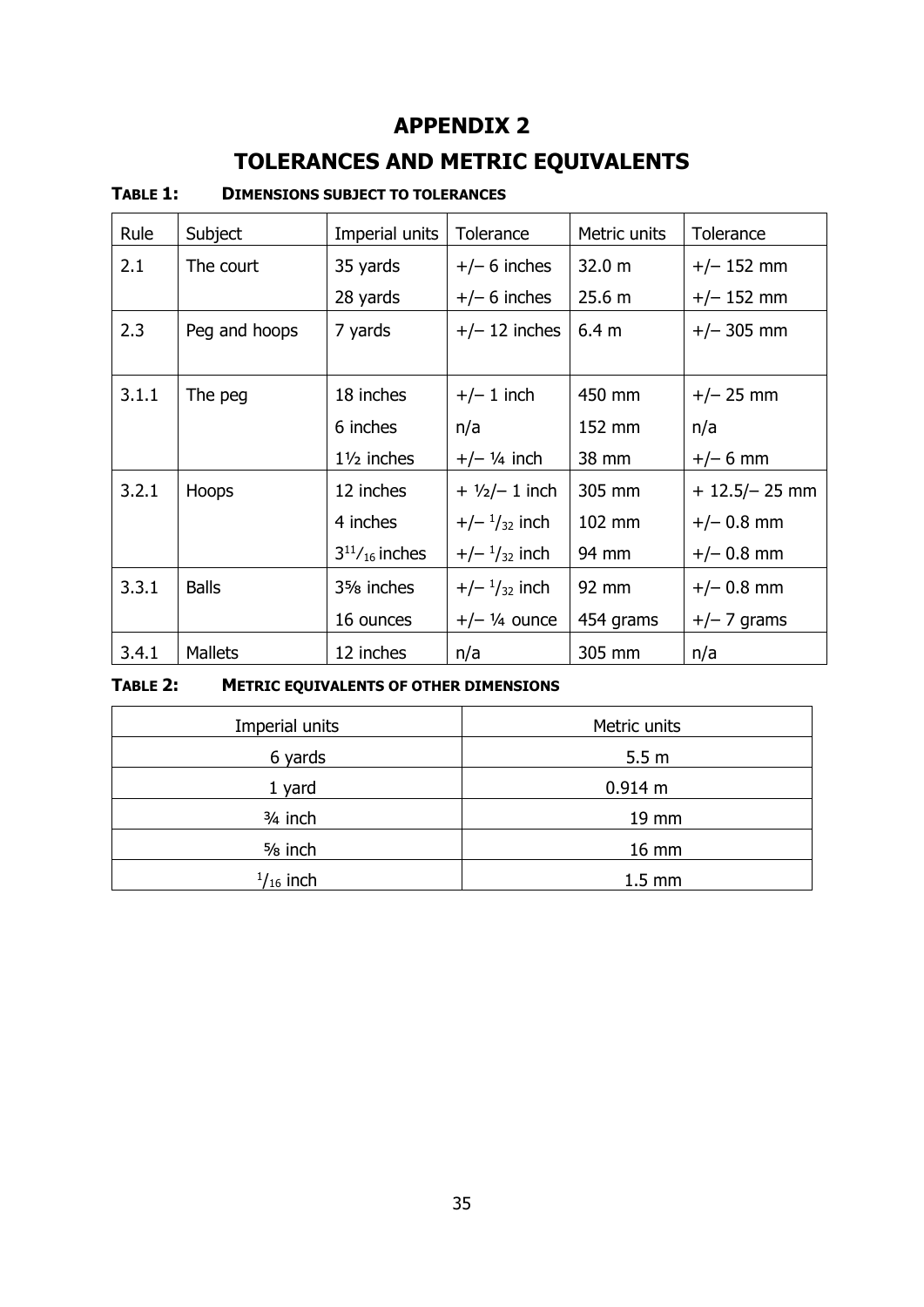## **APPENDIX 3**

## **EXTRA STROKES IN HANDICAP PLAY**

<span id="page-35-0"></span>

| Handicap       | Game Length    |                |          | Handicap   | <b>Game Length</b> |          |          |
|----------------|----------------|----------------|----------|------------|--------------------|----------|----------|
| difference     | 7 point        | 13 point       | 19 point | difference | 7 point            | 13 point | 19 point |
| 1              |                | 1              | 1        | 14         | 8                  | 14       | 20       |
| $\overline{2}$ | 1              | 2              | 3        | 15         | 8                  | 15       | 22       |
| 3              | $\overline{2}$ | 3              | 4        | 16         | 9                  | 16       | 23       |
| $\overline{4}$ | 2              | $\overline{4}$ | 6        | 17         | 9                  | 17       | 25       |
| 5              | 3              | 5              | 7        | 18         | 10                 | 18       | 26       |
| 6              | 3              | 6              | 9        | 19         | 10                 | 19       | 28       |
| 7              | $\overline{4}$ | 7              | 10       | 20         | 11                 | 20       | 29       |
| 8              | $\overline{4}$ | 8              | 12       | 21         | 11                 | 21       | 31       |
| 9              | 5              | 9              | 13       | 22         | 12                 | 22       | 32       |
| 10             | 5              | 10             | 15       | 23         | 12                 | 23       | 34       |
| 11             | 6              | 11             | 16       | 24         | 13                 | 24       | 35       |
| 12             | 6              | 12             | 18       | 25         | 13                 | 25       | 37       |
| 13             | 7              | 13             | 19       | 26         | 14                 | 26       | 38       |

### **Table 1: Extra strokes in singles games**

### **Table 2: Extra strokes in doubles games**

| <b>Half</b><br>handicap | Game Length    |                |                | <b>Half</b><br>handicap | <b>Game Length</b> |          |          |
|-------------------------|----------------|----------------|----------------|-------------------------|--------------------|----------|----------|
| difference              | 7 point        | 13 point       | 19 point       | difference              | 7 point            | 13 point | 19 point |
| 0.5                     | 0              | 1              | 1              | 7                       | 4                  | 7        | 10       |
| $\mathbf{1}$            | 1              | $\mathbf{1}$   | 1              | 7.5                     | $\overline{4}$     | 8        | 11       |
| 1.5                     | 1              | $\overline{2}$ | $\overline{2}$ | 8                       | 4                  | 8        | 12       |
| $\overline{2}$          | 1              | $\overline{2}$ | 3              | 8.5                     | 5                  | 9        | 12       |
| 2.5                     | 1              | 3              | $\overline{4}$ | 9                       | 5                  | 9        | 13       |
| 3                       | $\overline{2}$ | 3              | $\overline{4}$ | 9.5                     | 5                  | 10       | 14       |
| 3.5                     | $\overline{2}$ | $\overline{4}$ | 5              | 10                      | 5                  | 10       | 15       |
| $\overline{4}$          | $\overline{2}$ | $\overline{4}$ | 6              | 10.5                    | 6                  | 11       | 15       |
| 4.5                     | $\overline{2}$ | 5              | 7              | 11                      | 6                  | 11       | 16       |
| 5                       | 3              | 5              | $\overline{7}$ | 11.5                    | 6                  | 12       | 17       |
| 5.5                     | 3              | 6              | 8              | 12                      | 6                  | 12       | 18       |
| 6                       | 3              | 6              | 9              | 12.5                    | $\overline{7}$     | 13       | 18       |
| 6.5                     | $\overline{4}$ | 7              | 10             | 13                      | 7                  | 13       | 19       |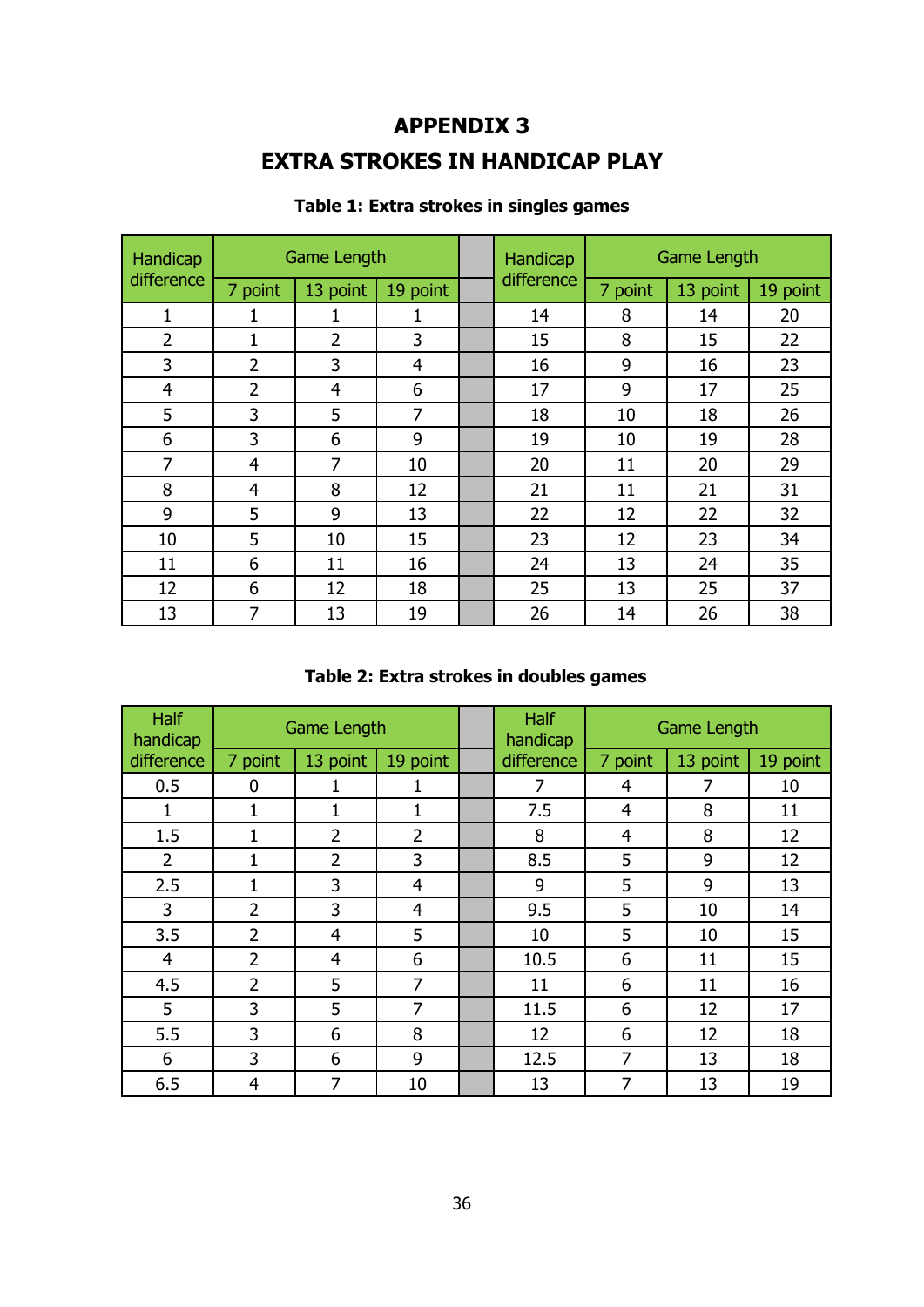### **INDEX**

<span id="page-36-0"></span>Accessories: 4.2 Accidental touching: 6.3.3, 11.2.8 Advantage play: 21 Advice: 14 Air-swing: 6.3.2(a) Annulment of stroke: 6.3.6

Ball

agreement of position: 6.5.2 alternative colours: 1.1.3, 18.1 cleaning: 9.1.2(b) colours: 1.1.3 defective: 9.5 exchange of defective ball: 9.5.1 interference with: 9 jamming in hoop: 9.5 leaving court: 6.4.2(a), 9.1.2(c) lifting: 9.1.2(a) moving or touching: 9.1.2(d) off the court: 6.4.2(a), 6.6.1 partner: Glossary sequence of colours: 1.2, 18.1.2 specification: 3.3.1 stopping: 9.1.2(c) swap: 10.5.6 wiping (see Ball, cleaning) Behaviour: 16 Bisque (see Extra stroke) Body: Glossary Boundary actual boundary: 2.2.2 ball leaving court: 6.4.2(a) markings, multiple: 2.2.3 names of boundaries: 2.2.1 touching, ball: Glossary Cleaning, ball: 9.1.2(b)

Clip, scoring: 4.2.6 Corner: 2.1.1

Corner flag: 4.2.4 Colour sequence: 1.2.1, 18.1.2 **Court** ball leaving: 6.4.2(a), 9.1.2(c) damage to surface: 11.2.10, 16.2.3, 16.2.12

Damage to court surface: 11.2.10 Declaring a stroke: 6.3.1(c) Deeming (see Declaring a stroke) Direction, offside: Glossary Disabled player: 3.4.5 Doubles: 1.1.2, 5.3.1, 20.3 Double-banking: 18.2 priority: 18.2.4

End

game, of: 1.4.1 match, of: 1.5.1 striking period, of: 6.2.1 turn, of: 6.1.3 Error: Glossary Etiquette (see Behaviour) Extra stroke: 20.2, 20.3 fault, after: 20.8 incorrect information, after: 20.10 wrong ball, after: 20.7 point scored in extra stroke: 20.4 when may be played: 20.5 Extra turn (see Extra stroke)

Fault: 11 Flag, corner: 4.2.4 Forestalling play: Glossary failure to: 16.2.9

#### Game

end: 1.4.1 object: 1.3 outline: 1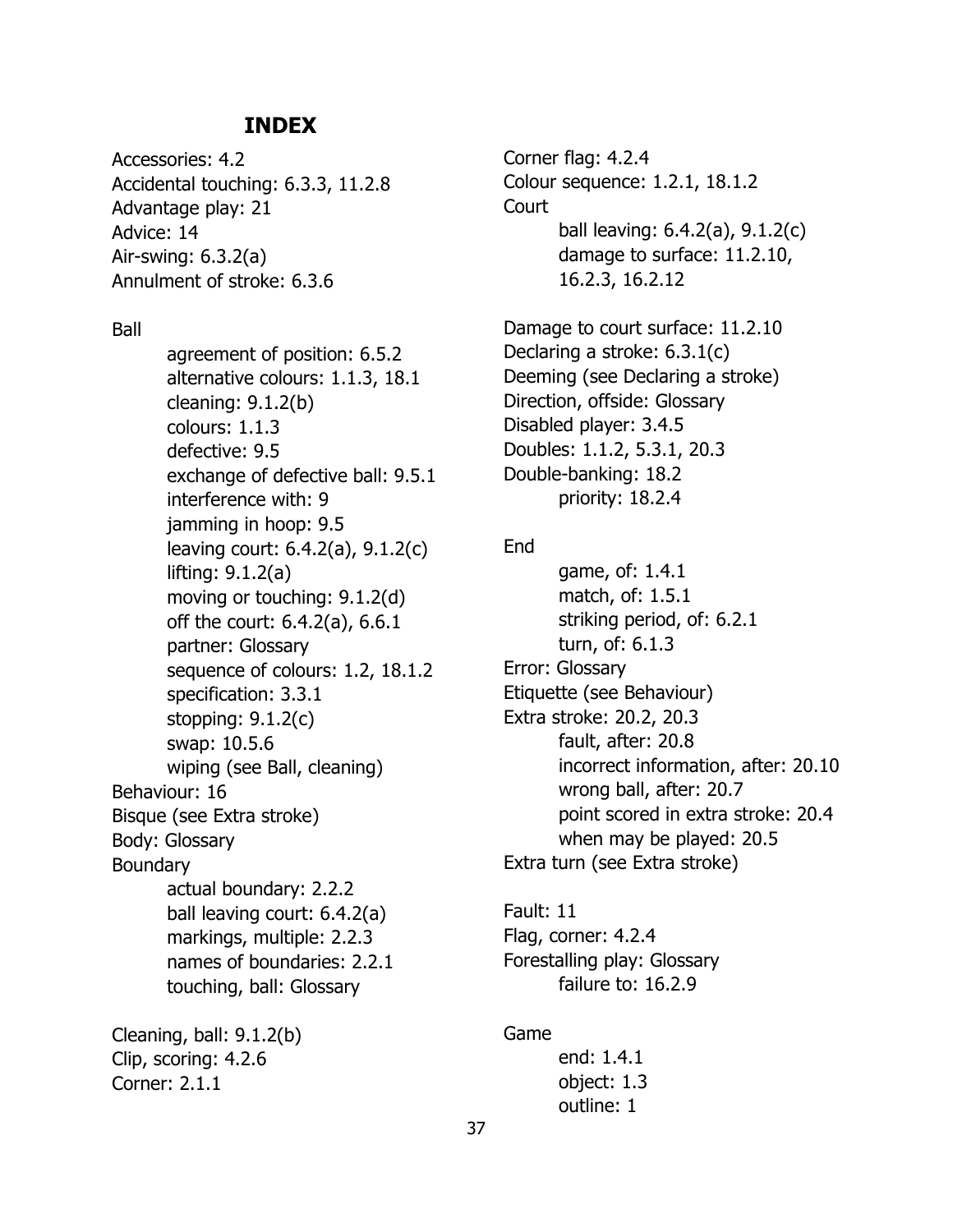Game start: 5.2 Halfway line: 8.1 Handicap play: 20 Hoop adjustment: 3.2.3(b) ball jamming in: 9.5 colouring: 3.2.2 in order: Glossary jaws: Glossary order of hoops: 1.3 proper state: 3.2.3 resetting: 3.2.3(b) run out of order: 7.9 scoring a point: 7.4 setting: 2.3 specification: 3.2.1 straightening: 3.2.3(b) Information: 14.1 Interference: 9 court surface, by: 9.3 defective equipment, by: 9.5 incorrect information, by: 9.6 loose impediment, by: 9.7 outside agency, by: 9.2 player, by: 9.1 playing of a stroke, with: 9:4 weather, by: 9.8 Irregularity: Glossary Jammed ball: 9.5 Jaws of hoop: Glossary Loose impediment: Glossary Mallet: 3.4 abuse, of: 16.2.3 aiming device: 3.4.4 damage to: 3.4.6(a)

Mallet disabled player: 3.4.5 exchange: 3.4.6 grip: 3.4.2 head: 3.4.3 structure: 3.4.1 Marker: 14.6 Match: 1.5, 5.3 **Offside** ball: Glossary direction: Glossary halfway line: 8.1 penalty area: 17.1 when ball offside: 8.2 Offside opponent: Glossary Offside owner: Glossary Outside agency ball, as: 6.4 ball leaving court: 6.4.2(a) definition: 4.1 Overlapping play: 12 Overriding rule: 15.5 Partner ball: Glossary Peg adjustment: 3.1.3(b) proper state: 3.1.3 setting: 2.3.1 specification: 3.1.1 straightening: 3.1.3(b) Penalty area: 17.1 Penalty area continuation: 17.2 Placement of ball: 6.6.2(b) Point, scoring: 7.1 Receiver: Glossary, 20.4

Replaced: Glossary Replacement of ball: 6.6 Refereeing: 15